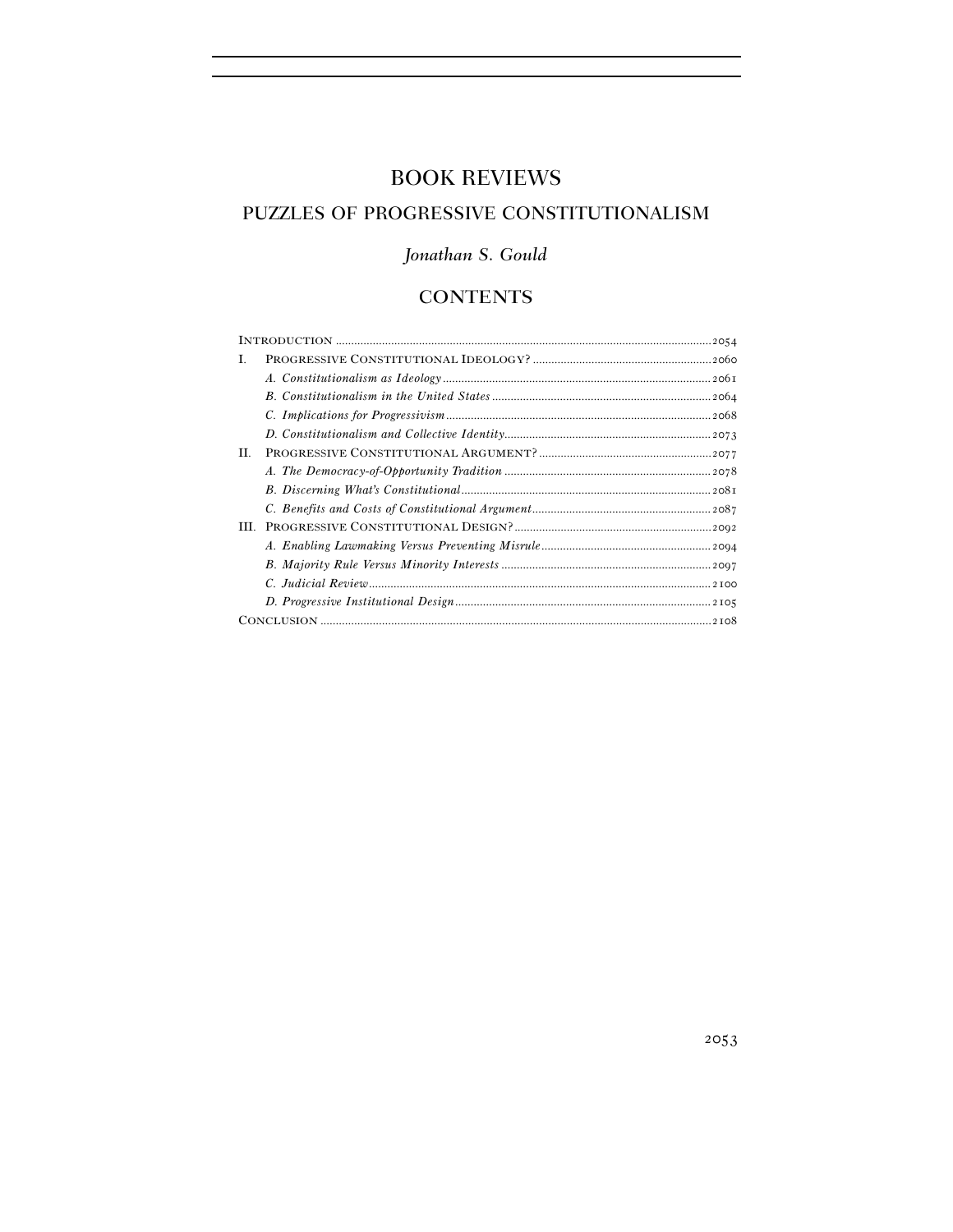# PUZZLES OF PROGRESSIVE CONSTITUTIONALISM

AGAINST CONSTITUTIONALISM. By Martin Loughlin. Cambridge, MA: Harvard University Press. 2022. Pp. xi, 250. \$39.95.

THE ANTI-OLIGARCHY CONSTITUTION: RECONSTRUCTING THE ECONOMIC FOUNDATIONS OF AMERICAN DEMOCRACY. By Joseph Fishkin and William E. Forbath. Cambridge, MA: Harvard University Press. 2022. Pp. 601. \$39.95.

## *Reviewed by Jonathan S. Gould*∗

*This Review examines the relationship between progressivism and constitutionalism. In doing so, it considers three different ways of thinking about a constitution's role in a political system. First is constitutionalism as a distinct ideology of governance in which an apex court plays a major role in deciding issues of public policy and articulating national values. Second is the way constitutional culture prompts political actors to argue for their preferred policies in constitutional terms, even when calling for legislative rather than judicial action. Third is constitutional design, the rules of the political game that dictate how lawmaking takes place. Each of these three lenses reveals distinctive costs that confront progressives engaged in constitutional politics. Courts that play an outsized role in policymaking can impede progressive agendas. A narrow band of acceptable constitutional arguments can make it hard for progressives to make the best case for their preferred policies. And efforts at institutional reform are made challenging by conflicting progressive commitments and fear of how a less restrained government could be deployed by conservatives. While progressives have no practical choice but to engage in constitutional politics, that reality should not obscure the difficulties that constitutional politics, as currently practiced in the United States, pose for progressive agendas.* 

### **INTRODUCTION**

How should progressives think about the Constitution and the political order that it creates? Is that order an obstacle to solutions for runaway economic inequality, continued racial injustice, and impending climate disaster? Or is it the only path to a healthy civic nationalism, protection for minority rights, and preservation of civil liberties? These questions are heightened by a progressive sense that urgent challenges require energetic government, but a fear, in the shadow of the Trump presidency, that such energy could be deployed toward conservative or antidemocratic ends.

<sup>∗</sup> Assistant Professor of Law, University of California, Berkeley. © 2022 Jonathan S. Gould. Special thanks to Joseph Fishkin, William Forbath, and Martin Loughlin for their generous engagement with this Review of their work. For helpful comments and conversations, I am grateful to Jacob Abolafia, Erwin Chemerinsky, Joshua Cohen, Jorge Cortés-Monroy, Richard Fallon, Dan Farber, Rebecca Goldstein, David Grewal, Michael Klarman, Jacob Lipton, Nathan Pippenger, David Pozen, Jed Purdy, Sarah Song, and workshop participants at Berkeley. Thanks also to Nabila Abdallah, Katie O'Leary, and Hadley Rood for superb research assistance.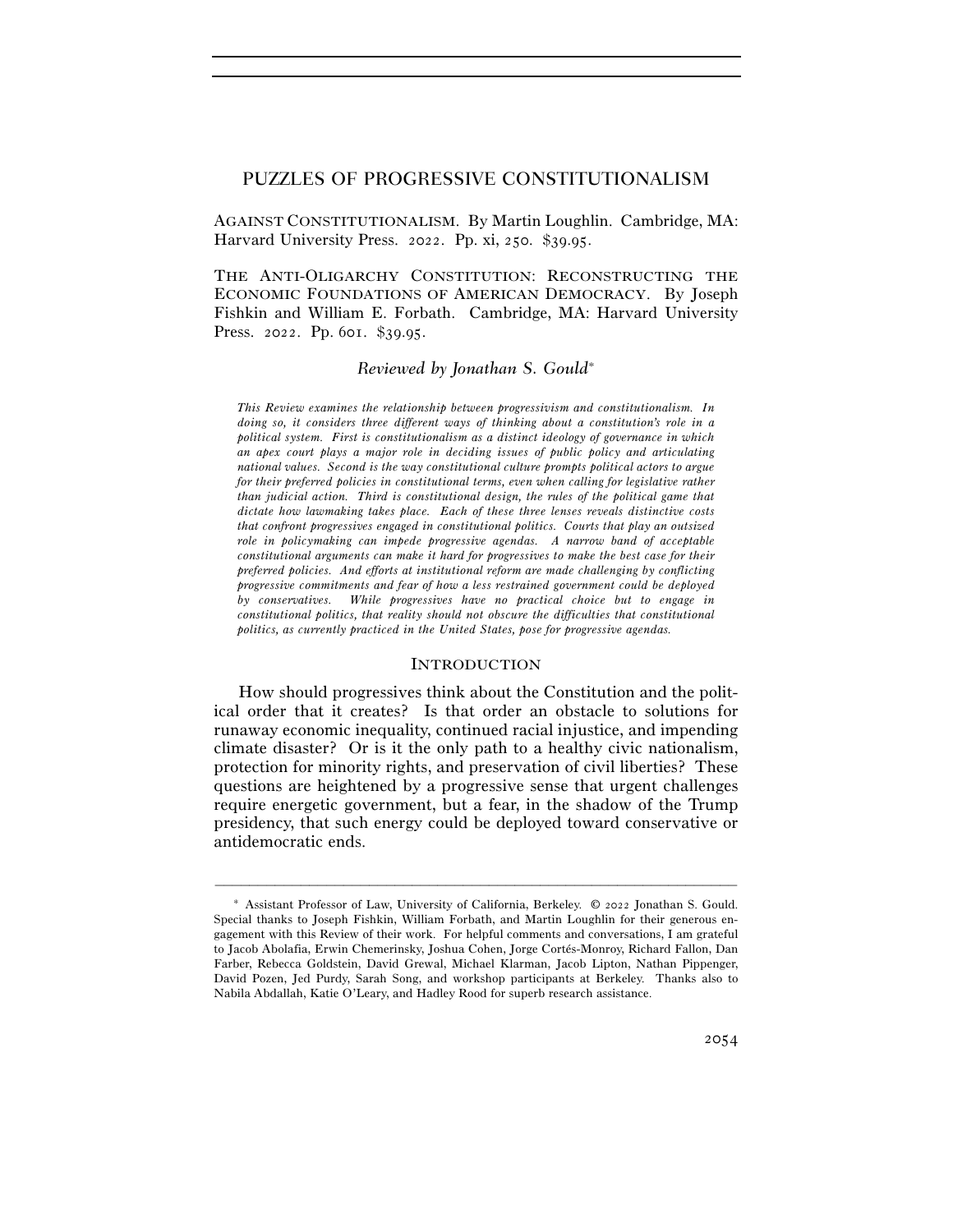One stream of progressive thought views the constitutional order as a hurdle to be overcome. The Constitution creates a system for electing Presidents, Senators, and House members that inflates the power of rural areas, which in effect discounts the votes of core progressive constituencies.1 When progressives do manage to win power, a bevy of veto points block legislative action,<sup>2</sup> harming efforts to realize their agendas.<sup>3</sup> And the Supreme Court has repeatedly stood in the way of progressive change by striking down civil rights legislation, $4$  economic regulation, $5$ and efforts to expand the social safety net.<sup>6</sup> In those relatively rare instances in which the Court has sought to advance progressive goals, observers have charged it with being ineffectual<sup>7</sup> or even self-defeating.<sup>8</sup> For these reasons, some progressives have turned against core features of the constitutional order.9

A competing tradition, sometimes called progressive constitutionalism, seeks to advance progressive change from *within*, rather than outside, the existing constitutional order. One reason for this approach is

*New York*, 198 U.S. 45 (1905); *Coppage v. Kansas*, 236 U.S. 1 (1915); *Hammer v. Dagenhart*, 247 U.S. 251 (1918); *Adkins v. Children's Hosp.*, 261 U.S. 525 (1923); and *Janus v. AFSCME, Council*  <sup>31</sup>, 138 S. Ct. 2448 (2018). Examples of judicial resistance to the New Deal include *Panama Refining Co. v. Ryan*, 293 U.S. 388 (1935); *A.L.A. Schechter Poultry Corp. v. United State*s, 295 U.S. 495 (1935); *United States v. Butler*, 297 U.S. 1 (1936); and *Carter v. Carter Coal Co.*, 298 U.S. 238 (1936).

portion of the Affordable Care Act). 7 *See, e.g.*, GERALD N. ROSENBERG, THE HOLLOW HOPE: CAN COURTS BRING ABOUT SOCIAL CHANGE? (2d ed. 2008) (arguing that courts are limited in their abilities to advance civil rights, reproductive rights, and environmental protection, among other topics). 8 *See, e.g.*, WILLIAM J. STUNTZ, THE COLLAPSE OF AMERICAN CRIMINAL JUSTICE <sup>9</sup>

(2011) (arguing that "the [Warren] Court exacerbated the inequality and instability that plagued late twentieth-century criminal justice"); Ruth Bader Ginsburg, Essay, *Some Thoughts on Autonomy and Equality in Relation to* Roe v. Wade, 63 N.C. L. REV. 375, 381 (1985) (contending that "[t]he sweep and detail of the opinion [in *Roe*] stimulated the mobilization of a right-to-life movement and an attendant reaction in Congress and state legislatures"). 9 *See, e.g.*, SANFORD LEVINSON, OUR UNDEMOCRATIC CONSTITUTION: WHERE THE

CONSTITUTION GOES WRONG (AND HOW WE THE PEOPLE CAN CORRECT IT) (2006) (suggesting a wide variety of constitutional reforms); Ryan D. Doerfler & Samuel Moyn, *Democratizing the Supreme Court*, 109 CALIF. L. REV. 1703 (2021) (calling for reforms to disempower the Supreme Court).

<sup>–––––––––––––––––––––––––––––––––––––––––––––––––––––––––––––</sup> 1 *See* Jonathan S. Gould & David E. Pozen, *Structural Biases in Structural Constitutional Law*, <sup>97</sup> N.Y.U. L. REV. 59, 114–18 (<sup>2022</sup>) (discussing this bias). 2 Alfred Stepan & Juan J. Linz, *Comparative Perspectives on Inequality and the Quality of* 

*Democracy in the United States*, 9 PERSPS. ON POL. 841, 844 (2011) (finding the United States exceptional in the number of veto points in its legislative process). 3 *See* Gould & Pozen, *supra* note 1, at 91–97 (arguing that asymmetric legislative ambitions

mean that veto points harm progressives more than conservatives).<br><sup>4</sup> *See, e.g.*, The Civil Rights Cases, 109 U.S. 3 (1883) (striking down the Civil Rights Act of

<sup>1875</sup>); City of Boerne v. Flores, 521 U.S. 507 (1997) (striking down the Religious Freedom Restoration Act of 1993 as applied to state and local governments); Shelby County v. Holder, 570 U.S. 529 (2013) (striking down the coverage formula in the Voting Rights Act of <sup>1965</sup>, as amended). 5 Examples of the Court striking down labor and employment legislation include *Lochner v.* 

<sup>6</sup> *See* NFIB v. Sebelius, 567 U.S. 519, 575–85 (2012) (striking down the Medicaid expansion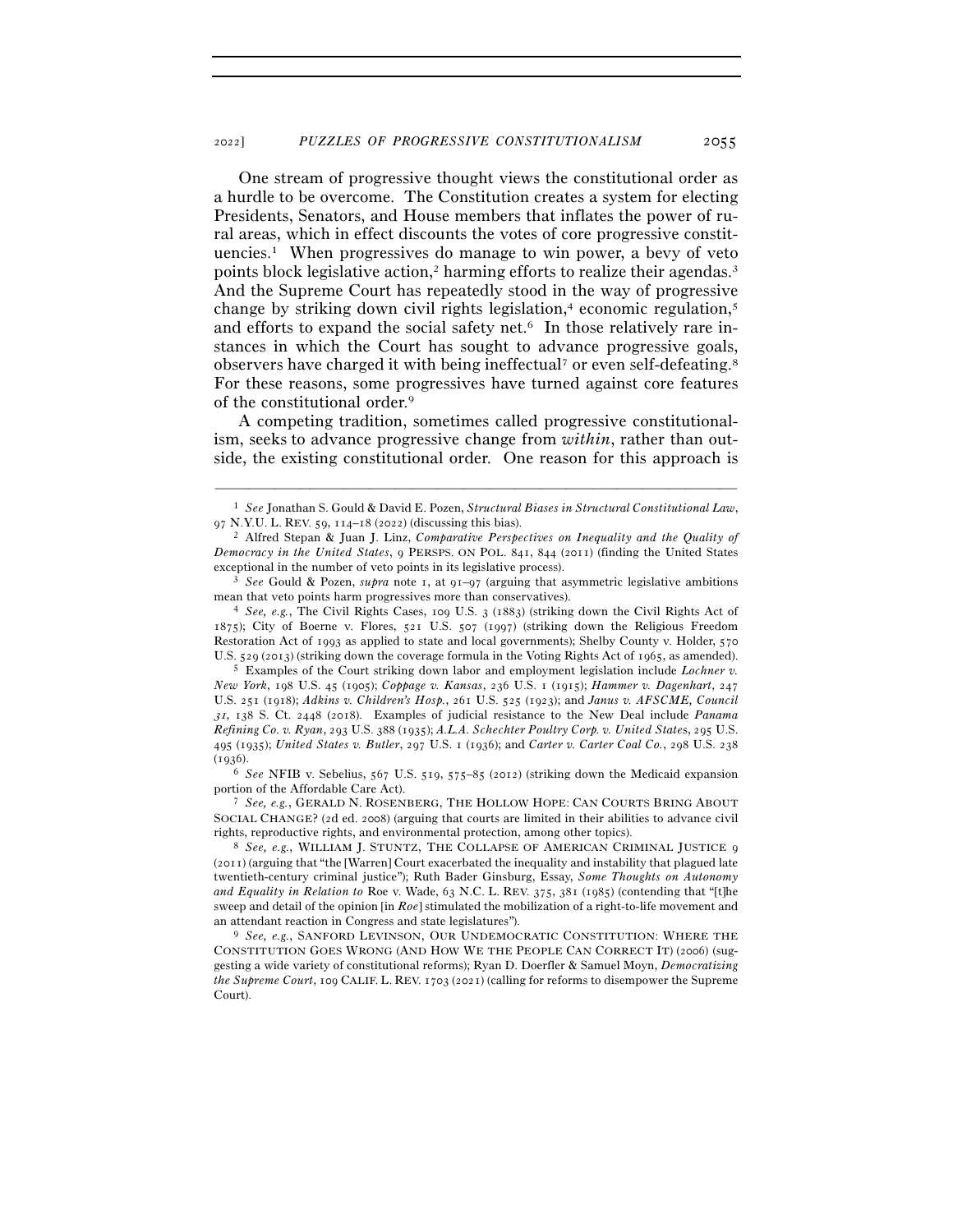the skepticism that some progressives have of democracy, and a corollary faith in countermajoritarian institutions. Progressives who worry that majority rule could lead government to trample minority rights or run roughshod over civil liberties often look to counterweights to majority rule, most notably judicial review.10 The memory of the Warren Court reinforces some progressives' faith in the courts to pursue their vision of justice.11 Further, as the left continues to reckon with the Trump presidency, fear of tyranny provides an additional reason for progressives to be skeptical of unrestrained government power.12 Other reasons for progressive embrace of the Constitution are more cultural: the Constitution provides progressives with a way to forge a national identity while still celebrating racial, ethnic, and religious diversity.13

Progressives, then, are on the horns of a dilemma. To embrace the status quo stacks the deck against their candidates, impedes their policy agendas, and empowers courts to strike down their achievements. But to call for constitutional reform risks unintended consequences, including jeopardizing minority rights and civil liberties, empowering the next Trump, and abandoning one of the few bases of solidarity in a diverse nation.

Attempts to harness constitutional law to progressive ends have often taken the form of thoughtful accounts of how the Supreme Court could advance progressive values.14 A solid conservative majority on today's Court, however, means that the best judicial outcome progressives can

<sup>10</sup> *Cf.* Richard H. Fallon, Jr., *The Core of an Uneasy Case for Judicial Review*, 121 HARV. L. REV. 1693, 1699 (2008) ("If errors of underprotection — that is, infringements of rights — are more morally serious than errors of overprotection, and if a few other plausible conditions obtain, then there could be outcome-related reasons to prefer a system with judicial review to one without it."). For accounts of the Supreme Court's mixed record on protecting racial minorities in particular, see ORVILLE VERNON BURTON & ARMAND DERFNER, JUSTICE DEFERRED: RACE AND THE SUPREME COURT (2021); and LESLIE F. GOLDSTEIN, THE U.S. SUPREME COURT AND RACIAL MINORITIES: TWO CENTURIES OF JUDICIAL REVIEW ON TRIAL (<sup>2017</sup>). 11 *See, e.g.*, Michael J. Klarman, *Constitutional Fact/Constitutional Fiction: A Critique of Bruce* 

*Ackerman's Theory of Constitutional Moments*, 44 STAN. L. REV. 759, 794 n.207 (1992) (reviewing BRUCE ACKERMAN, WE THE PEOPLE: FOUNDATIONS (1991)) (conjecturing that a "combination of their political liberalism and their inability to escape the long shadow of the Warren Court" explains some progressives' enduring attachment to judicial review). 12 *See infra* notes 166–<sup>169</sup> and accompanying text. 13 *See* SANFORD LEVINSON, CONSTITUTIONAL FAITH <sup>15</sup> (2011) (noting that it is "tempting

to see the Constitution as a means of providing either a 'sense' or even the reality of 'unity' for an otherwise fractious United States"); *see also* AZIZ RANA, ROMANCE OF THE CONSTITUTION: VENERATION AND RESISTANCE IN THE AMERICAN CENTURY (forthcoming) (on file with the Harvard Law School Library) (documenting the rise of constitutional veneration in the twentieth century); *infra* section I.D, pp. 2073–<sup>77</sup>. 14 *See, e.g.*, ERWIN CHEMERINSKY, WE THE PEOPLE: <sup>A</sup> PROGRESSIVE READING OF THE

CONSTITUTION FOR THE TWENTY-FIRST CENTURY (2018); GOODWIN LIU, PAMELA S. KARLAN & CHRISTOPHER H. SCHROEDER, KEEPING FAITH WITH THE CONSTITUTION (2010); ROBIN WEST, PROGRESSIVE CONSTITUTIONALISM: RECONSTRUCTING THE FOURTEENTH AMENDMENT (1994).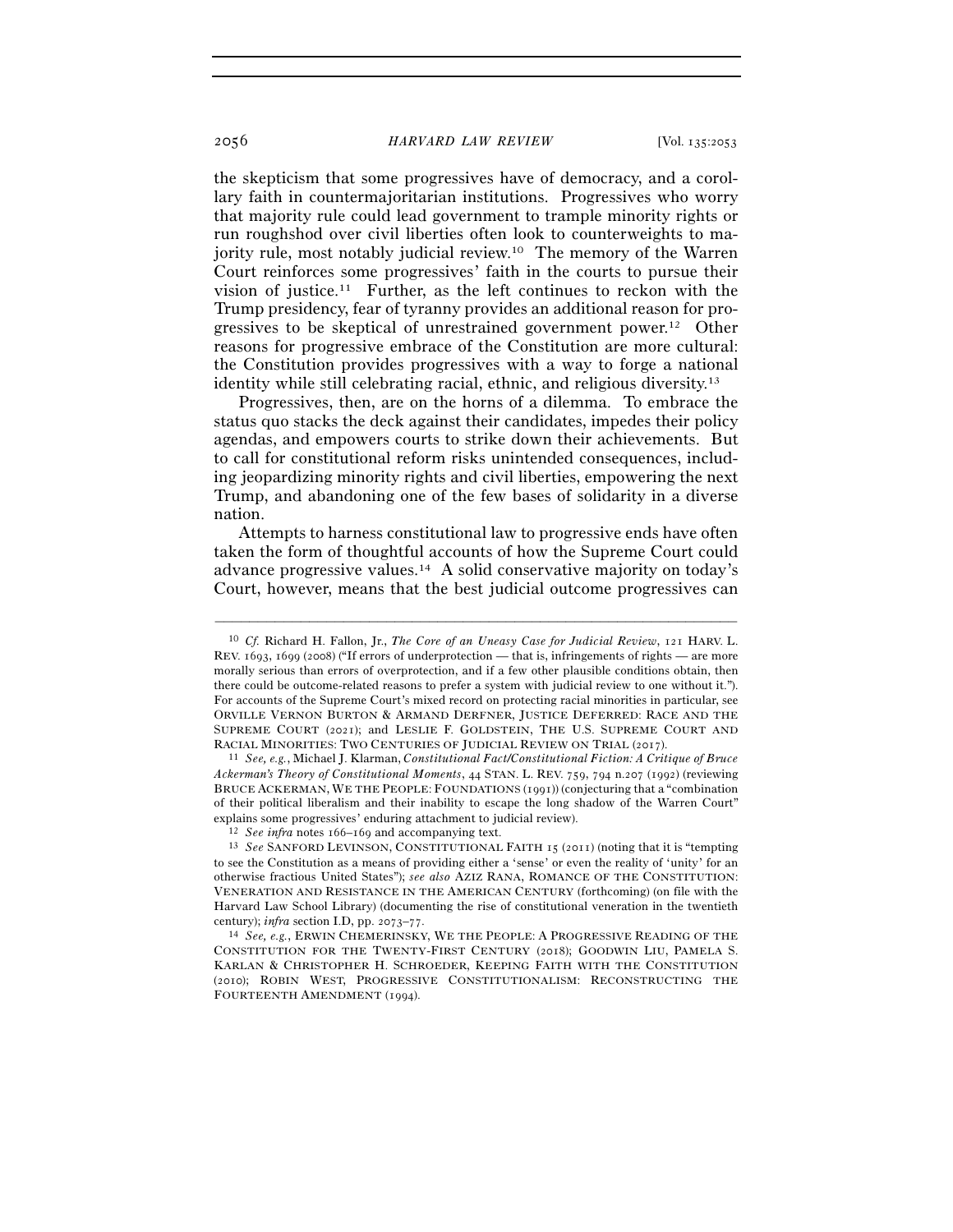reasonably hope for is that their legislative and regulatory successes survive judicial review.15 Even if the political balance of the Court were different, though, a juriscentric approach to progressive constitutionalism would still be incomplete. As has long been observed, the Court has limited ability to enact progressive social change.16 A fuller account of the relationship between progressivism and the constitutional order requires looking beyond judicial doctrine to the role of the Constitution in structuring government action and political culture more broadly.

In that spirit, I examine the relationship between progressivism and three aspects of the constitutional order in the contemporary United States: constitutionalism as an *ideology* of governance; constitutional *argument* as a mode of political discourse; and constitutional *design*, which sets out the rules of the political game.

First, constitutionalism is itself an ideology of governance, and one with an uneasy association with progressivism. *Against Constitutionalism*, by Professor Martin Loughlin, provides a comprehensive examination of constitutionalism as an ideology. Loughlin, perhaps the United Kingdom's foremost public law scholar, takes an outsider's view of United States–style constitutionalism. He explains how a written constitution can give rise to constitutionalism, "a discrete concept expressing a specific philosophy of governing" (p. 7). That philosophy, for Loughlin, is characterized by certain features, including limited government and separated powers, overseen by a judiciary operating in accordance with principles of public reason, and in which the constitution expresses the regime's political identity (pp.  $6-7$ ).<sup>17</sup> Loughlin's title betrays his conclusion: constitutionalism, he argues, is a pernicious ideology that impedes democracy and facilitates elite rule by directing attention toward the courts as the proper venues for social progress (pp. 195–202). This critique resonates with an important strain in the American progressive tradition that centers legislative action and expresses skepticism about courts. Loughlin's analysis thus points toward the first challenge for progressives: though constitutionalism can

<sup>15</sup> The Supreme Court has struck down more major progressive policies in recent years than at any time since before 1937. *See, e.g.*, NFIB v. Sebelius, 567 U.S. 519, 575–85 (2012) (striking down the Affordable Care Act's Medicaid expansion); West Virginia v. EPA, 577 U.S. 1126 (Feb. 9, 2016) (mem.) (staying the Obama Administration's Clean Power Plan regulation); United States v. Texas, 136 S. Ct. 2271 (2016) (per curiam) (mem.) (upholding an injunction against deferred action immigration programs); Ala. Ass'n of Realtors v. Dep't of Health & Hum. Servs., 141 S. Ct. 2485 (2021) (per curiam) (blocking the Biden Administration's eviction moratorium during the COVID-19 pandemic); NFIB v. Dep't of Labor, 142 S. Ct. 661 (2022) (per curiam) (staying the Biden Administration's vaccination-or-test mandate for large employers during the COVID-19 pandemic); *see also* Joan Biskupic, *The Supreme Court Hasn't Been This Conservative Since the 1930s*, CNN (Sept. 26, 2020, 6:33 PM), https://www.cnn.com/2020/09/26/politics/supreme-court-conservative [https://perma.cc/X2N4-7M<sup>9</sup>Q]. 16 *See supra* notes 7–<sup>8</sup> and accompanying text. 17 *See infra* p. 2061.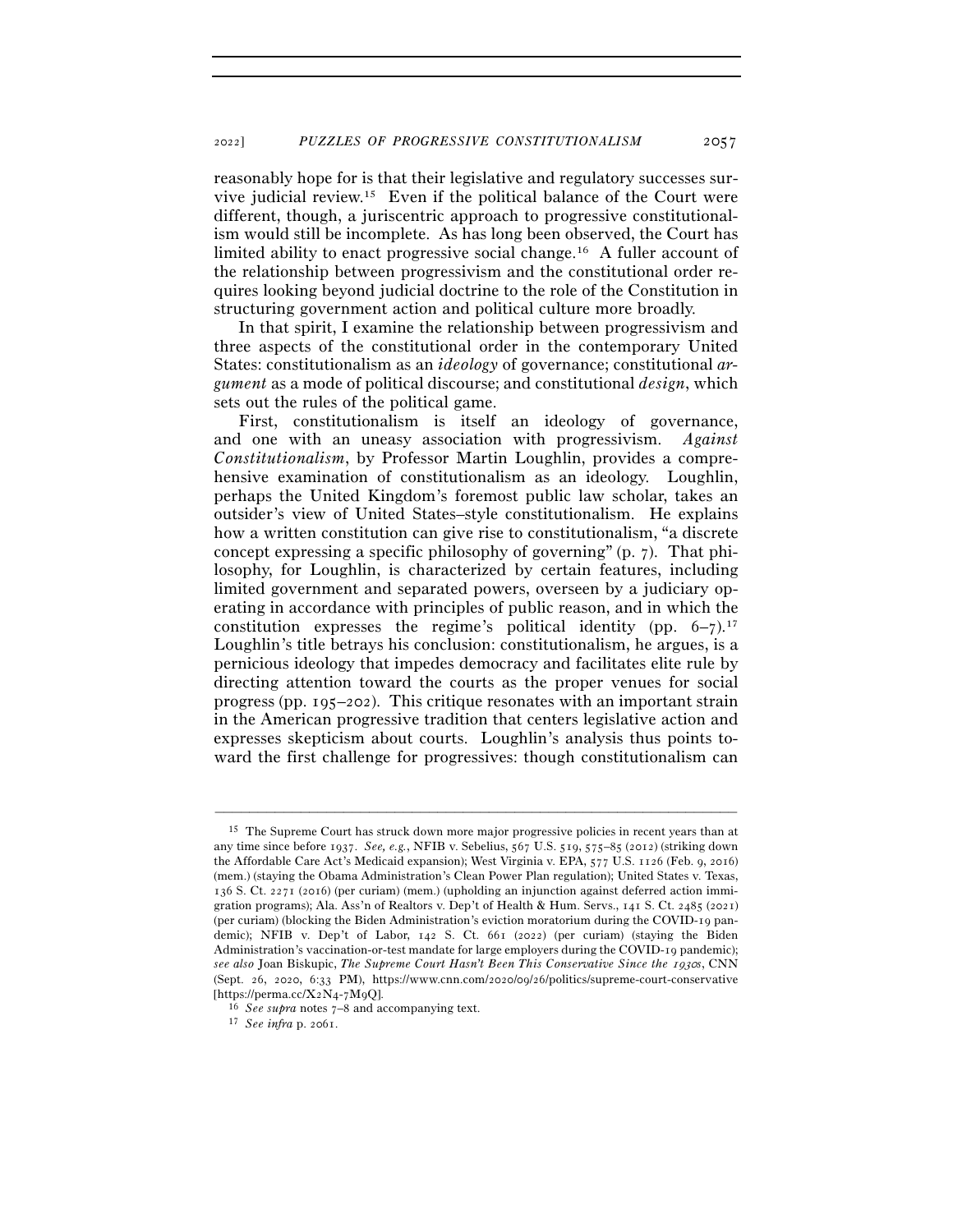impede progressive agendas, the legacy of the Warren Court and concerns about minority rights and misrule prevent many progressives from turning against the courts.

Second, the Constitution and constitutional values structure political discourse, again in ways that can cause challenges for progressives. *The Anti-Oligarchy Constitution*, by Professors Joseph Fishkin and William Forbath, is a leading example of progressive constitutional argument. Fishkin and Forbath, both distinguished legal scholars in the United States, seek to recover a strain of argument that treats inequality as a constitutional problem. They reconstruct the history of the "democracyof-opportunity tradition," an intellectual tradition that is averse to centralized economic power, requires a strong middle class, and demands political equality for all citizens regardless of race or gender (pp. 8–12). The book's key conceptual move is to argue that the democracy-of-opportunity tradition is not only a set of positions about public policy or even about justice, but also that it is a *constitutional* worldview that the elected branches should take the lead in implementing. This effort seeks to salvage constitutionalism for the left, in the face of a conservative Supreme Court unreceptive to progressive legal arguments. But it also creates difficulties: presenting progressive agendas in constitutional terms can require stretching the definition of what counts as constitutional beyond how many Americans understand the term and, relatedly, can risk centering constitutional arguments for progressive agendas when other sorts of arguments might be more effective.

Third, the Constitution and other legal frameworks establish the "rules of the political game."18 These rules can make progressive policymaking difficult, but attempts to reform existing structures run up against both entrenchment and tradeoffs that pit competing progressive commitments against one another. A key question for progressives (or anyone else with policy preferences) is whether a given set of institutional arrangements makes their preferred outcomes more or less likely, relative to a plausible alternative set of arrangements.19

Progressives face a challenge in determining what types of institutional arrangements would be most advantageous to their agendas, because different progressive commitments pull in competing directions. Some progressive commitments require unleashing government power to enact regulations or create social programs, while others require restraints to prevent government from infringing on civil liberties. Some are furthered by majority rule, while others may require countermajoritarian institutions to protect the interests of minority groups. These

<sup>–––––––––––––––––––––––––––––––––––––––––––––––––––––––––––––</sup> 18 *E.g.*, Daryl J. Levinson, *Parchment and Politics: The Positive Puzzle of Constitutional Commitment*, 124 HARV. L. REV. 657, 700 (<sup>2011</sup>). 19 *See generally* Gould & Pozen, *supra* note 1 (asking this question about various parts of the

U.S. constitutional order).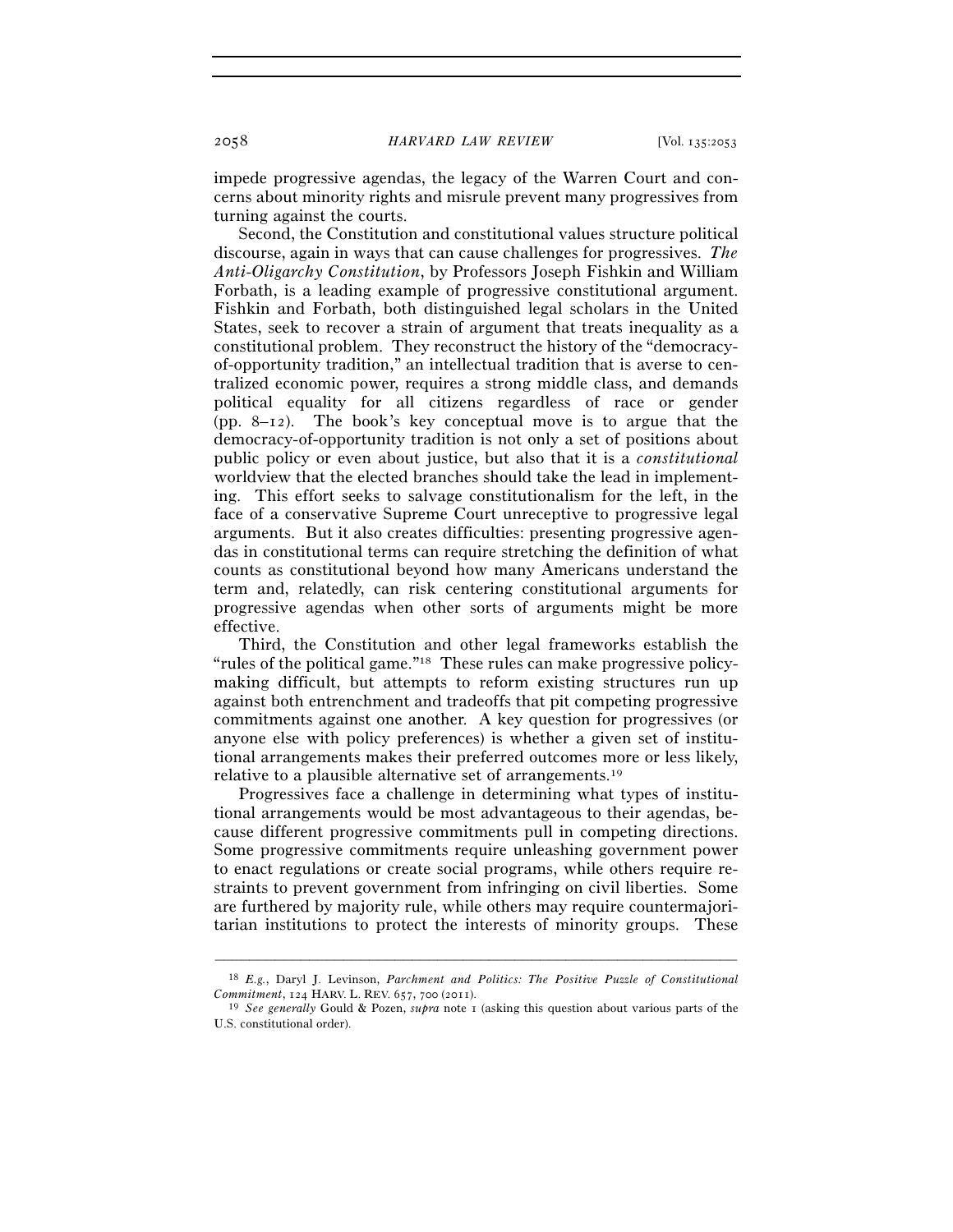tensions have been the subject of academic literature and political debate for generations. They deserve renewed attention, though, because they make it quite difficult to determine what sorts of institutional design choices would best advance progressive agendas today.

Progressivism might seem an odd framework through which to evaluate constitutional arrangements. Constitutional law scholarship more typically focuses on general values such as democracy,<sup>20</sup> workable government,<sup>21</sup> and avoidance of tyranny.<sup>22</sup> It might strike some as unusual, even dangerous, to focus directly on the relationship between constitutional arrangements and highly contested political philosophies — progressivism, conservatism, or others. But institutional design, constitutional culture, and modes of argumentation can all create winners and losers. Fully comprehending constitutional politics requires accounting for how our constitutional arrangements impact the most salient groups and ideologies that compete for political power. In an age of a conservative Supreme Court, it is particularly important that those of us who identify as progressives develop alternative visions of what the constitutional order might look like.

Before proceeding, a word of definition. While my focus is largely on the different understandings of the constitutional order, progressivism is also not an easy term to define.<sup>23</sup> Even a casual observer of American politics can identify the cluster of commitments that make up contemporary progressivism: support for a social welfare state, civil rights for demographic minorities, protections for workers and labor unions, and environmentalism, among others.<sup>24</sup> Progressives disagree,

<sup>20</sup> *See generally, e.g.*, STEPHEN BREYER, ACTIVE LIBERTY: INTERPRETING OUR DEMOCRATIC CONSTITUTION (2006) (arguing that democratic values should inform constitutional interpretation); ROBERT A. DAHL, HOW DEMOCRATIC IS THE AMERICAN CONSTITUTION? (2d ed. <sup>2003</sup>) (evaluating aspects of the U.S. Constitution on democratic grounds). 21 *See, e.g.*, Youngstown Sheet & Tube Co. v. Sawyer, 343 U.S. 579, 635 (1952) (Jackson, J.,

concurring) (describing the Constitution's goal of creating "a workable government"); Vicki C. Jackson, *Holistic Interpretation:* Fitzpatrick v. Bitzer *and Our Bifurcated Constitution*, 53 STAN. L. REV. 1259, 1287 (2001) (arguing that "the primary goal of a constitution . . . is to provide a stable framework for a just and workable government"). 22 *See, e.g.*, MARTIN H. REDISH, THE CONSTITUTION AS POLITICAL STRUCTURE <sup>4</sup>–<sup>5</sup>

<sup>(</sup>1995) (describing "the avoidance of tyranny" as a core constitutional value, *id.* at <sup>5</sup>). 23 For an account of the emergence of progressive ideas, see generally JAMES T.

KLOPPENBERG, UNCERTAIN VICTORY: SOCIAL DEMOCRACY AND PROGRESSIVISM IN EUROPEAN AND AMERICAN THOUGHT, 1870–1920 (1986). For a focus on leftist activism, see generally MICHAEL KAZIN, AMERICAN DREAMERS: HOW THE LEFT CHANGED A NATION (2011). For a statement of contemporary progressivism, with a focus on economic issues, see generally JOSEPH E. STIGLITZ, PEOPLE, POWER, AND PROFITS: PROGRESSIVE CAPITALISM FOR AN AGE OF DISCONTENT (2019).<br><sup>24</sup> *See generally* JEFFREY M. BERRY, THE NEW LIBERALISM: THE RISING POWER OF

CITIZEN GROUPS (1999) (describing the proliferation of new interest groups in the second half of the twentieth century). From the 1960s to the early twenty-first century, the political parties realigned, such that the divide between progressivism and conservatism increasingly came to track the two major political parties. *See, e.g.*, ERIC SCHICKLER, RACIAL REALIGNMENT: THE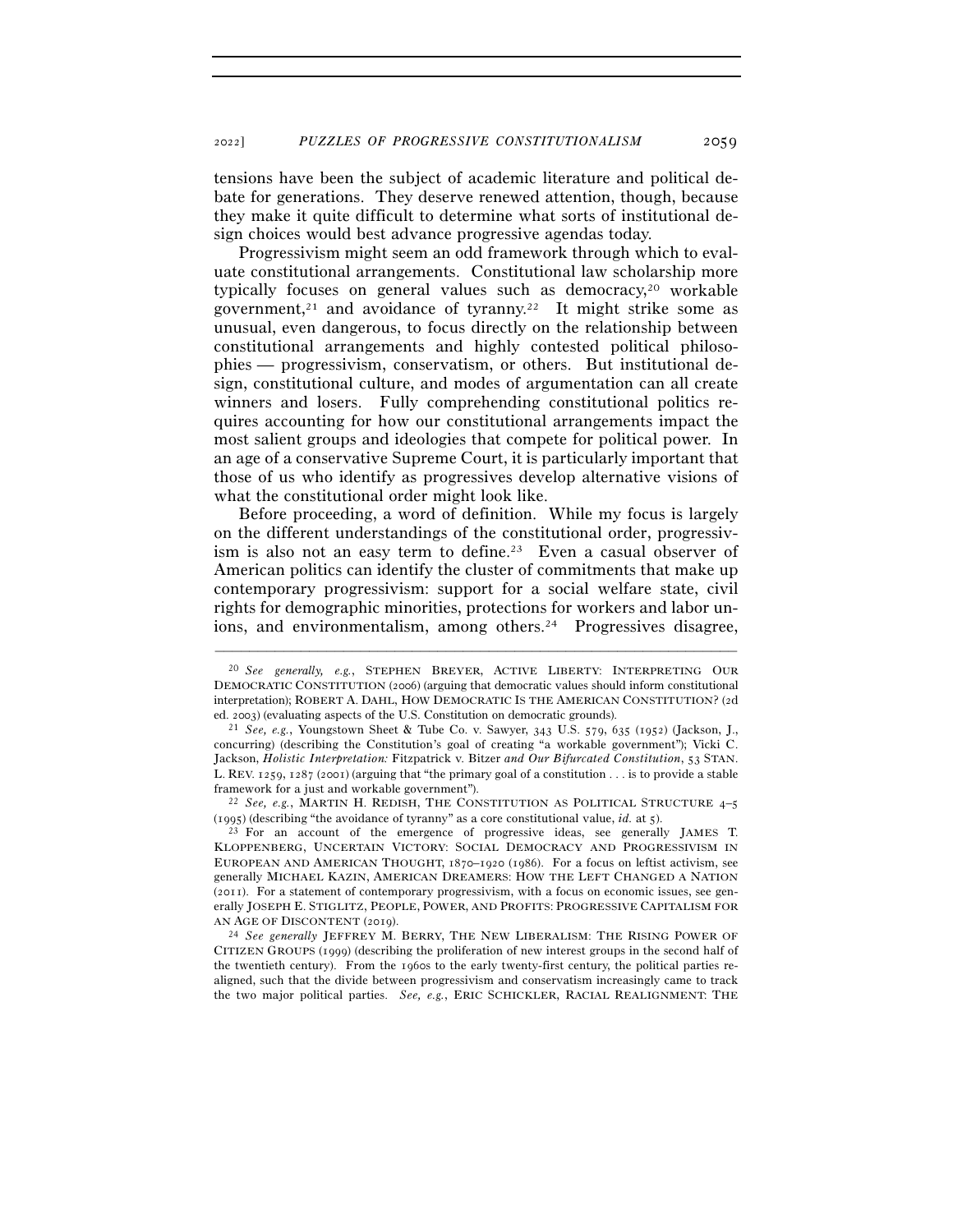sometimes fiercely, on precisely how these general commitments should manifest as specific policies and which should take priority when conflicts arise between different progressive agenda items. A central theme of this Review is that a principal reason why it is hard to forge a progressive constitutionalism is that different progressives seek different things from a constitutional order.

I proceed in three Parts. Part I discusses constitutionalism as an ideology, as scrutinized in *Against Constitutionalism*. It emphasizes how constitutionalism as an ideology creates challenges for progressives, an ironic finding given the role of the mid-twentieth-century left in cementing constitutionalism in the United States. Part II turns to constitutional argument, as exemplified by *The Anti-Oligarchy Constitution*. It considers what it means for an argument to be constitutional in character and examines both the promise and the peril of framing progressive commitments in constitutional terms. Part III turns to institutional design. After noting the familiar ways in which the existing constitutional order creates hurdles for progressives, it highlights how competing commitments within the progressive tent create unavoidable tradeoffs for progressives deciding which reforms to pursue, while also noting how creative institutional design can sometimes circumvent those tradeoffs. A brief conclusion follows.

### I. PROGRESSIVE CONSTITUTIONAL IDEOLOGY?

The United States is in the grip of an ideology. Constitutionalism, a distinctive philosophy of governance, has quietly come to dominate and be taken for granted. So argues *Against Constitutionalism*, Loughlin's ambitious account of how constitutionalism emerged, developed, and spread. The book's central insight is that constitutionalism is not an empty vessel into which other commitments can be poured, but rather that it has its own values, logic, and normative commitments.25 Viewing constitutionalism as an ideology allows us to evaluate its intersection

TRANSFORMATION OF AMERICAN LIBERALISM, 1932–1965, at 1 (2016) (noting that a convergence of "Democratic partisanship, economic liberalism, and racial liberalism" emerged in the mid-1960s). As a result, the fragmented character of the left came to shape the Democratic Party, which political scientists have described as a "coalition of social groups that act as discrete voting blocs for candidates, constituencies for group leaders, and demanders of particular policy commitments." MATT GROSSMAN & DAVID A. HOPKINS, ASYMMETRIC POLITICS: IDEOLOGICAL REPUBLICANS AND GROUP INTEREST DEMOCRATS 14 (2016).<br><sup>25</sup> On this view, "progressive constitutionalism," with the phrase's first word modifying its sec-

ond, masks the content of constitutionalism as a stand-alone concept. In Loughlin's words, "the use of certain adjectival qualifiers, such as 'popular constitutionalism,' 'political constitutionalism,' and even 'authoritarian constitutionalism,' are misnomers: their advocates advance arguments either about popular political agency or an authoritarian regime's use of these instruments that are antithetical to the actual meaning of constitutionalism [as an ideology]" (p. 7).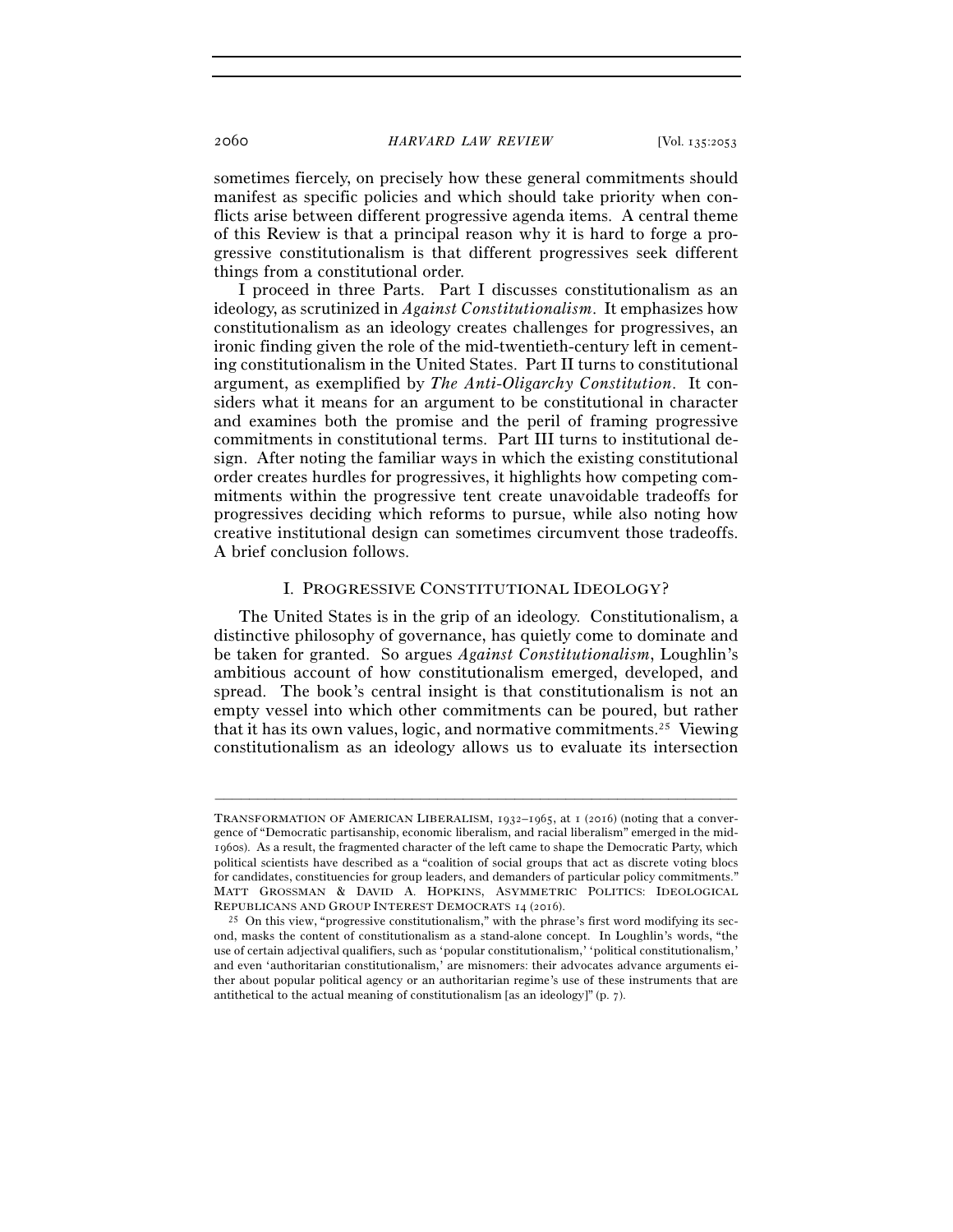with progressivism and reveals several difficulties that progressives confront in the face of constitutionalism.

#### *A. Constitutionalism as Ideology*

The term constitutionalism can take on different meanings in public discourse.26 It is, unfortunately, "sometimes used in a way that conveys no theoretical content at all."27 Given the potential for confusion about the term's meaning, Loughlin helpfully opens with a definition. He defines constitutionalism as existing when a written constitution:

(1) establishes a comprehensive scheme of government, founded (2) on the principle of representative government and (3) on the need to divide, channel, and constrain governmental powers for the purpose of safeguarding individual liberty. That constitution is also envisaged (4) as creating a permanent governing framework that  $(5)$  is conceived as establishing a system of fundamental law supervised by a judiciary charged with elaborating the requirements of public reason, so that (6) the constitution is able to assume its true status as the authoritative expression of the regime's collective political identity. (pp. 6–7)

As this definition makes plain, a written constitution is necessary but not sufficient to meet Loughlin's criteria for a constitutionalist society. This conception of constitutionalism also diverges from what Loughlin calls constitutional democracy. Constitutional democracy is a means of instantiating self-government, through designing institutions, like legislatures and executives, that convert public preferences into policies (p. x). For Loughlin, constitutional democracy and constitutionalism are contradictory goals: they "should not be equated," since "constitutionalism is an aberrant mode of governing that must be overcome if faith in a constitutional democracy is to be maintained" (p. x).28

While constitutionalism fully matured in the twentieth century, its foundations are much older. The concept has its origins in Enlightenment

<sup>26</sup> *See* JEREMY WALDRON, POLITICAL POLITICAL THEORY: ESSAYS ON INSTITUTIONS 24 (2016) (observing that "[s]ometimes [constitutionalism] seems to mean just the thoughtful and systematic study of constitutions and various constitutional provisions" while "[s]ometimes the term is used as a label for referring to a constitutional doctrine").<br><sup>27</sup> *Id.* at  $23-24$ .<br><sup>28</sup> Other scholars have discussed constitutionalism in terms that are similar (though not identi-

cal) to Loughlin's. Professor Jeremy Waldron, for example, notes that "constitutionalism seems to be not just a normative theory about the forms and procedures of governance," *id.* at 29 (emphases omitted), but rather "a theory about the importance of controlling, limiting, and restraining the power of the state in a substantive way," *id.* at 29–30. Like Loughlin, Waldron emphasizes the tension between "constitutionalism's embrace of the idea of limited government" and the "democratic view of constitutions," which stresses "the empowerment of ordinary people in a democracy and allowing them to control the sources of law and harness the apparatus of government to their legitimate aspirations." *Id.* at 43. In a different vein, Professors Mark Tushnet and Bojan Bugarič analyze an account of "thin constitutionalism" defined by majority rule, entrenchment of certain rights and structures, judicial independence, and political parties. *See* MARK TUSHNET & BOJAN BUGARIČ, POWER TO THE PEOPLE: CONSTITUTIONALISM IN THE AGE OF POPULISM 12-27  $(2021)$ .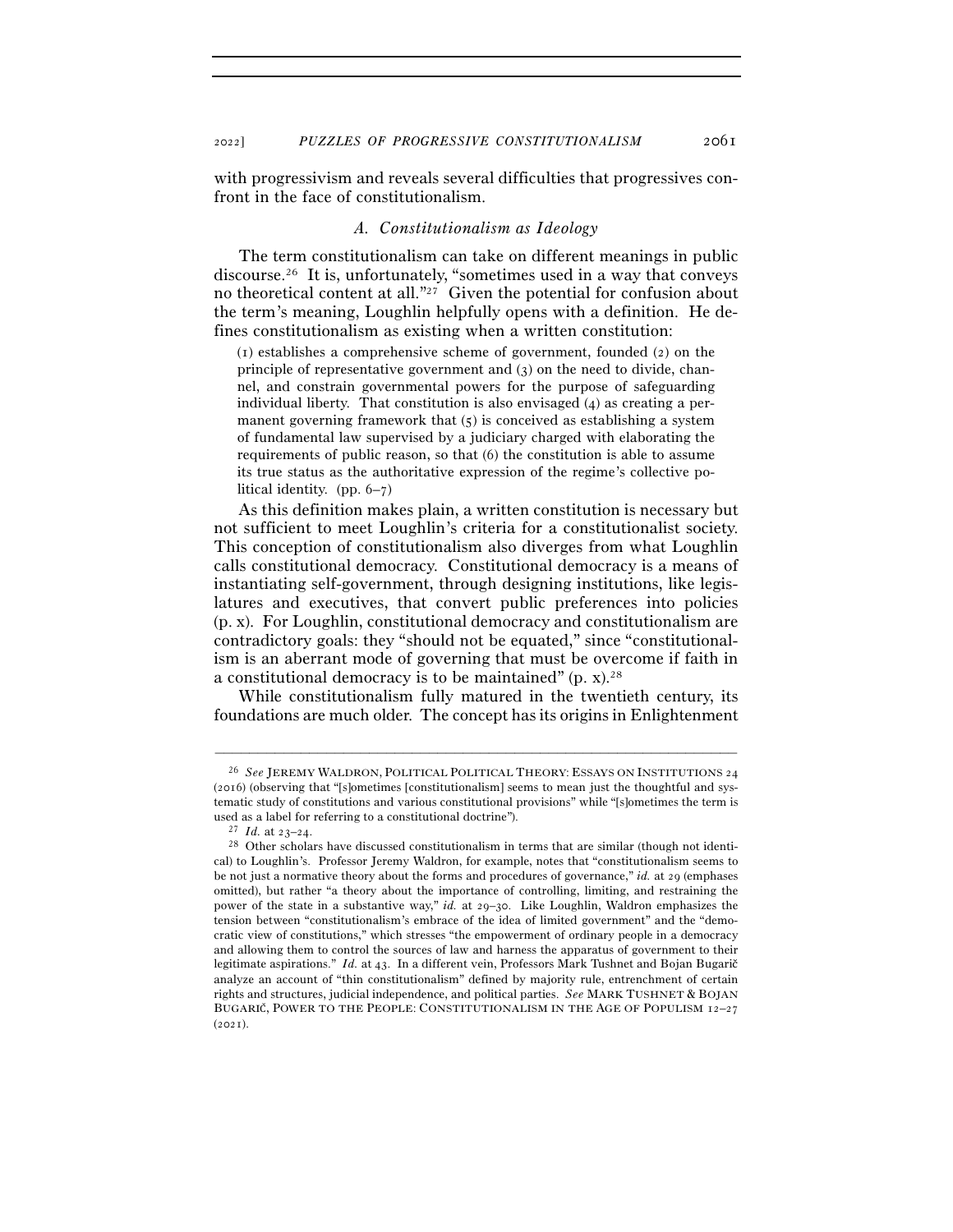ideas, particularly in "a liberal ideology that sought to protect established rights by instituting a system of limited government" (p. 23). It owes a debt to John Locke's ideas about natural rights, which focused on negative liberties — the right to be free from government interference (p. 93). So, too, Loughlin highlights contemporary arguments that constitutions are necessary not only to secure negative liberty but also to affirmatively facilitate a market-based economic order (p. 73).

Under constitutionalism, a written constitution does more than create, empower, and limit institutions of government. A constitution also serves as a symbol of collective political identity, advancing social cohesion by providing citizens with a basis for national unity (pp.  $112-13$ ). The judiciary, as expositor of the constitution, is then tasked with more than ordinary legal interpretation or dispute resolution. It must also reconcile the constitution's instrumental role in organizing government with its symbolic one as a statement of national values (p. 122). An apex court thus becomes the articulator of a society's political identity, with its constitutional decisions pronouncing on "the soul of the nation"  $(p. 138).^{29}$ 

The book attributes the emergence of constitutionalism to the intersection of two watershed ideas. One is constituent power: the idea that sovereignty lies with the people, whose power exists prior to and outside of any constitutional structure (pp. 85–86). The other is the emergence of constitutional rights. Loughlin documents the transition from a political philosophical view of natural rights to a legal regime that protects individual rights (pp. 89–95). In a rights-based order, "governmental authority rests on its capacity to protect the interests of the rightsbearing individual, the primary means of such protection being the constitution" (p. 87).

Loughlin argues that constitutionalism emerges to mediate the inevitable tension between constituent power and constitutional rights. Someone must determine when the will of the people must give way to individual rights and when, conversely, individual rights must yield to popular will. A written constitution, even if it aspires to precision, cannot definitively resolve how open-textured concepts like liberty, equality, and dignity apply to every possible situation. Judges come to play the

 $^{29}$  Loughlin is critical of this role for the courts, though others have described the same role in positive terms. *See, e.g.*, CHRISTOPHER L. EISGRUBER, CONSTITUTIONAL SELF-GOVERNMENT 3 (2001) (arguing that "the Supreme Court should be understood as a kind of representative institution well-shaped to speak on behalf of the people about questions of moral and political principle"); KENNETH L. KARST, BELONGING TO AMERICA: EQUAL CITIZENSHIP AND THE CONSTITUTION 194 (1989) (describing the role of "judges, and especially the Supreme Court, to discern and articulate substantive values that provide an important part of the 'moral cohesion' that is the cement for our national community").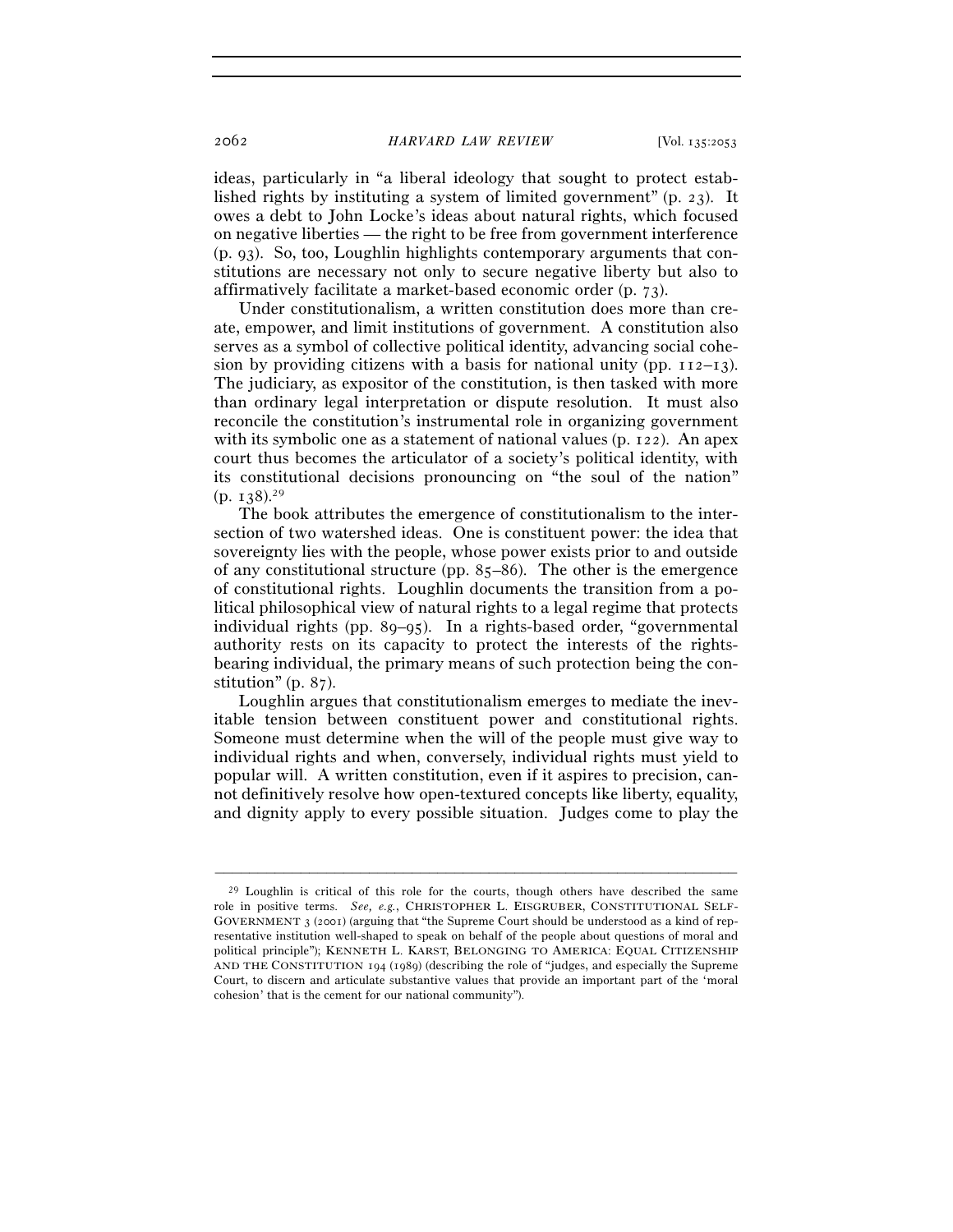role of choosing between "contestable values claiming to be the best iteration" of constitutional values (p. 163). While judges continue to protect the classical liberal values that have long helped animate constitutionalism, in more recent years constitutional designers and judges have also deployed constitutional law "toward the quite specific end of preserving individual freedom by protecting a market-based order"  $(p. 193).^{30}$ 

Over the course of the twentieth century, constitutionalism spread quickly and broadly. Nations with varied cultural backgrounds and political histories fell into the thrall of constitutionalism, from post-war Germany to independent India to newer democracies in Eastern Europe and the Global South (pp.  $13-17$ ,  $127-29$ ,  $147-48$ ). "Across the world," Loughlin observes, "the constitution is now seen as the only medium through which to realize the promise of an inclusive regime of equal rights" (pp.  $176-77$ ).<sup>31</sup> But constitutionalism is not universal. Routes to avoiding or mitigating it include not having a written constitution in the first instance (as in the United Kingdom<sup>32</sup>), not giving a written constitution a rarefied place in a nation's political culture (as in France or Sweden<sup>33</sup>), or denying courts the last word on matters of individual rights (as in Canada<sup>34</sup>). The greater prevalence of constitutionalism in

J. LEGAL STUD. 965, 967 (2021) (noting that in the United Kingdom, acts of Parliament are "the highest source of law" and so "may violate international law and fundamental rights and repeal constitutional statutes at will").<br>  $33$  Loughlin lists these examples (p. 7).<br>  $34$  Canada's parliament or a provincial legislature can direct that a statute go into effect not-<br>  $34$  Canada's parliament or a provincial

<sup>–––––––––––––––––––––––––––––––––––––––––––––––––––––––––––––</sup> 30 Loughlin describes this as "Ordo-constitutionalism," a "reworking [of] classical constitutionalism for contemporary conditions" (p. 193).<br><sup>31</sup> Beyond state borders, the logic of constitutionalism has even shaped thinking about the ne-

cessity and goals of international institutions. Loughlin argues that transnational institutions can play the same identity-formation role played by domestic constitutions, noting Jürgen Habermas's insight that the drafting of a European constitution "would enable diverse national traditions to be shaped into a cohesive European identity" (p. 180) (citing Jürgen Habermas, *Why Europe Needs a Constitution*, NEW LEFT REV. (2001), https://newleftreview.org/issues/ii11/articles/jurgenhabermas-why-europe-needs-a-constitution [https://perma.cc/2DUD-94QU]). He further argues that the collection of global institutions that emerged in the twentieth century to establish an integrated worldwide economic regime developed in the shadow of constitutionalism (p. <sup>187</sup>). 32 *See, e.g.*, Jo Eric Khushal Murkens, *A Written Constitution: A Case Not Made*, 41 OXFORD

withstanding a possible conflict with individual rights protections. *See* Canadian Charter of Rights and Freedoms § 33(1), Part I of the Constitution Act, 1982, *being* Schedule B to the Canada Act, 1982, c 33 (U.K.); *see also* Mark Tushnet, *Alternative Forms of Judicial Review*, 101 MICH. L. REV. 2781, 2784–85 (2003) ("[T]he drafters of Canada's Charter of Rights invented weak-form judicial review in 1981." (citing PETER W. HOGG, CONSTITUTIONAL LAW OF CANADA (3d ed. 1992))). This "weak-form" judicial review contrasts with Loughlin's constitutionalism, under which the judiciary acts as guardian of the constitution (pp. 4,  $12-13$ ,  $34$ ,  $167$ ). If mechanisms to override the courts are seldom used, however, as is the case in Canada, that might show that constitutionalism has strength as an ideology even if an institutional escape hatch from judicial supremacy formally exists. *See* Laurence Brosseau & Marc-André Roy, *The Notwithstanding Clause of the Charter*, LIBR. OF PARLIAMENT 7–8 (May 7, 2018), https://lop.parl.ca/staticfiles/PublicWebsite/Home/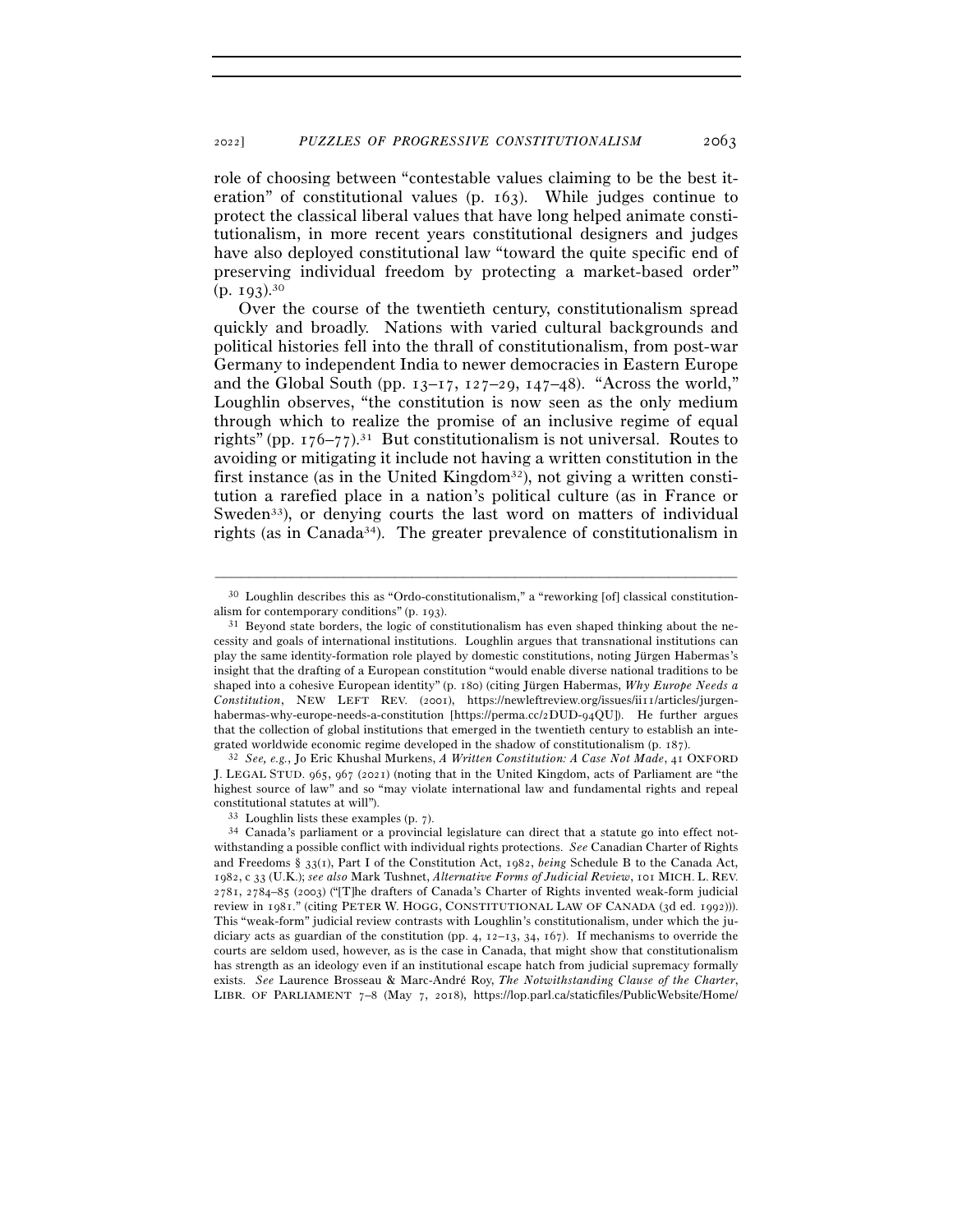some nations as compared to others leads to the question of why judicial politics develop differently in different places, a question to which I now turn with a focus on the United States.<sup>35</sup>

# *B. Constitutionalism in the United States*

Loughlin focuses on how constitutionalism emerges from political ideas, namely the intersection of constituent power and individual rights just discussed. That ideas-based story differs from accounts by political scientists focused on how strategic incentives can give rise to judicial supremacy. Professor Charles Epp, for example, ascribes the twentiethcentury individual rights revolutions in several mature democracies to pressures from civil society organizations and activist lawyers.36 Professor Ran Hirschl, in another transnational study, points to a different set of actors. He attributes the rise of juristocracy to the convergence of strategic incentives of three varieties of elites: political elites who benefit from insulating policymaking from direct democratic control, economic elites who view judicial power as a way of protecting property rights and free markets, and judicial elites who seek to enhance their own power and prestige.37 Professor Keith Whittington, focusing on the United States, argues that strategic incentives of political leaders, and of Presidents in particular, explain the rise of judicial review. "Through much of American history," he writes, "[P]residents have found it in their

–––––––––––––––––––––––––––––––––––––––––––––––––––––––––––––

SUPREME COURTS IN COMPARATIVE PERSPECTIVE 17–22 (1998).<br><sup>37</sup> *See* Ran Hirschl, Towards Juristocracy: The Origins and Consequences of

ResearchPublications/BackgroundPapers/PDF/2018-17-e.pdf [https://perma.cc/RTY2-Q4VF] (noting that Canada's notwithstanding clause has not been used by the national parliament or most provincial parliaments); *see also* Janet L. Hiebert, *The Notwithstanding Clause: Why Non-Use Does Not Necessarily Equate with Abiding by Judicial Norms*, *in* THE OXFORD HANDBOOK OF THE CANADIAN CONSTITUTION 695, 697 (Peter Oliver et al. eds., 2017) (noting that "[s]o potent has criticism of the notwithstanding clause become that many believe it is important to solicit from political leaders a commitment to never invoke the clause"). 35 This section's summary of *Against Constitutionalism* has focused on the book's rich descrip-

tive account of what constitutionalism is and how it developed and spread. The book says less in making the case *against* constitutionalism. Its final chapter does, however, argue that constitutionalism "contributes to the hollowing out of democracy and the retreat of the individual into a privatized society in which few participate in public affairs" (p. 202), emphasizing in particular the ways in which constitutionalism weakens the institutions of democracy, including legislative bodies and political parties (p. 197). It also contends that the global rise of right-wing populism is a reaction to constitutionalism, and that "increasing authoritarianism and countervailing reaction will result" (p. 202) as a reaction to constitutionalism (p. 200). This case against constitutionalism is not central to Loughlin's largely historical and descriptive project, which can be evaluated and learned from on its own terms, regardless of whether one accepts a particular normative view of democracy or agrees with either his assessment of constitutionalism's role in recent politics or his predictions about constitutionalism's likely impacts in the future.<br><sup>36</sup> *See* CHARLES R. EPP, THE RIGHTS REVOLUTION: LAWYERS, ACTIVISTS, AND

THE NEW CONSTITUTIONALISM 11–12 (paperback ed. 2007). Loughlin discusses Hirschl's work briefly and in largely positive terms (pp. 133–34).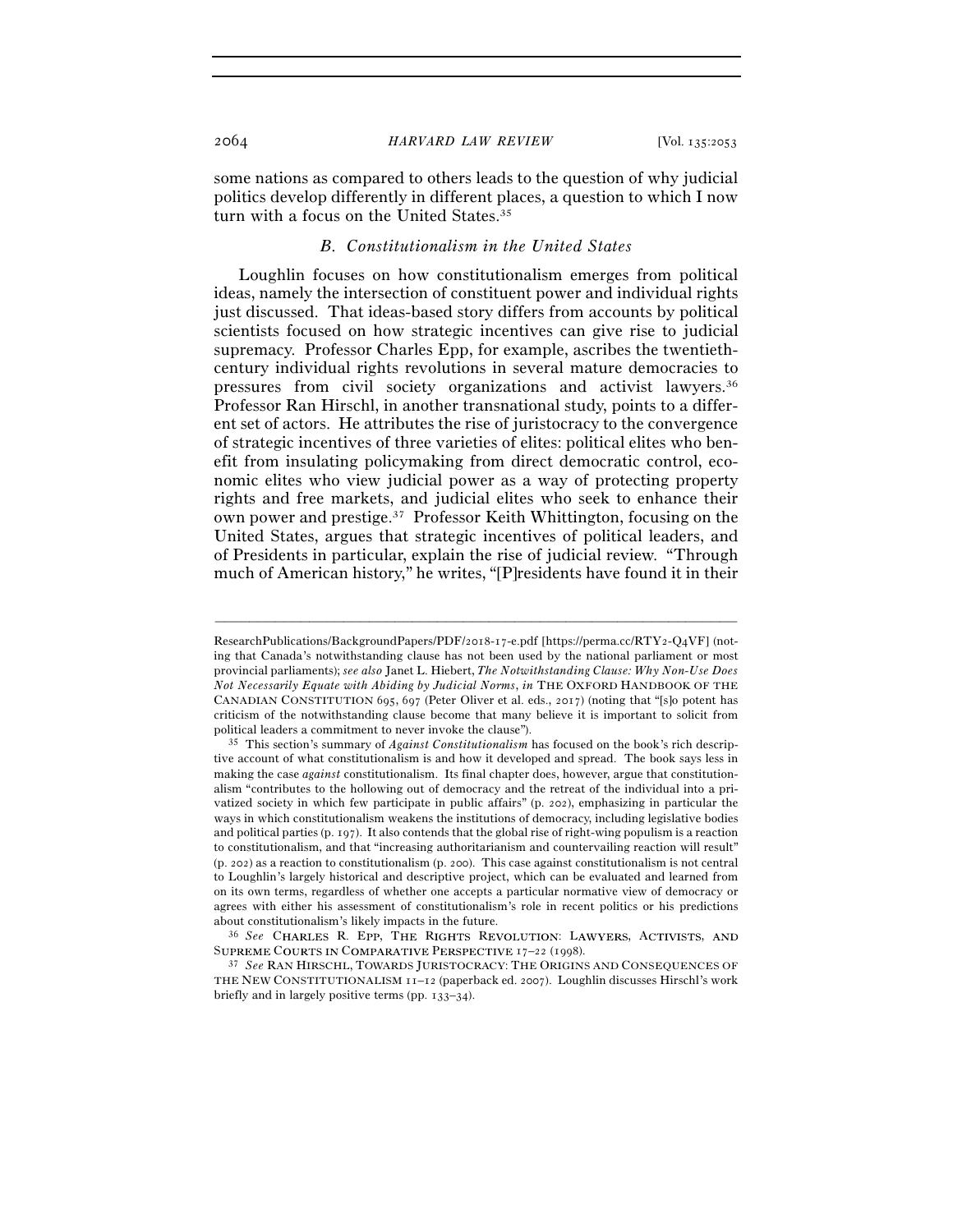interest to defer to the Court and encourage it to take an active role in . . . resolving constitutional controversies."38

Though each of these explanations differs from Loughlin's, it is possible to harmonize Loughlin's account with those more focused on strategic incentives. It is likely that feedback loops exist between Loughlin's story of ideology and the political scientists' discussions of how governmental and nongovernmental actors alike can benefit from greater judicial power. The attractiveness of constitutionalism as an ideology aids those who benefit from judicial supremacy for strategic reasons, and those actors in turn have incentives to further elevate constitutionalism. It may be impossible to fully disentangle strategic accounts from ideological ones, but it seems fair to say the two are compatible and can easily be mutually reinforcing.

Several more localized dynamics have also allowed constitutionalism to flourish in the United States. Those include both constitutional design choices made in the 1780s and political developments in the 1950s and 1960s. Ideological evolution and strategic incentives both play out in legal and political contexts, and the United States has been distinctly hospitable to constitutionalism.

A first feature that encourages constitutionalism in the United States is the near permanence of the constitutional text. Many of the most contested and litigated clauses of the Constitution have never been amended. Formal amendments are infrequent and rarely concern the issues of the greatest public concern.39 As a result, the Constitution is de facto amended through the decisions of the Supreme Court. The Court has repeatedly transformed the Constitution's meaning: through the rise of Lochnerism, the "switch in time" of 1937, the rejection of "separate but equal" in *Brown v. Board of Education*, and the rights revolution of the 1960s. Were the Constitution easier to formally amend, such constitutional transitions perhaps could have been made through the amendment process. Instead, the brittle character of the canonical document has resulted in a Court that serves as the only institution that is functionally able to amend the Constitution.40

This judicial role is not intrinsic to a written constitution. The U.S. Constitution is harder to formally amend than both state constitutions

<sup>38</sup> KEITH E. WHITTINGTON, POLITICAL FOUNDATIONS OF JUDICIAL SUPREMACY: THE PRESIDENCY, THE SUPREME COURT, AND CONSTITUTIONAL LEADERSHIP IN U.S. HISTORY <sup>5</sup> (<sup>2007</sup>). 39 *See* David A. Strauss, *The Irrelevance of Constitutional Amendments*, 114 HARV. L. REV.

<sup>1457</sup>, 1458 (2001) ("[T]hrough most of our history, the amendment process has not been an important means of constitutional change.").<br><sup>40</sup> The Court does not describe itself as a de facto amender; instead, it reinforces its role as

constitutional guardian by describing even major changes to constitutional law as consistent with the Constitution, rightly understood.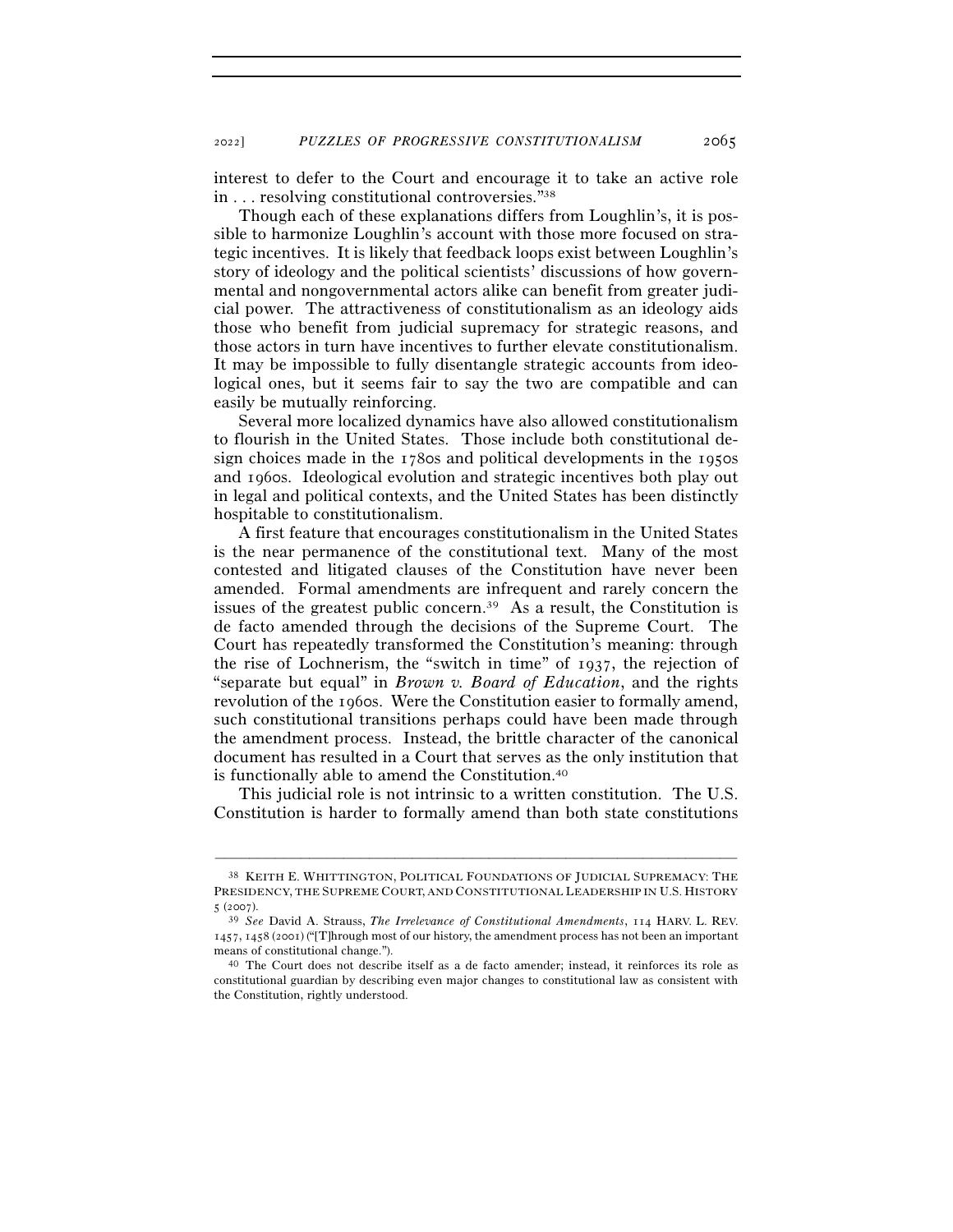and the written constitutions of many other nations.41 If the framers had enacted more lax amendment procedures, the constitutional text would be much more malleable.<sup>42</sup> This would be even more the case if Thomas Jefferson had prevailed in his position, which sounds quixotic today, that the Constitution should be written and ratified anew in each generation (pp.  $7-8$ ).<sup>43</sup> The politics and culture that have developed over two centuries would have likely looked different if the constitutional text were less fixed.

The Constitution's brief and open-ended language also contributes to the emergence of constitutionalism. The Constitution, especially its individual rights provisions, contains open-ended terms like "freedom of speech,"<sup>44</sup> "due process,"<sup>45</sup> and "equal protection."<sup>46</sup> This sort of language creates openings for courts to carve out a distinct role as expositors of those terms, which in turn allows them to oversee the activities of Congress, the executive branch, and subnational governments.47 If individual rights provisions were more code-like, with greater specificity about what they do and do not cover, there would be less need for and less room for — constitutional common law specifying the scope of those provisions. Given the significance of individual rights like free speech and racial equality in U.S. political culture, a Supreme Court that defines the scope of individual rights also becomes an expositor of the nation's political morality.

It is no doubt true that the U.S. Constitution's rigidity and openended character give room for courts to play an outsized role in political life. But those factors are longstanding, while the version of constitutionalism that currently prevails in the United States is newer.

<sup>41</sup> *See* RICHARD ALBERT, CONSTITUTIONAL AMENDMENTS: MAKING, BREAKING, AND CHANGING CONSTITUTIONS 97 (2019) (noting that "the U.S. Constitution is widely regarded as one of the most difficult to change by formal amendment"); ROBERT L. MADDEX, STATE CONSTITUTIONS OF THE UNITED STATES, at xxii–xxvii (2d ed. 2005) (documenting that over half of state constitutions have been amended more than one-hundred times, and nearly all have

been amended more frequently than the federal Constitution has been). 42 At the Virginia Ratifying Convention, Patrick Henry argued that the Constitution made amendments too difficult, such that "[a] trifling minority may reject the most salutary amendments." *Debate in Virginia Ratifying Convention*, *in* THE FOUNDERS' CONSTITUTION (Philip B. Kurland & Ralph Lerner eds., 2000), https://press-pubs.uchicago.edu/founders/documents/ <sup>v</sup>1ch14s39.html [https://perma.cc/BSE<sup>4</sup>-XLAQ]. 43 *See* Letter from Thomas Jefferson to James Madison (Sept. 6, 1789), *in* THOMAS

JEFFERSON: POLITICAL WRITINGS 593, 596 (Joyce Appleby & Terence Ball eds., 1999).<br>
44 U.S. CONST. amend. I.<br>
45 Id. amends. V, XIV.<br>
46 Id. amend. XIV, § 1.<br>
47 Cf. RICHARD H. FALLON, JR., IMPLEMENTING THE CONSTITUTION 5 (

<sup>&</sup>quot;[a] distinctive feature of the Supreme Court's function involves the formulation of constitutional rules, formulas, and tests," giving examples of tests that implement the Constitution's more openended provisions).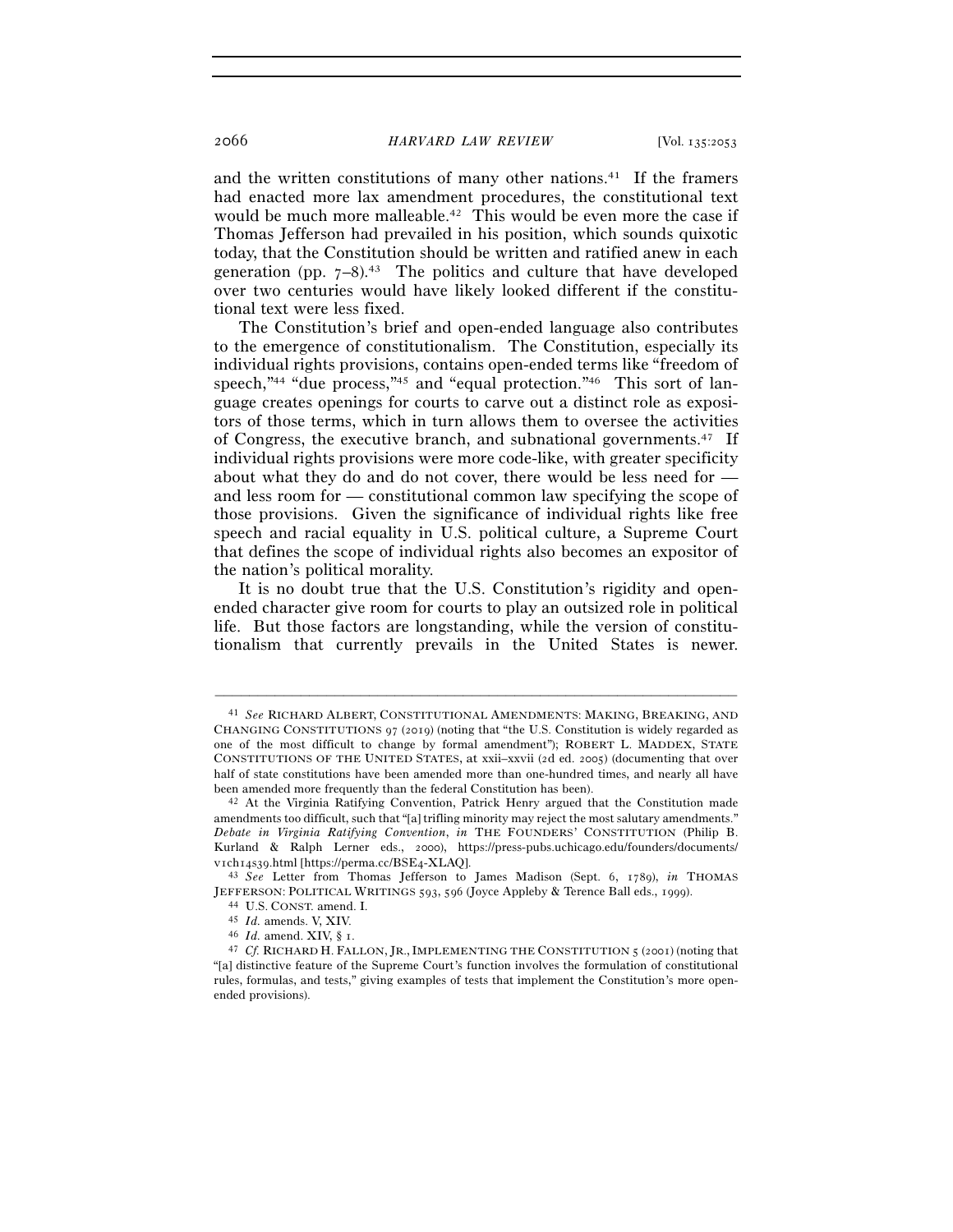Constitutionalism today is defined not only by classical constitutionalism's limits on government power, but also by a more robust set of rights that enable the judiciary to weigh in on nearly every topic of public concern. That transition was driven, in significant part, by the left.

The Warren Court served as the key inflection point in the left's embrace of judicial review. Progressives had fought the Supreme Court during the *Lochner* and New Deal eras, but the stirrings of the civil rights movement changed the politics of judicial review. The Warren Court's decisions on civil rights, apportionment, free speech, and the rights of criminal defendants led to support for judicial supremacy from the left.48 In Professor Larry Kramer's words, "as Warren Court activism crested in the mid-1960s, a new generation of liberal scholars discarded opposition to courts and turned the liberal tradition on its head by embracing a philosophy of broad judicial authority."49 Liberals came to endorse the view, stated most forcefully in *Cooper v. Aaron*, 50 that a "permanent and indispensable feature of our constitutional system" is that "the federal judiciary is supreme in the exposition of the law of the Constitution."51 Some older observers, who remembered well the constitutional struggles of the New Deal era, sounded notes of caution about the left's embrace of a more muscular judiciary.52 The Warren Court transformed the American left, however, for the first time in the nation's history, into advocates for judicial supremacy.<sup>53</sup>

The left's embrace of judicial supremacy led to a cross-ideological consensus in support of the Supreme Court's role as the final arbiter of constitutional issues. To be sure, liberals and conservatives disagreed fiercely about what the Constitution meant, but the Warren Court resulted in a widespread view of the Court as having the last word.<sup>54</sup> The

<sup>–––––––––––––––––––––––––––––––––––––––––––––––––––––––––––––</sup> 48 *Cf. generally* MORTON J. HORWITZ, THE WARREN COURT AND THE PURSUIT OF JUSTICE (<sup>1999</sup>) (discussing these and other areas). 49 LARRY D. KRAMER, THE PEOPLE THEMSELVES: POPULAR CONSTITUTIONALISM AND

JUDICIAL REVIEW 223 (2004). Note Kramer's use of the term "liberal" rather than "progressive"; the emergence of the term liberal is tied to the emergence of what Loughlin calls constitutionalism. Fishkin and Forbath describe the ideological content of the terminological shift: "*Liberal* social reformers and advocates for racial minorities, women, the consumer, and the environment all embraced individual rights claims addressed to courts; strong judicial oversight of administrative state institutions and private governance; and legalist, procedural conceptions of fairness and

equality — all of which earlier generations of *progressives* had shunned" (p. 25) (emphases added).<br><sup>50</sup> 358 U.S. 1 (1958).<br><sup>51</sup> Id. at 18.<br><sup>52</sup> See Jack M. Balkin, *Why Liberals and Conservatives Flipped on Judicial Res* 

*Review in the Cycles of Constitutional Time*, 98 TEX. L. REV. 215, 242 (<sup>2019</sup>). 53 *See* Larry D. Kramer, *Popular Constitutionalism, Circa* 2004, 92 CALIF. L. REV. 959, <sup>964</sup> (2004) (noting that the Warren Court "for the first time in American history, gave progressives a reason to see the judiciary as a friend rather than a foe"). 54 *See* KRAMER, *supra* note 49, at 223 ("The upshot was — again, for the first time in American

history — that conservatives and liberals found themselves in agreement on the principle of judicial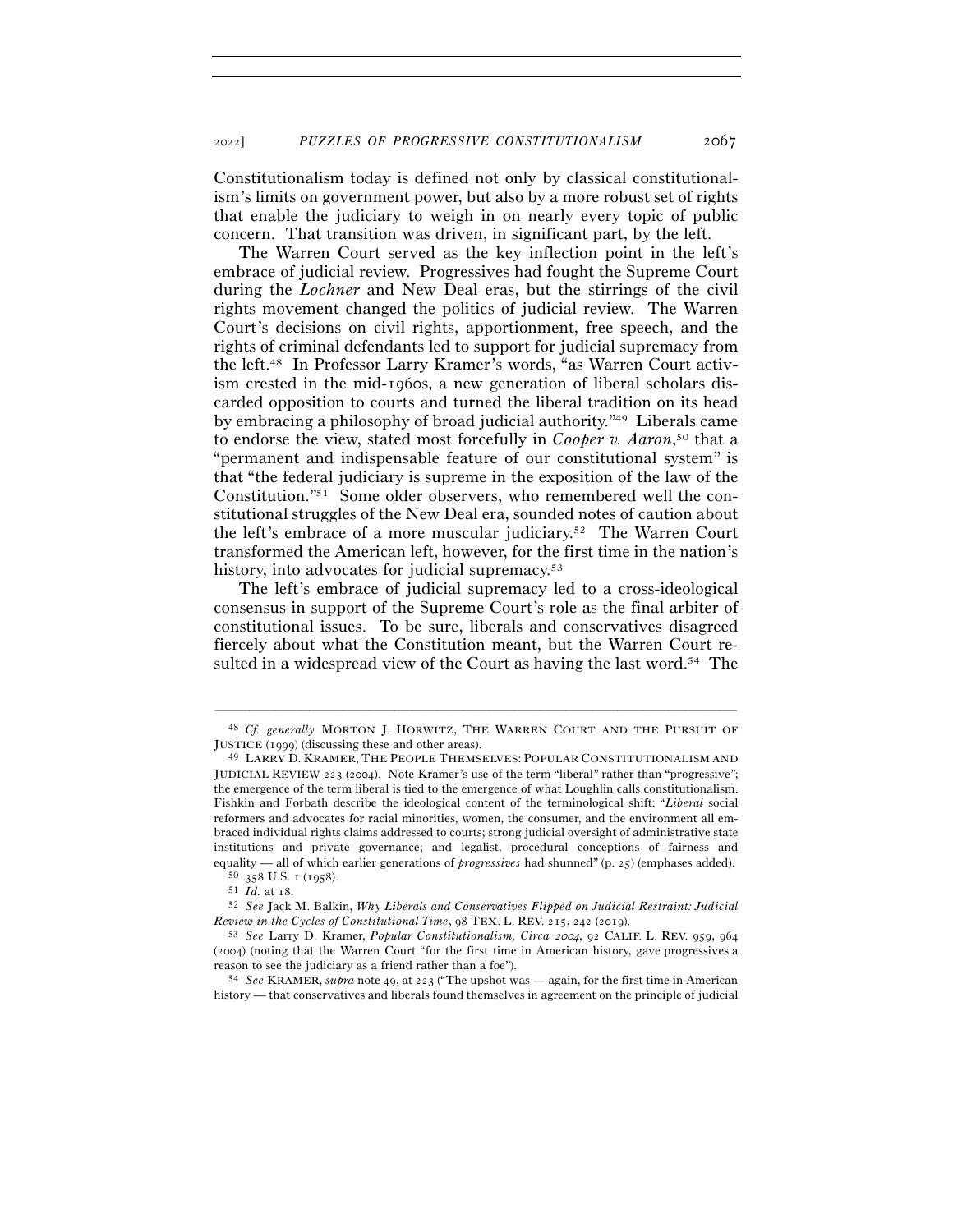past half century of judicial conservativism has not fully dislodged the left from its subscription to that view. Some have pursued alternative visions, as evident by academic movements calling for nonjudicial varieties of constitutionalism — popular constitutionalism, legislative constitutionalism, and administrative constitutionalism.55 Alternatives to judicial supremacy may find additional strength in the face of a Court that is polarized based on the party of the appointing President<sup>56</sup> and a public that increasingly recognizes the Court's political character.57 At the same time, center-left jurists have continued to valorize the Court's role in American life and push back against perceptions of the judiciary as political.58 These calls have sought to prop up the image of courts as what Loughlin calls "elaborating the requirements of public reason" (p. 7). It is hard to imagine that the left would have accepted this picture of the judiciary if not for the Warren Court.

## *C. Implications for Progressivism*

A primary criticism of constitutionalism, on Loughlin's definition, is that the people and their elected representatives, rather than unelected judges, should define the nation's political identity and make its most

<sup>–––––––––––––––––––––––––––––––––––––––––––––––––––––––––––––</sup> supremacy.... [L]iberals and conservatives alike took for granted that it was judges who should do the interpreting and that the judges' interpretations should be final and binding."). 55 *See generally, e.g.*, WILLIAM N. ESKRIDGE & JOHN A. FEREJOHN, <sup>A</sup> REPUBLIC OF

STATUTES: THE NEW AMERICAN CONSTITUTION (2010); KRAMER, *supra* note 49; MARK TUSHNET, TAKING THE CONSTITUTION AWAY FROM THE COURTS (1999); Daniel A. Farber, *Legislative Constitutionalism in a System of Judicial Supremacy*, *in* THE LEAST EXAMINED BRANCH: THE ROLE OF LEGISLATURES IN THE CONSTITUTIONAL STATE (Richard W. Bauman & Tsvi Kahana eds., 2009); Gillian E. Metzger, *Administrative Constitutionalism*, 91 TEX. L. REV. 1897 (2013); Robert C. Post & Reva B. Siegel, *Legislative Constitutionalism and Section Five Power: Policentric Interpretation of the Family and Medical Leave Act*, 112 YALE L.J. 1943  $(2003)$ 

Looking beyond the United States, in some nations weak-form judicial review empowers national legislatures to override certain judicial judgments on matters of constitutionality. *See supra* note 34 and accompanying text; *see also* MARK TUSHNET, WEAK COURTS, STRONG RIGHTS (2008) (describing how weak-form judicial review operates and arguing that it provides an attractive means of advancing positive rights). 56 *See, e.g.*, Neal Devins & Lawrence Baum, *Split Definitive: How Party Polarization Turned* 

*the Supreme Court into a Partisan Court*, 2016 SUP. CT. REV. 301, 301 (noting that for the first time in the Court's history, "all of the Republican-nominated Justices on the Supreme Court have [since 2010] been to the right of all of its Democratic-nominated Justices").

<sup>57</sup> *See* 62*% of Americans Say Politics, Not Law, Drives Supreme Court Decisions*, GRINNELL COLL. (Oct. 20, 2021), https://www.grinnell.edu/news/62-americans-say-politics-not-law-drivessupreme-court-decisions [https://perma.cc/<sup>4</sup>SSU-YHVX] (reporting polling results). 58 The most notable example is STEPHEN BREYER, THE AUTHORITY OF THE COURT AND

THE PERIL OF POLITICS (2021). *See also* Sophie Tatum, *Justice Kagan Worries About the 'Legitimacy' of a Politically Divided Supreme Court*, CNN (Oct. 5, 2018, 10:06 PM), https://cnn.com/2018/10/05/politics/supreme-court-elena-kagan-legitimacy/index [https://perma.cc/ KDQ5-W6T8].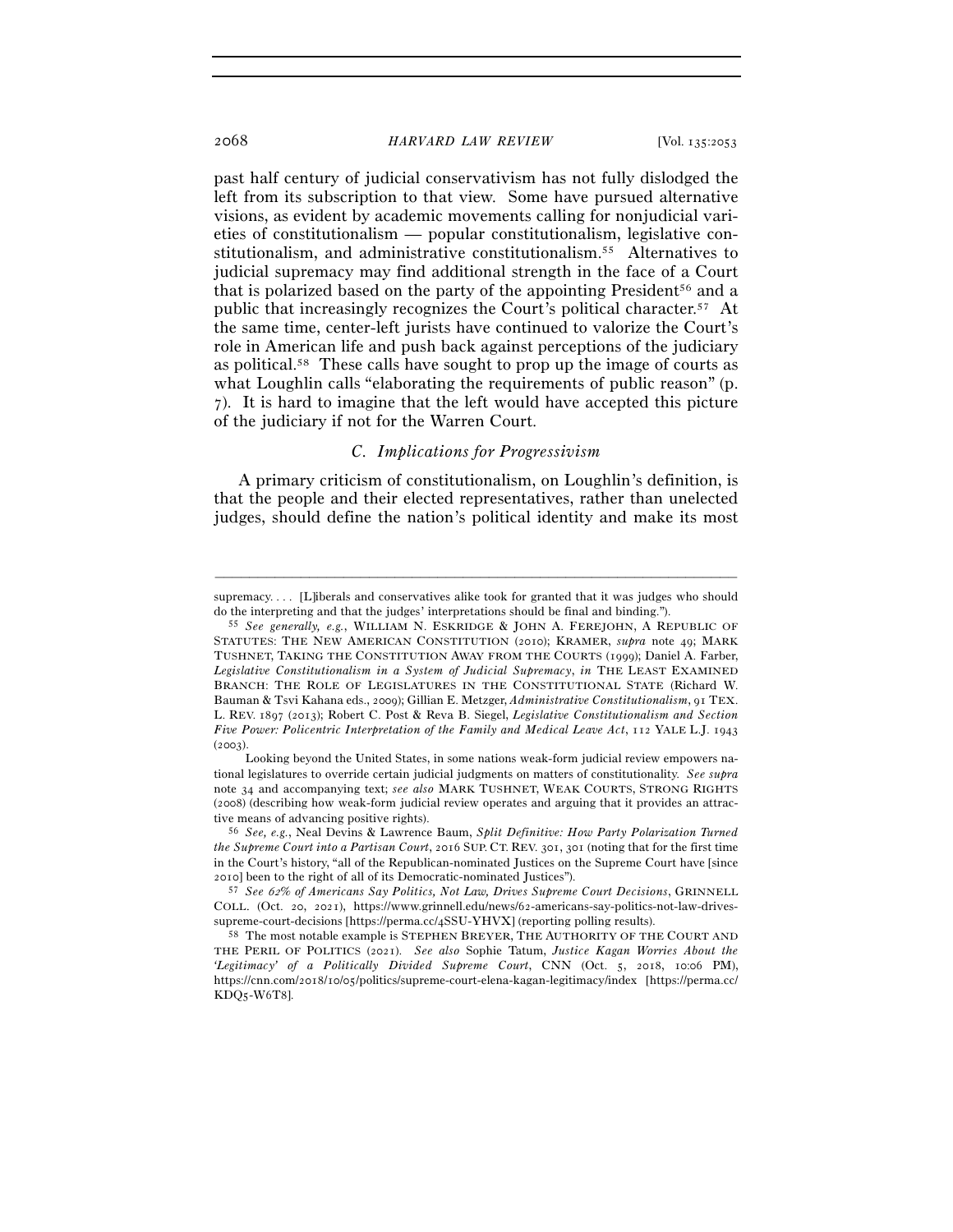important policy decisions (pp. 124–35). This argument is critically important to evaluating constitutionalism on democratic theory grounds. But focusing only on high principle can obscure a more pragmatic question: who are constitutionalism's winners and losers?

Most simply, judicial supremacy leads to courts that serve as veto points. The ability of courts to strike down statutes or regulations as violating the Constitution adds a veto point to the lawmaking process. Courts can, of course, strike down either progressive or conservative policies. The asymmetric policymaking ambitions of the two parties, however, mean that judicial review is likely, in the aggregate, to set back progressive policies more so than conservative ones.59 Some nations' courts have enforced positive rights and have required governments to create programs or spend money.60 The U.S. Supreme Court has not generally taken this road, though, and "it is often said that our Constitution has traditionally protected negative liberties rather than positive ones."61 While it is practically impossible to envision even a progressive Court requiring the creation of a national health care program, the Court struck down a major expansion of Medicaid and came within one vote of striking down the entire Affordable Care Act.<sup>62</sup> It is fair to describe the version of constitutional judicial review practiced in the United States as a hurdle in the way of progressive action, at least on matters of regulatory and social welfare policy where progressives tend to support a federal government that is ambitious and interventionist rather than passive.

On some issues, a conception of the Constitution as a charter of negative liberties can aid progressives. This holds true in areas where progressive politics overlap with civil libertarianism.63 Yet relying on courts as agents of social change comes with its own risks for progressives. Most notable is the fear that reform driven by the courts, especially on contested social issues, might induce greater backlash than the

<sup>59</sup> *See* Gould & Pozen, *supra* note 1, at 100–<sup>06</sup> (developing this argument). 60 *See* Stephen Gardbaum, *The Structure and Scope of Constitutional Rights*, *in* COMPARATIVE CONSTITUTIONAL LAW 387, 396–402 (Tom Ginsburg & Rosalind Dixon eds., 2011).

<sup>61</sup> Kenji Yoshino, *A New Birth of Freedom?:* Obergefell v. Hodges, 129 HARV. L. REV. 147, 159 (2015) (citing Mark A. Graber, *Does It Really Matter? Conservative Courts in a Conservative Era*, 75 FORDHAM L. REV. 675, 706 (2006)). *But see generally* EMILY ZACKIN, LOOKING FOR RIGHTS IN ALL THE WRONG PLACES: WHY STATE CONSTITUTIONS CONTAIN AMERICA'S POSITIVE RIGHTS (2013). Tushnet has argued that "progressive constitutionalism should be understood in the framework of political rather than judicial constitutionalism" because courts are unlikely to be able to effectively evaluate whether public policy is "aimed at reducing and eliminating severe material deprivation." Mark Tushnet, *Progressive Constitutionalism: What Is "It"?*, 72 OHIO ST. L.J. 1073, 1077 (<sup>2011</sup>). 62 *See* NFIB v. Sebelius, 567 U.S. 519 (2012) (adjudicating constitutional challenges to the

Affordable Care Act). 63 *See infra* notes 164–165 and accompanying text (discussing immigration and criminal justice).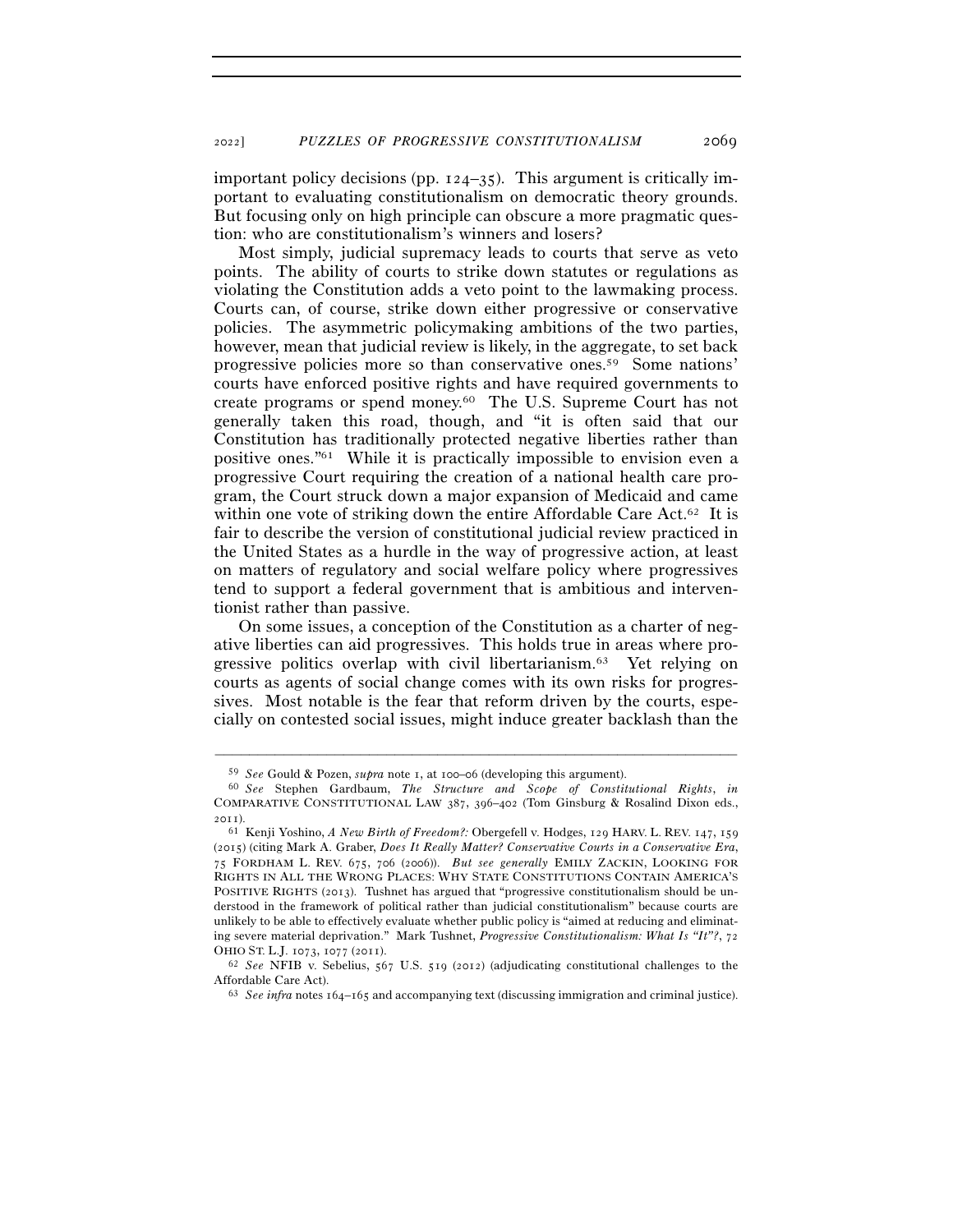same reform would cause if enacted legislatively. Scholars have examined this sort of backlash in the context of progressive decisions like *Brown v. Board of Education*64 and *Roe v. Wade*. 65 Given that progressives are more likely than conservatives to seek to modify (rather than solidify) existing cultural norms through public policy, $66$  it stands to reason that efforts to pursue cultural liberalism through the courts might be particularly vulnerable to backlash.

The ways in which the discourse of constitutional litigation spills over into nonjudicial settings can also harm progressives. A distinctive set of norms dictates what sorts of constitutional arguments are and are not acceptable in court.<sup>67</sup> For example, defenders of a gun control regulation in the face of a Second Amendment challenge cannot simply make the consequentialist argument that the regulation would save lives; they must instead invoke accepted modalities of constitutional argument. These modalities can "shut out of constitutional law virtually all the arguments that drive most citizens' views on most matters of public concern."68 Doctrine can also foreclose certain substantive arguments while elevating others. Judicial decisions on affirmative action, for instance, long encouraged proponents to defend the practice based on diversity's educational benefits, while discouraging arguments about remedying past injustices.69 Constitutional modalities and doctrines then become the basis for nonjudicial conversations about policy. As Professor Michael Sandel has observed, "[a]ssumptions drawn from con-

<sup>64</sup> *See, e.g.*, Michael J. Klarman, *How* Brown *Changed Race Relations: The Backlash Thesis*, 81 J. AM. HIST. 81, 82 (1994) (arguing that "*Brown* crystallized southern resistance to racial change" and spurred "massive resistance, propell[ing] politics in virtually every southern state several notches to the right on racial issues"). 65 *See, e.g.*, William N. Eskridge, Jr., *Pluralism and Distrust: How Courts Can Support* 

*Democracy by Lowering the Stakes of Politics*, 114 YALE L.J. 1279, 1312 (2005) (arguing that "*Roe* energize[d] the pro-life movement," "accelerate[d] the infusion of sectarian religion into American politics," and "radicalized many traditionalists"). *But see* Linda Greenhouse & Reva B. Siegel, *Before (and After)* Roe v. Wade*: New Questions About Backlash*, 120 YALE L.J. 2028, 2076–87 (2010) (contesting the backlash thesis with respect to *Roe v. Wade*). 66 *Cf.* Garry Wills, *It's His Party*, N.Y. TIMES (Aug. 11, 1996), www.nytimes.com/

books/99/07/25/specials/wills-magparty.html [https://perma.cc/Q3YB-9CWJ] (quoting William F. Buckley's quip that conservatives' task was to stand "athwart history yelling 'Stop!'"). 67 *See, e.g.*, PHILIP BOBBITT, CONSTITUTIONAL FATE: THEORY OF THE CONSTITUTION

<sup>3</sup>–119 (1984) (presenting six "modalities" of constitutional argument); David E. Pozen & Adam M. Samaha, *Anti-modalities*, 119 MICH. L. REV. 729, 746–66 (2021) (presenting six "anti-modalities" outside the bounds of acceptable constitutional argument).<br><sup>68</sup> Pozen & Samaha, *supra* note 67, at 732.<br><sup>69</sup> *See* Sanford Levinson, *Diversity*, 2 U. PA. J. CONST. L. 573, 578 (2000) (noting that if the

Court says "[s]tart talking about diversity — and downplay any talk about rectification of past social injustice," then "the [public] conversation proceeds exactly in that direction"). The Court's decades-long focus on diversity to the exclusion of other values originated in *Regents of the University of California v. Bakke*, 438 U.S. 265, 316–18 (1978) (Powell, J.).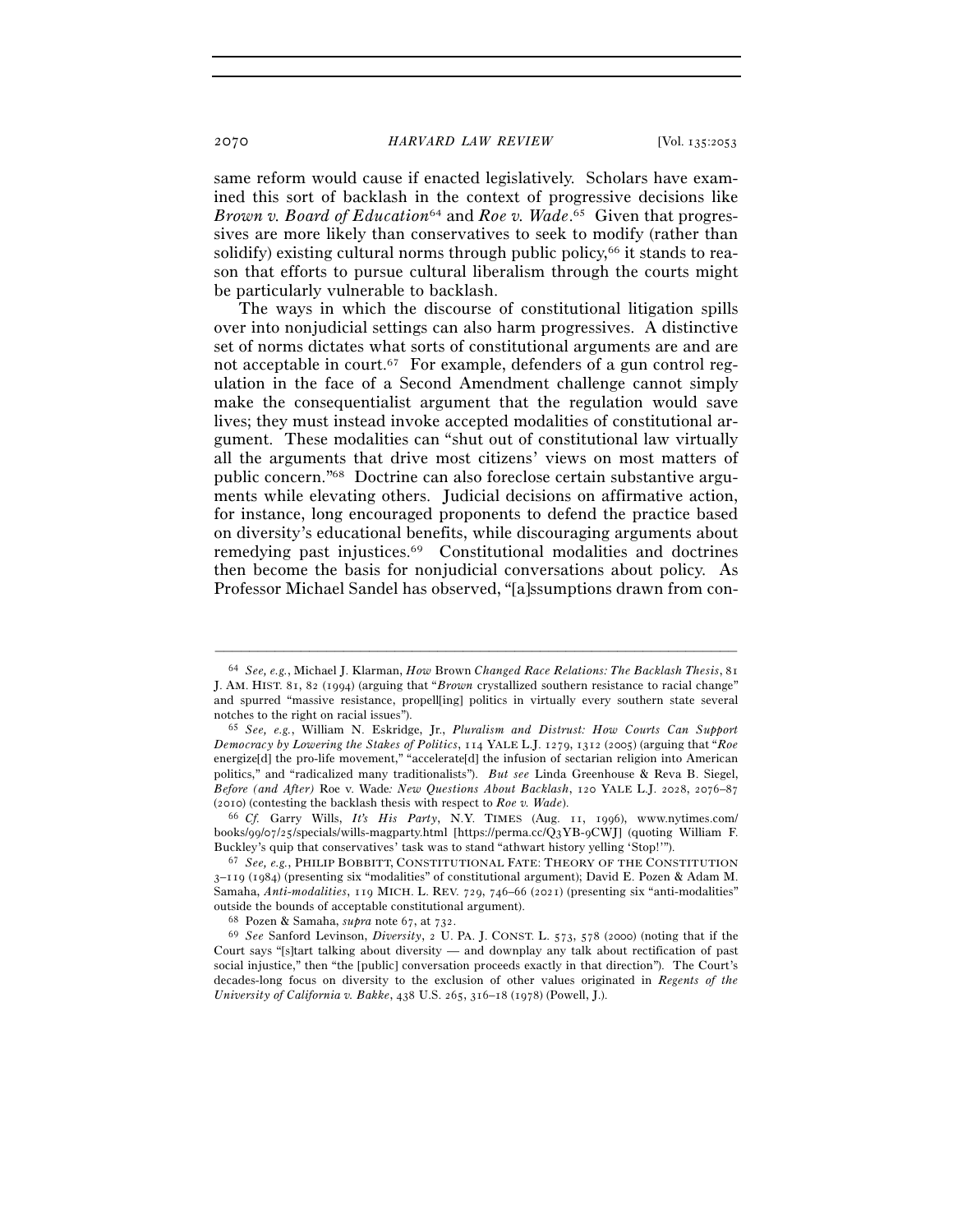stitutional discourse increasingly set the terms of political debate in general."70 This is perhaps nowhere more true than with respect to individual rights: Professors Mary Ann Glendon and Jamal Greene have each documented how public discussion of rights takes its cues from constitutional law.71

These discursive dynamics will often limit progressives' abilities to make the best case for their preferred policies. Constitutionalism disadvantages arguments about the just distribution of resources and the consequentialist impacts of policy choices, since each of these sorts of arguments are seen as more within the domain of "policy" than "law." But those are precisely the kinds of arguments that often make the best case for progressive policies. The Affordable Care Act focused on health care access and affordability, but judicial review forced defenders of the statute to instead address the distinction between regulating action and regulating inaction (through the lens of a hypothetical that only a lawyer could love).72 Similarly, while the best policy arguments in favor of the Voting Rights Act of  $1965^{73}$  concern the need to prevent discrimination in voting, the most important voting rights decision of the last generation turned on an abstract discussion of "the principle that all States enjoy equal sovereignty."<sup>74</sup> The gun control and affirmative action examples given above are additional instances of how progressives' hands can be tied by the types of arguments that courts are willing to entertain. Constitutionalism, in short, often prevents progressives from making the best arguments in defense of their preferred policies.

Relatedly, constitutionalizing political conflict risks elevating individual rights claims over other types of interests. Loughlin is correct as a conceptual matter that "almost any interest can now be reformulated as a right" (p. 131). In the United States, though, rights "tend to be

<sup>70</sup> Michael J. Sandel, *Moral Argument and Liberal Toleration: Abortion and Homosexuality*, 77 CALIF. L. REV. 521, 538 (1989); *see also, e.g.*, Adam M. Samaha, *Talk About Talking About Constitutional Law*, 2012 U. ILL. L. REV. 783, 785 (suggesting that "a large domain for constitutional discourse" can "crowd[] out nonconstitutional argument"); Sandel, *supra*, at 538 (arguing that "[w]hile most at home in constitutional law, the main motifs of contemporary liberalism — rights as trumps, the neutral state, and the unencumbered self — figure with increasing prominence in our moral and political culture"). 71 *See, e.g.*, MARY ANN GLENDON, RIGHTS TALK: THE IMPOVERISHMENT OF POLITICAL

DISCOURSE 4 (1991) (arguing that the rights revolution of the mid-twentieth century transformed "the way we now think and speak about major public issues"); JAMAL GREENE, HOW RIGHTS WENT WRONG: WHY OUR OBSESSION WITH RIGHTS IS TEARING AMERICA APART 143 (2021) (arguing that U.S. courts' approach to rights makes politics "a battle between those the judges think the Constitution sees and those they think it leaves out," encouraging citizens, in turn, "to trumpet our own rights and deny that others have them"). 72 *See generally* Mark D. Rosen & Christopher W. Schmidt, *Why Broccoli? Limiting Principles* 

 $\label{eq:1} \begin{array}{ll} \textit{and Popular Constitutionalism in the Health Care Case, 61 UCLA L. REV. 66 (2013).}\\ \textit{73 Pub. L. No. 89-110, $2$, 79 Stat. 437 (1965) (colified as amended at 52 U.S.C. $10301).}\\ \textit{74 Shelby County v. Holder, 570 U.S. 529, 535 (2013); see also id. at 542-45.} \end{array}$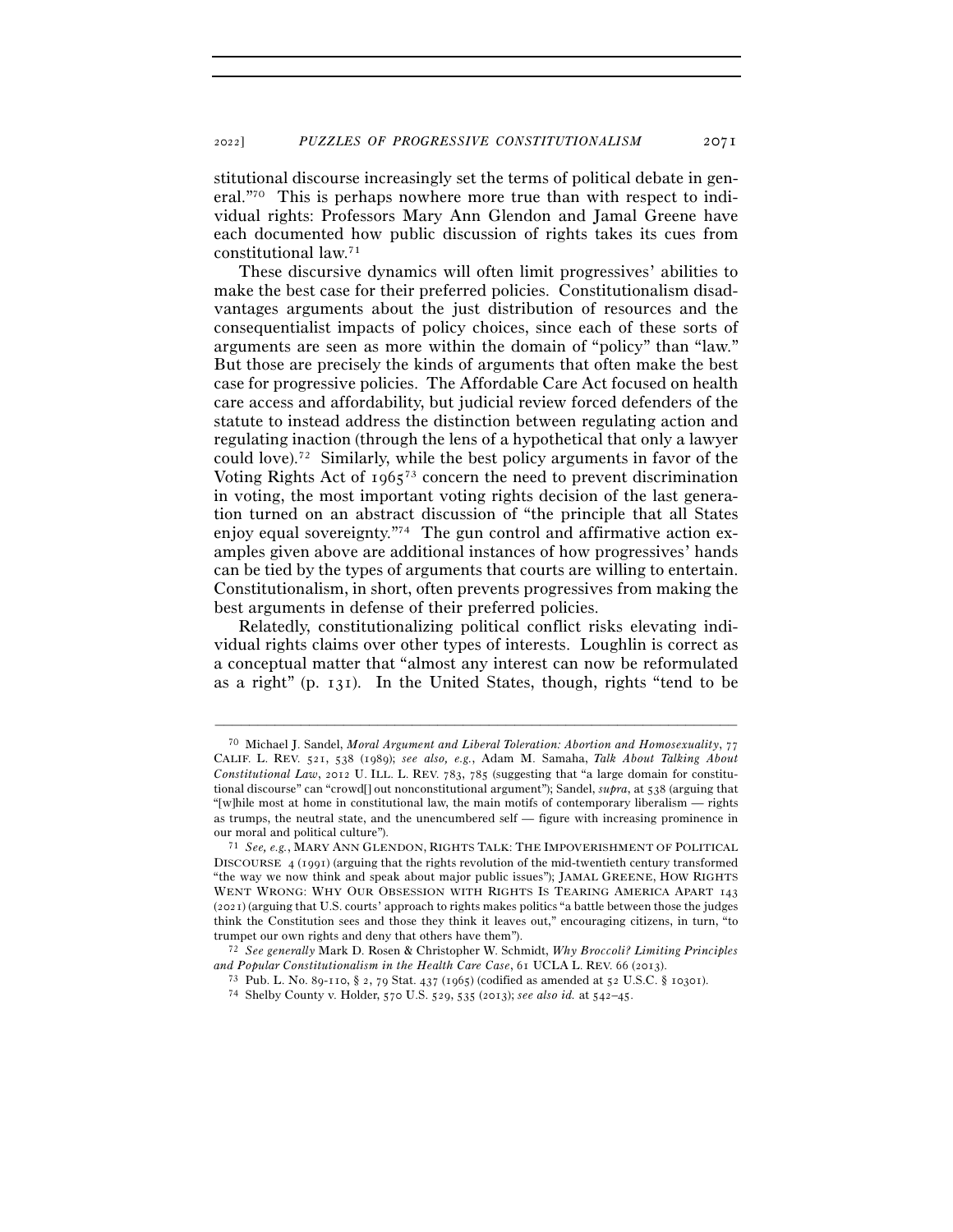presented as absolute, individual, and independent of any necessary relation to responsibilities."75 As a result, marginalized groups often seek full inclusion in the polity by making demands for rights, because those are the kinds of claims that the Constitution privileges (p. 176). The civil rights movement followed this paradigm, prominently featuring calls for protecting individual rights through the Constitution's Equal Protection Clause<sup>76</sup> and creating new rights through statutes like the Civil Rights Act of 1964. 77 Not all progressive commitments, however, can be so easily captured by individual rights as understood within the norms of U.S. constitutional discourse. We have already seen how a conception of constitutional rights as freedom from government coercion can be an impediment to progressive policies.78 The same is true for the individualistic character of rights. It is easy to assert an individual right to contribute to a political campaign79 or refuse to contribute to a labor union,80 but much harder to do so for the collective interests in a fair political process or a stable labor union with meaningful bargaining power.81

Further, elevating the status of judicially recognized rights risks devaluing those interests that are not recognized as rights.<sup>82</sup> Those interests include core progressive commitments, such as public health and the environment. Policy disputes during the COVID-19 pandemic, for example, made clear how rights claims can be a sword against public health interventions. It was easy for opponents of mask and vaccination

<sup>–––––––––––––––––––––––––––––––––––––––––––––––––––––––––––––</sup> <sup>75</sup> GLENDON, *supra* note 71, at 12; *see also* GREENE, *supra* note 71, at 13 (describing a contemporary understanding of rights as "presumptively absolute"). 76 *See generally, e.g.*, MICHAEL J. KLARMAN, FROM JIM CROW TO CIVIL RIGHTS: THE

SUPREME COURT AND THE STRUGGLE FOR RACIAL EQUALITY (2006); RICHARD KLUGER, SIMPLE JUSTICE: THE HISTORY OF *BROWN V. BOARD OF EDUCATION* AND BLACK AMERICA'S STRUGGLE FOR EQUALITY (<sup>2011</sup>). 77 *See also* <sup>42</sup> U.S.C. §§ 2000e to 2000e-17; *see, e.g.*, ROBERT D. LOEVY, TO END ALL

SEGREGATION: THE POLITICS OF THE PASSAGE OF THE CIVIL RIGHTS ACT OF <sup>1964</sup> (<sup>1990</sup>). 78 *See supra* notes 61–62 and accompanying text.

<sup>79</sup> *See, e.g.*, Buckley v. Valeo, 424 U.S. 1 (1976) (per curiam); First Nat'l Bank of Bos. v. Bellotti, 435 U.S. 765 (1978); Randall v. Sorrell, 548 U.S. 230 (2006) (plurality opinion); Davis v. FEC, 554 U.S. 724 (2008); Citizens United v. FEC, 558 U.S. 310 (2010); McCutcheon v. FEC, 572 U.S. 185 (<sup>2014</sup>) (plurality opinion). 80 *See* Janus v. AFSCME, Council 31, 138 S. Ct. 2448 (<sup>2018</sup>). 81 Loughlin does not describe rights in terms of progressive or conservative valences, but he

does note that "[t]he reprocessing of democratic will-formation through the language of rights the rights of speech and association, the right to vote, and the right to political equality — leads to individualization and thus significantly undermines the ability of collective organizations like political parties and interest groups to build coalitions of interests" (p. 135). *See also* Richard H. Pildes, *The Supreme Court,* 2003 *Term — Foreword: The Constitutionalization of Democratic Politics*, 118 HARV. L. REV. 29, 59 (2004) (arguing that rights claims fail to fully "address<sup>[]</sup> structural problems concerning the proper allocation of political representation").<br><sup>82</sup> *See* GREENE, *supra* note 71, at 58 (noting a distinction between "those rights that count —

and which judges must therefore apply vigorously against public officials — and those that don't count — which the government may therefore ignore").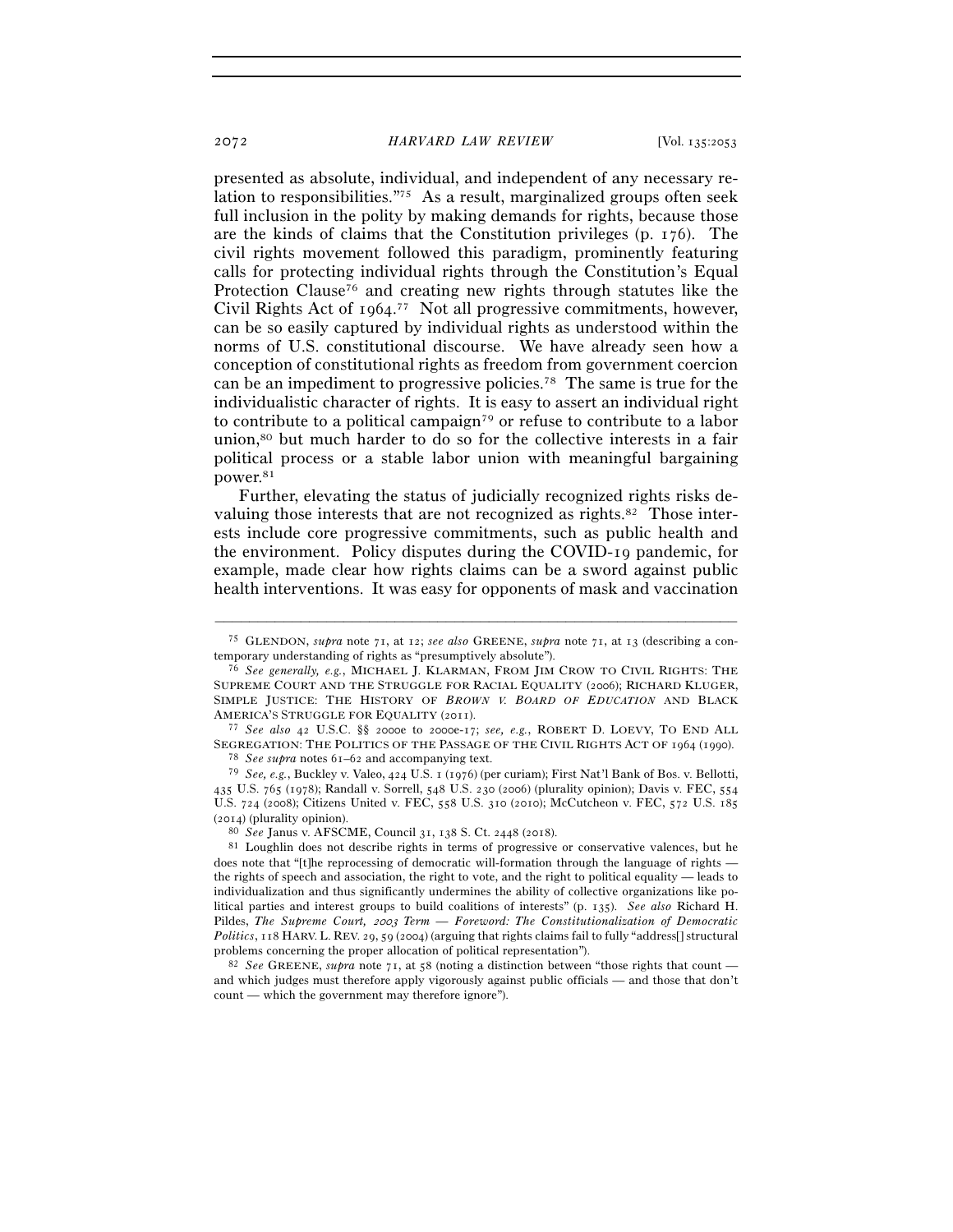mandates to claim the mantle of rights — namely, freedom from government coercion. It was considerably harder for those concerned about contracting a deadly virus to describe their health interest as a right, at least under the Supreme Court's approach to rights. Given that the threat of infection comes from one's fellow citizens, rather than the government, a rights frame that focuses on freedom from government coercion is a poor fit for protecting public health.83

One possible response to judicial elevation of certain modalities of argument and certain conceptions of rights would be for courts to broaden their approach. Couldn't U.S. courts begin to accept the types of arguments that they have traditionally marginalized, thus undoing the distortions just discussed? Couldn't they begin to recognize positive rights, or collective rights? They could in theory, but a pair of hurdles prevent that shift. The obvious one is the conservativism of today's Supreme Court. Contemporary judicial politics are not the full story, however. More subtly, there are institutional reasons why courts benefit from having a modus operandi distinct from that of the other branches. A central problem for unelected courts exercising strong-form judicial review is the need to legitimate their role in the political process in the face of a tenuous democratic pedigree.<sup>84</sup> One means of doing so is to present themselves as engaged in a mode of reasoning that differs from what goes on in the legislative and executive branches. If courts were to overtly make all-things-considered judgments about justice, economic efficiency, or other public policy considerations, critics could charge that such judgments are better made by elected officials or expert technocrats. Elevating constitutional law as a unique mode of analysis helps prevents courts from "[l]osing their unique character as constitutional guardians" (p. 150).<sup>85</sup> Once created, then, constitutionalism feeds on itself, as courts entrench their own authority over the political process.

#### *D. Constitutionalism and Collective Identity*

If constitutionalism disadvantages progressives, why have they not turned against it in a sustained way? One answer lies in the ways in which constitutionalism can at times serve some progressive ends: in the

<sup>83</sup> *Cf. generally* WENDY E. PARMET, CONSTITUTIONAL CONTAGION: HOW CONSTITUTIONAL LAW IS KILLING US (forthcoming 2023) (on file with the Harvard Law School

Library) (discussing tensions between constitutional law and advancement of public health). 84 *See generally* Barry Friedman, *The Birth of an Academic Obsession: The History of the Countermajoritarian Difficulty, Part Five*, 112 YALE L.J. 153 (<sup>2002</sup>). 85 This analysis provides one hypothesis as to why the U.S. Supreme Court has not embraced

proportionality, an approach to judicial review common in many constitutional courts that entails more explicit balancing of competing interests. *See* Jamal Greene, *The Supreme Court,* <sup>2017</sup> *Term — Foreword: Rights as Trumps?*, 132 HARV. L. REV. 28, 91 (2018) (suggesting that courts may need "to gloss over the fact of continuity between their task and the tasks of elected officials and administrators" in order to "persuade citizens that courts are needed and worth listening to").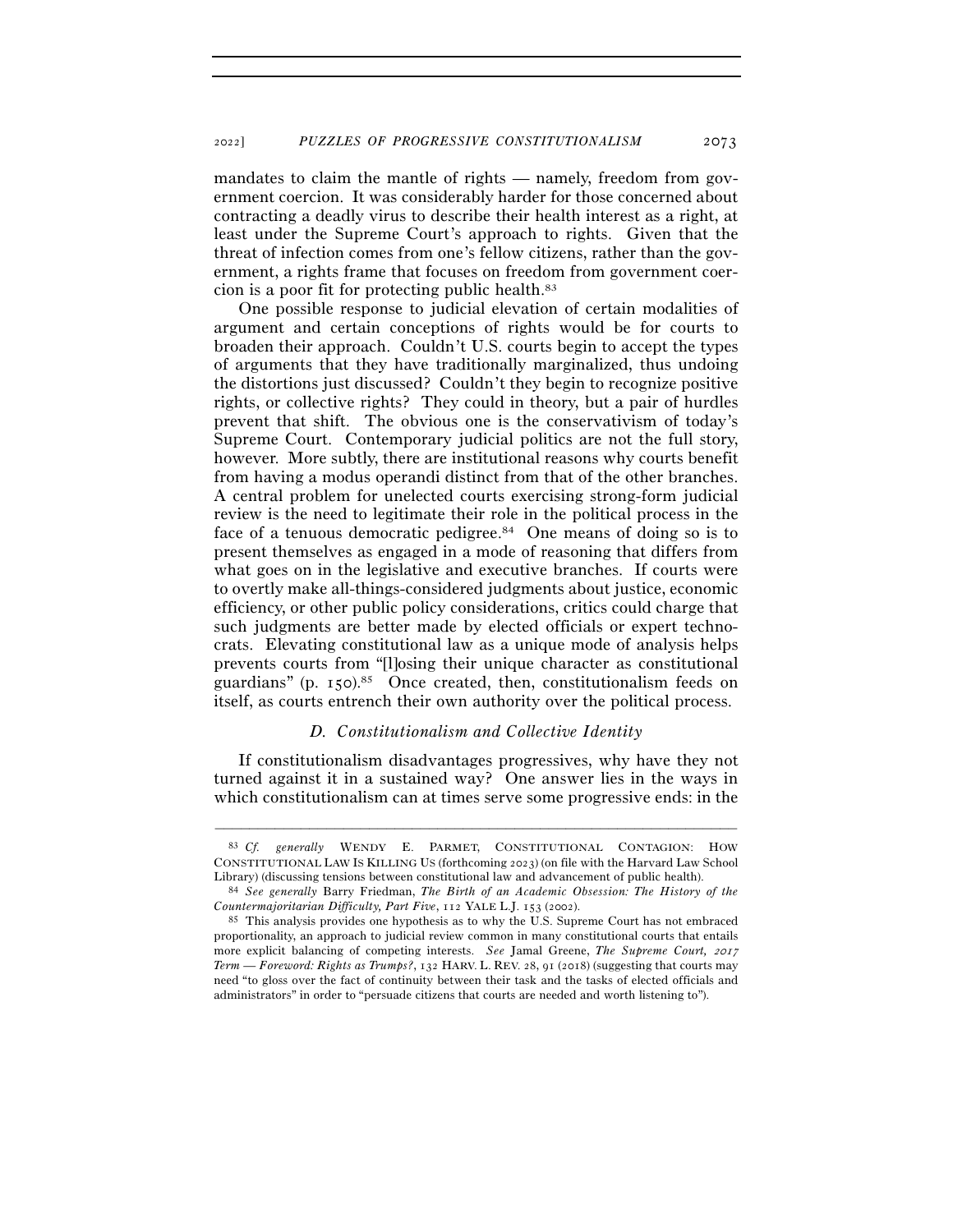shadow of the Warren Court and the Trump presidency, some progressives hold out hope that the courts can protect the rights of racial minorities and help stave off tyranny. I discuss this reasoning at length in Part III.<sup>86</sup> A separate explanation, though, lies in the final pillar of Loughlin's account of constitutionalism: a point about political culture.

Under constitutionalism, a constitution shapes not only the structures of government but also national identity. It serves as something that everyone in a polity can, at least notionally, rally around regardless of their differences. This role is captured by the idea of *constitutional patriotism*, under which "the norms, the values, and, more indirectly, the procedures of a liberal democratic constitution"87 are core to a nation's political culture (pp. 106–18). Historically, nation-states could build solidarity through their citizens' shared ethnic, religious, or cultural backgrounds (p. 113). Those unifying forces became weaker, and potentially exclusionary, in the face of diversity. "And that is why," Loughlin argues, "we turn to the constitution not just as an instrument but as a symbol of the values on which we might rebuild social integration in a secular, ahistorical, culturally heterogeneous society" (p. 113).<sup>88</sup>

This dynamic helps explain why versions of constitutional patriotism are most prominent in contexts where shared demographic or cultural heritage cannot be relied upon to forge unity.<sup>89</sup> The United States provides an obvious example, given the nation's size, its diversity, and the problems of invoking a history checkered by racial and ethnic subordination.90 Constitutional veneration in the United States dates to the late eighteenth century, well before the waves of immigration that would significantly diversify the nation.<sup>91</sup> As the nation's demographics changed, treating the Constitution as a "credal orthodoxy" gained new meaning: it provided a means of accepting newcomers as fully American.<sup>92</sup>

<sup>86</sup> *See infra* sections III.A–B, pp. 2094–<sup>99</sup>. 87 JAN-WERNER MÜLLER, CONSTITUTIONAL PATRIOTISM <sup>1</sup> (<sup>2007</sup>). 88 *See also* GARY JEFFREY JACOBSOHN, CONSTITUTIONAL IDENTITY <sup>206</sup> (2010) ("It has become a commonplace . . . that the American Constitution, as the embodiment of the political ideas that provide definition to the nation, is constitutive of the society."). 89 Loughlin notes that in Germany, where the memory of the Holocaust means that arguments

for unity based on shared heritage are rightly seen by many as potentially dangerous, constitutional patriotism steps in to fill the void (p. 118). Attempts to write a constitution for the European Union were important in part because they represented efforts to build a shared political identity among nations that had different national languages, diverse cultural backgrounds, and varied historical experiences (p. 180). *See also* MÜLLER, *supra* note 87, at 2–4 (discussing the European Union example). 90 *See* p. 118 ("The American narrative of the Constitution as a social myth is a story of triumph.

A loose nation of immigrants is forged into a singular people 'conceived in liberty, and dedicated to the proposition that all men are created equal.'"). 91 *See* LEVINSON, *supra* note 13, at 9–11 (discussing constitutional veneration in the United

States' early years). 92 *See id.* at 90.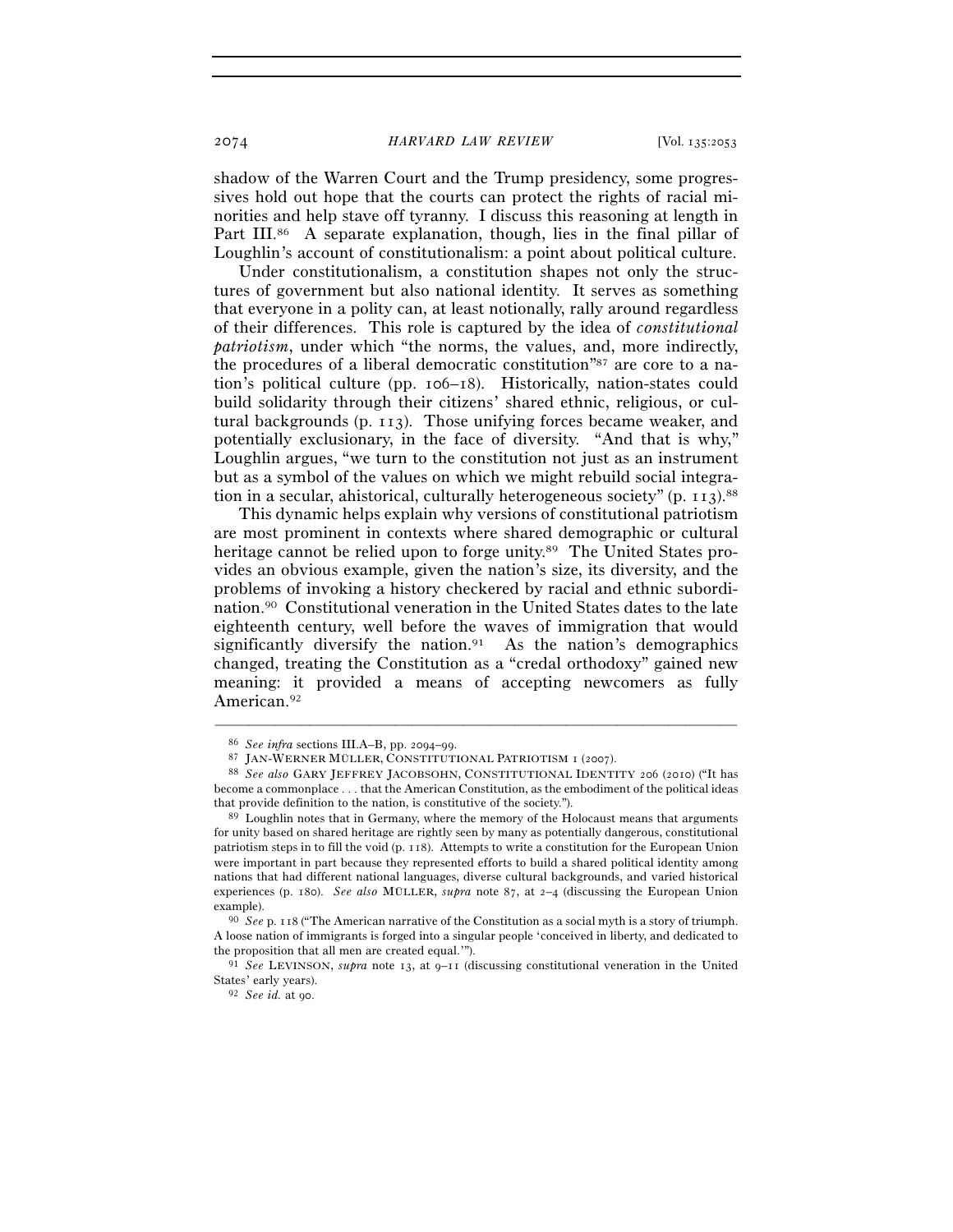A focus on diversity sheds light on why venerating the Constitution can have a special political utility for contemporary progressives. Strength in diversity has been a progressive shibboleth for a half century.93 Given this commitment, progressives can argue that the Constitution brings all Americans together despite our differences. "[O]ne reason for the emphasis on reverence for the Constitution," Professor Sanford Levinson has noted, "is the realization that there may be no other basis for uniting a nation of so many disparate groups."94 Some contemporary progressives have highlighted this aspect of the Constitution, describing it as "the compendium of values and commitments that holds us together despite our diversity and differences."95 And these ideas are far from new. Nearly a century ago, one commentator described the Constitution as "principally an *assimilative*" text, "betokening the encompassing tradition into which all sorts of diverse traditions could pour themselves."96 For those committed to diversity, the Constitution provides a useful answer to the quandary of how to create a national identity in the face of difference.

Progressives may also feel pressed to construct a political identity in the language of constitutionalism given the right's historic successes in portraying the left as unpatriotic. In one historian's words, "Democrats neglected [patriotism] amid the counterculture upheaval of the 1960s and finally ceded [it] to Republicans during the Reagan years."97 One of the key arguments of the *Anti-Oligarchy Constitution*, discussed in the next Part, is that there is a constitutional basis for progressive policies. Any political faction could benefit from yoking its agenda to constitutional values, but such a linkage may be particularly important for progressives, as a group whose patriotism has often been questioned.98

Moreover, to the extent that the Constitution can be a source of social solidarity, that solidarity can advance progressive agendas, especially on

<sup>93</sup> Nicole Mellow, *An Identity Crisis for the Democrats?*, 52 POLITY 324, 335 (2020) ("By the 1970s . . . the Democratic Party's definition of America was unapologetically diverse and multicultural . . . ."). 94 LEVINSON, *supra* note 13, at 73; *see also id.* ("The Constitution thus becomes the *only* prin-

ciple of order, for there is no otherwise shared moral or social vision that might bind together a nation."); GLENDON, *supra* note 71, at 3 ("With increasing heterogeneity, it has become quite difficult to convincingly articulate common values by reference to a shared history, religion, or cultural tradition. The language we have developed for public use in our large, multicultural society is thus even more legalistic than the one Tocqueville heard . . . .").

<sup>95</sup> Post & Siegel, *supra* note 55, at <sup>2027</sup>. 96 Max Lerner, *Constitution and Court as Symbols*, <sup>46</sup> YALE L.J. <sup>1290</sup>, 1304 (1937).

<sup>97</sup> Heather Cox Richardson, *Republicans Don't Own Patriotism Anymore*, NEW REPUBLIC (Aug. 20, 2018), https://newrepublic.com/article/150438/republicans-dont-patriotism-anymore [https://perma.cc/4K2M-SF<sup>5</sup>K]. 98 *Cf.* Cass R. Sunstein, *Partyism*, 2015 U. CHI. LEGAL F. 1, 10 (describing a stereotype of the

left as "unpatriotic socialists who do not appreciate and who seek to undermine the United States").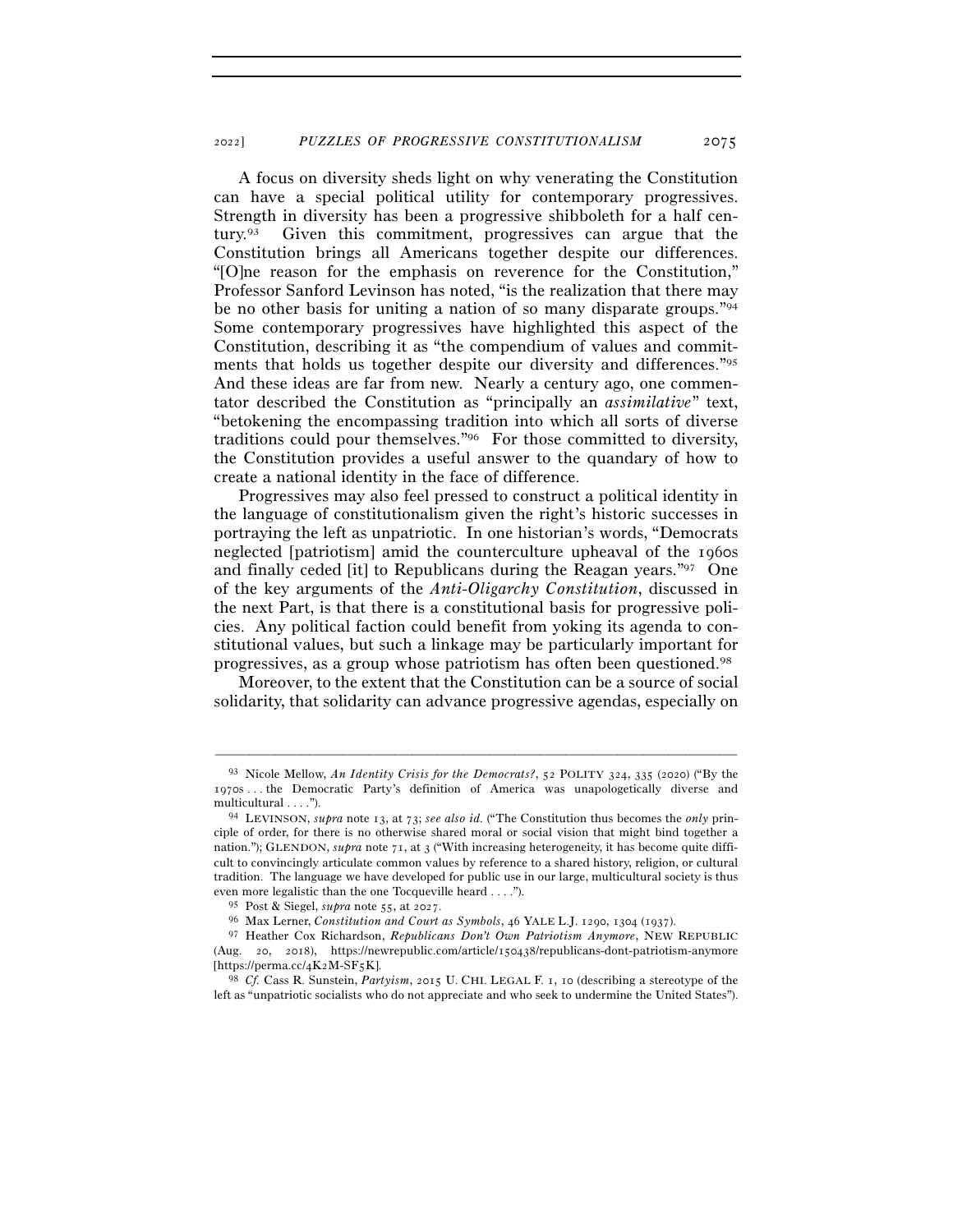issues of redistribution. Indeed, some even define solidarity as "the preparedness to share resources with others," including "through taxation and redistribution organised by the state."99 A large social science literature examines whether high diversity can lead to low social solidarity, which in turn can impede generous welfare state policies.<sup>100</sup> For progressives, who tend to believe in the importance of both diversity and a generous welfare state, a challenge is to generate social solidarity in the face of demographic difference. If a constitution or the culture that emerges from it can help strengthen solidarity (itself an empirical question), it might serve a valuable purpose for progressives who need, more so than conservatives, to find bases of solidarity in order to underwrite their redistributive commitments.

Despite these possible benefits, the centrality of the Constitution to American political culture also gives rise to difficulties for progressives. First is the matter of whether the Constitution can play its symbolic role without simultaneously empowering the judiciary to play an outsized part in political life. Loughlin suggests that that might not be possible, noting that unity requires "faith in the symbol" of a constitution alongside trust in the judiciary as the "institution acting as its guardian" (p. 120). Public law scholars have developed robust theories of constitutionalism that seek to decenter the courts.101 At times, political leaders have likewise sought to wrest control over constitutional meaning from the judiciary.102 But constitutional culture has developed such that when the average American thinks about constitutional meaning, they likely think about the Supreme Court rather than Congress or social movements. It is not clear that progressives can effectively use the Constitution as an instrument of national unity without also reinforcing a culture of juristocracy, even if it is not their intent to do so.

Another challenge is that the constitutional structure makes it difficult for contemporary progressives to win elections and thereby accomplish their agendas. I have previously argued, together with Professor David Pozen, that longstanding features of the U.S. constitutional order are biased against progressive candidates and that veto points in the

<sup>–––––––––––––––––––––––––––––––––––––––––––––––––––––––––––––</sup> <sup>99</sup> STEINAR STJERNØ, SOLIDARITY IN EUROPE: THE HISTORY OF AN IDEA <sup>2</sup> (<sup>2009</sup>). 100 Keith Banting & Will Kymlicka, *Introduction* to MULTICULTURALISM AND THE

WELFARE STATE: RECOGNITION AND REDISTRIBUTION IN CONTEMPORARY DEMOCRACIES 1, 23–30 (Keith Banting & Will Kymlicka eds., 2006) (reviewing competing literature on the relationship between demographic diversity and redistribution).

<sup>101</sup> *See* sources cited *supra* note 55 (describing popular, legislative, and administrative constitutionalism).

<sup>102</sup> *See, e.g.*, Franklin D. Roosevelt, President of the U.S., Address on Constitution Day (Sept. 17, 1937), https://www.presidency.ucsb.edu/documents/address-constitution-day-washington-dc [https://perma.cc/WFZ7-RLW6] (describing the Constitution as "a layman's document, not a lawyer's contract").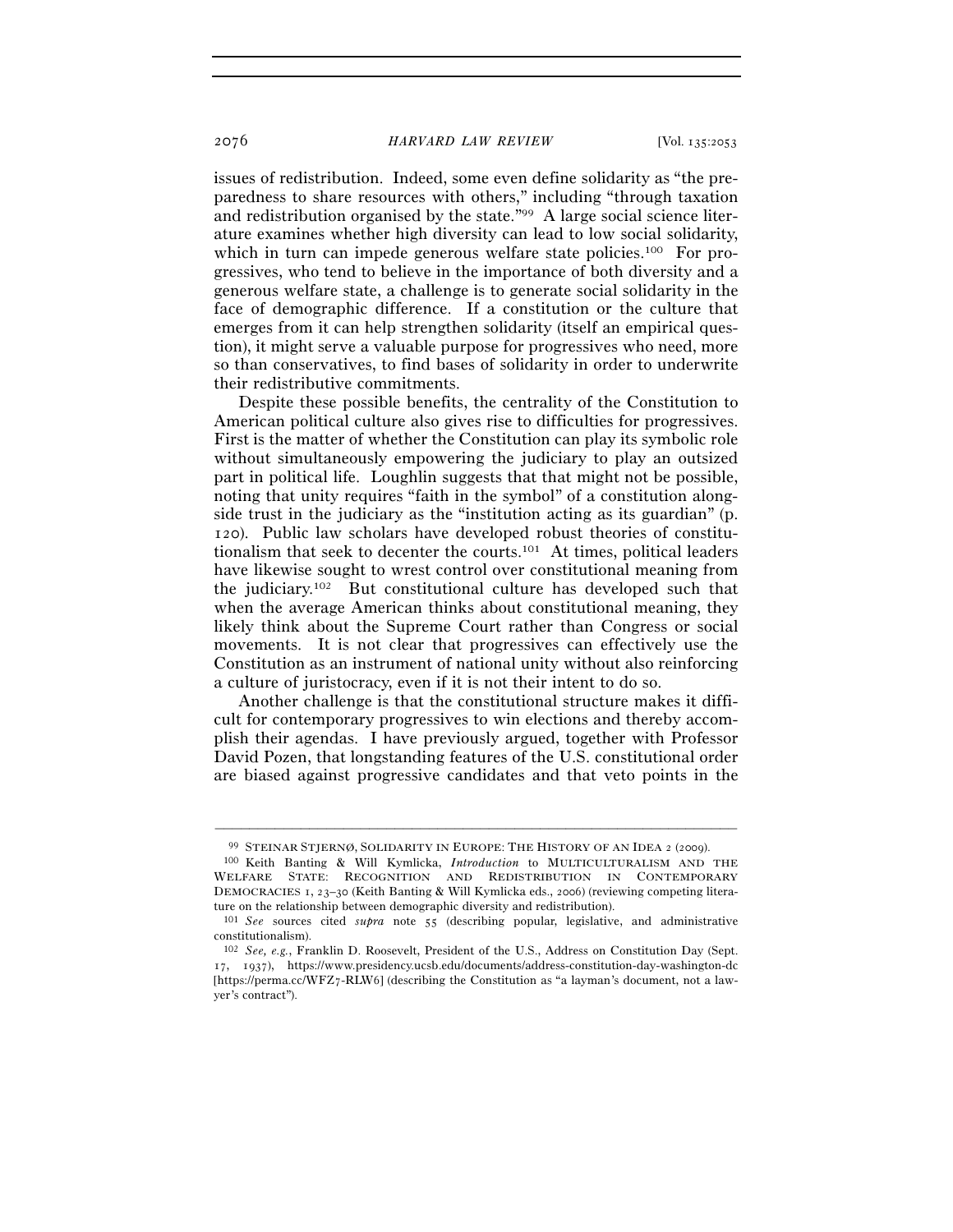lawmaking process disproportionately harm progressive agendas.<sup>103</sup> Progressives often invoke the Constitution in support of their preferred policies, writing books with titles like *Keeping Faith with the Constitution*. 104 These interventions can aid progressive agendas in individual instances, but they risk further elevating the Constitution's cultural status in a manner that will ultimately harm progressives, given the ways that the document stacks the deck against their candidates and agendas.

If constitutionalism as described by Loughlin is no friend to progressivism, what are progressives to do? One option is to try to make different sorts of constitutional arguments in an effort to advance progressive ends. Another is to try to change institutional arrangements to weaken the grip of constitutionalism. The next two Parts consider each of those approaches in turn.

### II. PROGRESSIVE CONSTITUTIONAL ARGUMENT?

Loughlin's account of how an ideology of constitutionalism shapes political culture explains why partisans of all stripes often present their worldviews in constitutional terms. A leading example of this type of argument is Fishkin and Forbath's *The Anti-Oligarchy Constitution*. The book masterfully shows how generations of progressives made policy arguments, including economic policy arguments, from within the American constitutional tradition. These progressives argued that "the Constitution impose[s] affirmative obligations on all branches of government, but especially on the elected branches, to pass and implement the legislation needed to enforce the Constitution" (p. 3). On Fishkin and Forbath's approach, constitutionalism encompasses many topics including matters of economic regulation and the welfare state — that are typically thought of as the domain of policy rather than the Constitution (pp. 441–84).

*The Anti-Oligarchy Constitution* can be seen as both a symptom of Loughlin's account and an attempt to overcome it. The book's choice to frame a progressive agenda in constitutional terms shows the power of what Loughlin calls the "total constitution," the idea that a constitution not only orders government but also "expresses the constitution of society" (p. 130). The fact that generations of progressives have felt moved to articulate their agendas as constitutional in character illustrates how potent it is to invoke the Constitution and the fear that nonconstitutional arguments might be trumped by constitutional ones. But Fishkin and Forbath attempt to overcome what for Loughlin is a core

<sup>103</sup> *See* Gould & Pozen, *supra* note 1, at 114–18 (discussing presidential, Senate, and House elections); *id.* at 91–<sup>100</sup> (discussing asymmetric effects of veto points in the lawmaking process). 104 *E.g.*, LIU, KARLAN & SCHROEDER, *supra* note 14.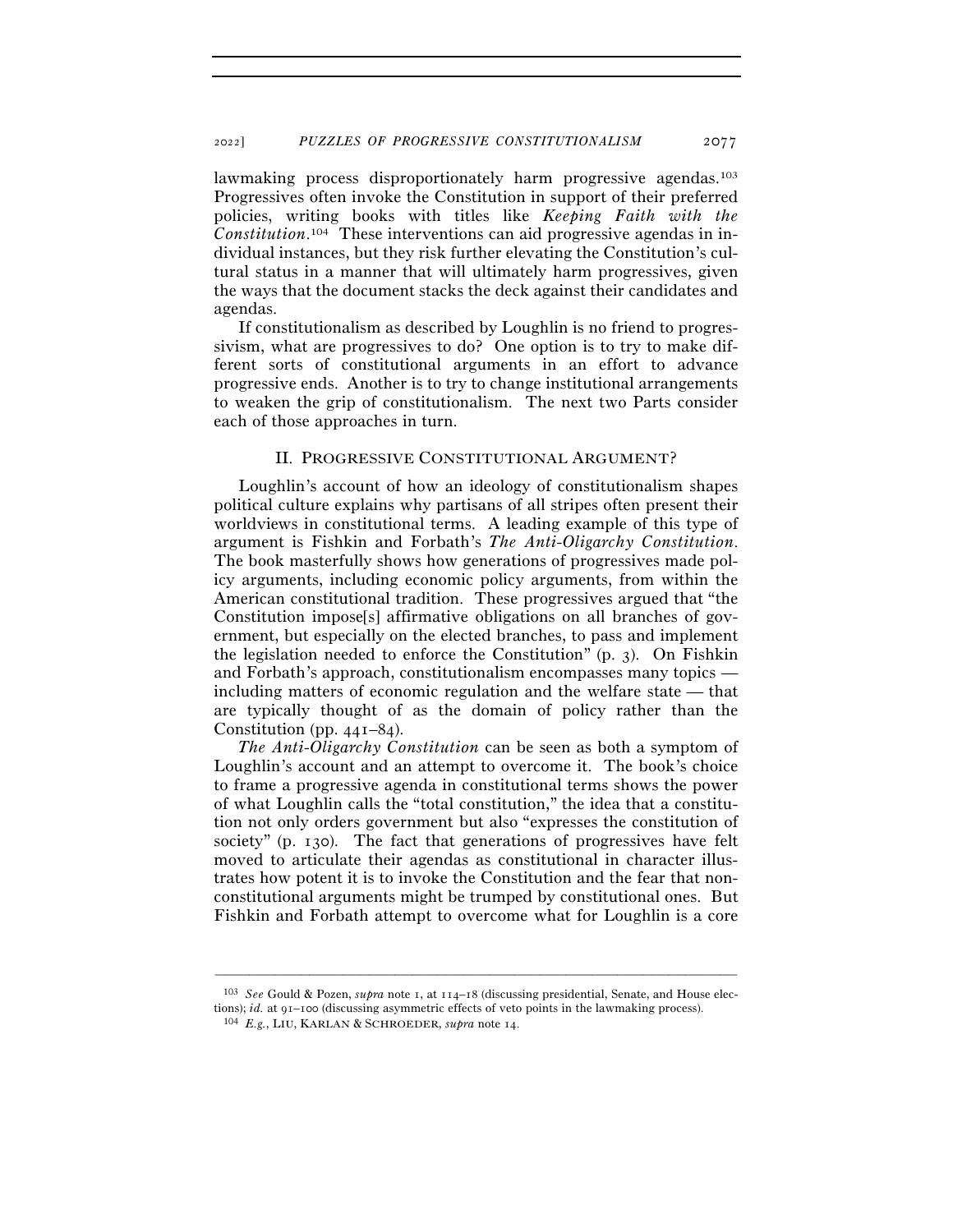aspect of constitutionalism: the judiciary's role as the primary or ultimate arbiter of constitutional meaning. Even if Loughlin's definition of constitutionalism disadvantages progressives, Fishkin and Forbath hold out hope that there is a different, broader mode of constitutional politics that might not.

# *A. The Democracy-of-Opportunity Tradition*

Fishkin and Forbath seek to recover a constellation of ideas that they dub the "democracy-of-opportunity tradition" (p. 3).105 This tradition consists of three pillars: opposition to concentrated economic and political power, support for a strong middle class, and inclusion of demographic minorities in political and economic life (pp. 8–12). Importantly, the book argues that these priorities make up a *constitutional* tradition. "[A]n American tradition of constitutional argument," Fishkin and Forbath write, "directly addresses the central problems of oligarchy and inequality we now face" (p. 2). Though they refer to the democracy-ofopportunity tradition as constitutional, they do not contend that it can be implemented exclusively, or even mainly, by the courts. Instead, they argue that the other branches, principally Congress, have "affirmative constitutional obligations" to address inequality (p. 21). For Fishkin and Forbath, equality-promoting measures are constitutional in nature, even if they concern topics typically thought of as the domain of ordinary policy.

The bulk of the book is a comprehensive historical account showing the prevalence of this mode of reasoning throughout U.S. history. Fishkin and Forbath demonstrate how constitutional arguments grounded in the democracy-of-opportunity tradition were central to the politics of the American left from the Founding until the New Deal, only to fall away starting in the mid-twentieth century. Any summary necessarily omits much of the book's rich retelling, which holds many lessons for students of American legal and political history. This disclaimer aside, a brief sketch of the book's narrative is essential to comprehending the rise and fall of the democracy-of-opportunity tradition.

The book's historical account begins with the Founding era.<sup>106</sup> Economic questions were central to constitutional debates: state constitutions addressed distributional issues (pp. 38–39), while the framers of

–––––––––––––––––––––––––––––––––––––––––––––––––––––––––––––

106 Ideas about how economic inequality can degrade democracy predate the Founding. Professor Ganesh Sitaraman has carefully traced the roots of this argument in ancient Greece and

<sup>105</sup> The term was most famously used by President Roosevelt, though the idea has earlier roots (p. 286). *See also* Franklin D. Roosevelt, President of the U.S., Acceptance Speech for the Renomination for the Presidency (June 27, 1936), https://www.presidency.ucsb.edu/documents/ acceptance-speech-for-the-renomination-for-the-presidency-philadelphia-pa [https://perma.cc/RD4Y-UW7A] ("Government in a modern civilization has certain inescapable obligations to its citizens, among which are protection of the family and the home, the establishment of a democracy of opportunity, and aid to those overtaken by disaster.").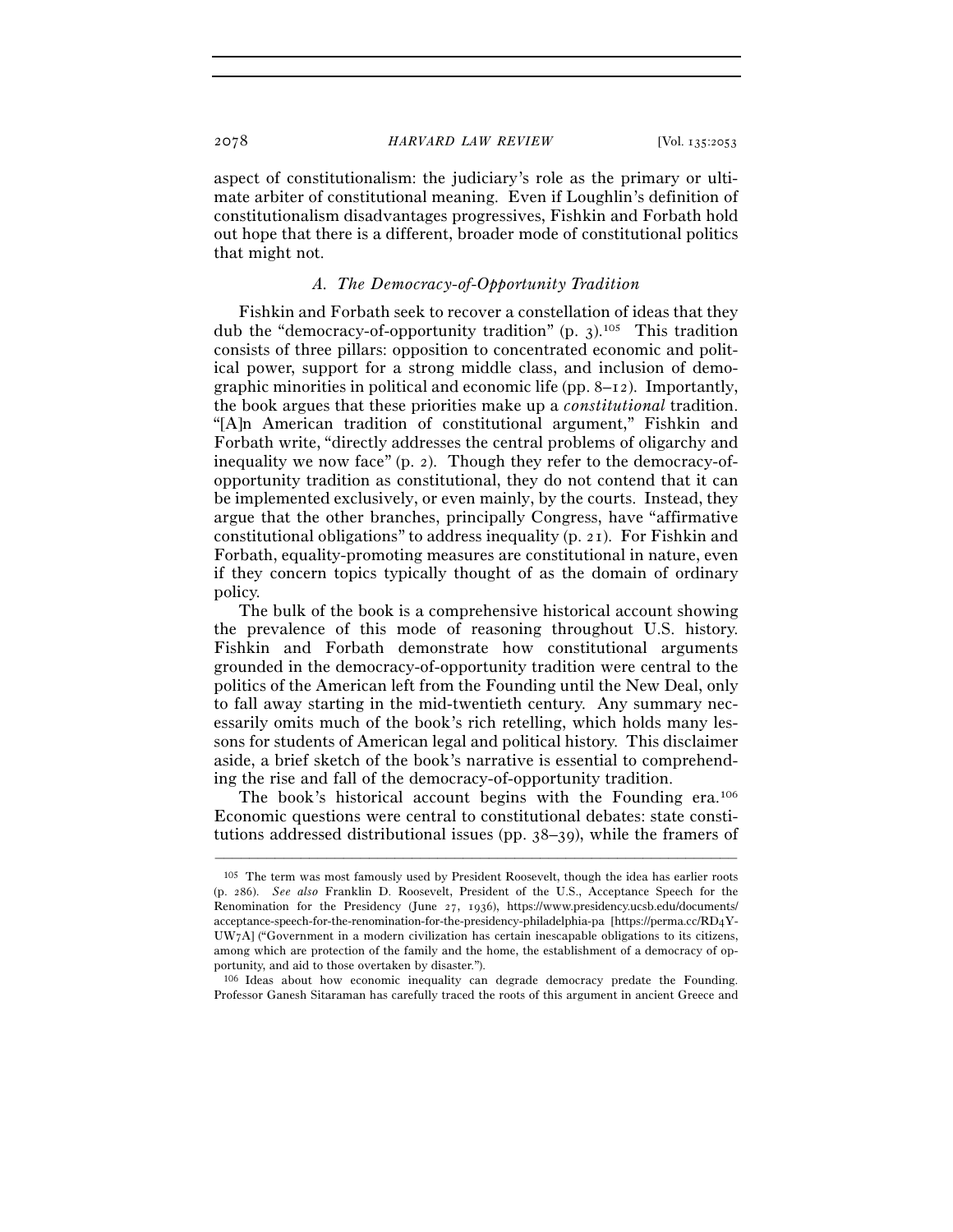the federal Constitution worried that excessive democracy would have adverse economic impacts (p.  $46$ ).<sup>107</sup> Fishkin and Forbath show how major economic debates of the early Republic were viewed in constitutional terms. Debates over slavery, the national bank, tariffs, and internal improvements were all part of "a constitutional debate about the nation's distribution of opportunity, wealth, and power" (pp.  $71-73$ ). Importantly, though, policies in these areas were predominately hammered out through the political process; there was no contradiction between seeing economic issues as constitutional and seeing them as the province of the elected branches (pp. 83–84).

The high-water mark for the democracy-of-opportunity tradition, the authors argue, was Reconstruction. Reconstruction was the only moment in U.S. history that wove together all three threads of the democracy-of-opportunity tradition: the prevention of oligarchy, the promotion of a middle class, and racial inclusion (pp.  $15$ ,  $115$ ).<sup>108</sup> A central tenet of Reconstruction was that "freed people's actual enjoyment of equal citizenship . . . needed a material underpinning to be real, and that Black citizens needed real political clout to hold on to whatever material independence they could achieve" (p. 110). For this reason, Reconstruction did more than expand access to the franchise and to political power (pp. 126–31); it also sought to expand economic opportunity, education, property ownership, and the ability of all citizens to participate in commercial endeavors (pp. 116–26).109

Contestation about political economy continued through the Gilded Age and Progressive Era. The late nineteenth century witnessed "two rival visions of constitutional political economy: one requiring a major redistribution of wealth and power; the other forbidding even modest

–––––––––––––––––––––––––––––––––––––––––––––––––––––––––––––

statutes and constitutional amendments that reshaped American law in the wake of the Civil War (pp. 111–16). *See also* FEDERAL LAWS OF THE RECONSTRUCTION: PRINCIPAL CONGRESSIONAL ACTS AND RESOLUTIONS, PRESIDENTIAL PROCLAMATIONS, SPEECHES AND ORDERS, AND OTHER LEGISLATIVE AND MILITARY DOCUMENTS, 1862-1875 (Frederick E. Hosen ed., 2010) (collecting Reconstruction-era statutes and congressional resolutions, among other documents).

Rome and early modern Europe. *See* GANESH SITARAMAN, THE CRISIS OF THE MIDDLE-CLASS CONSTITUTION: WHY ECONOMIC INEQUALITY THREATENS OUR REPUBLIC 21–58 (2017); *see also id.* at 11 ("Many in the founding generation . . . believed that the American republic was built on America's exceptional economic conditions — on the foundation of the middle class."). <sup>107</sup> *See also infra* section III.A, pp. 2094–97 (discussing this point in the context of the relationship

between progressives and majority rule).

<sup>108</sup> Others have likewise argued that Reconstruction was of major constitutional import, but with different framings. *See, e.g.*, 2 BRUCE ACKERMAN, WE THE PEOPLE: TRANSFORMATIONS (1998) (describing the struggle over the Fourteenth Amendment as "the greatest constitutional moment in American history," *id.* at 160); ERIC FONER, THE SECOND FOUNDING: HOW THE CIVIL WAR AND RECONSTRUCTION REMADE THE CONSTITUTION (2019) (describing Reconstruction as having "forged a new constitutional relationship between individual Americans and the national state" and having been "crucial in creating the world's first biracial democracy," *id.* at xx). 109 Congress was a motivating force behind Reconstruction, acting as the first mover on the new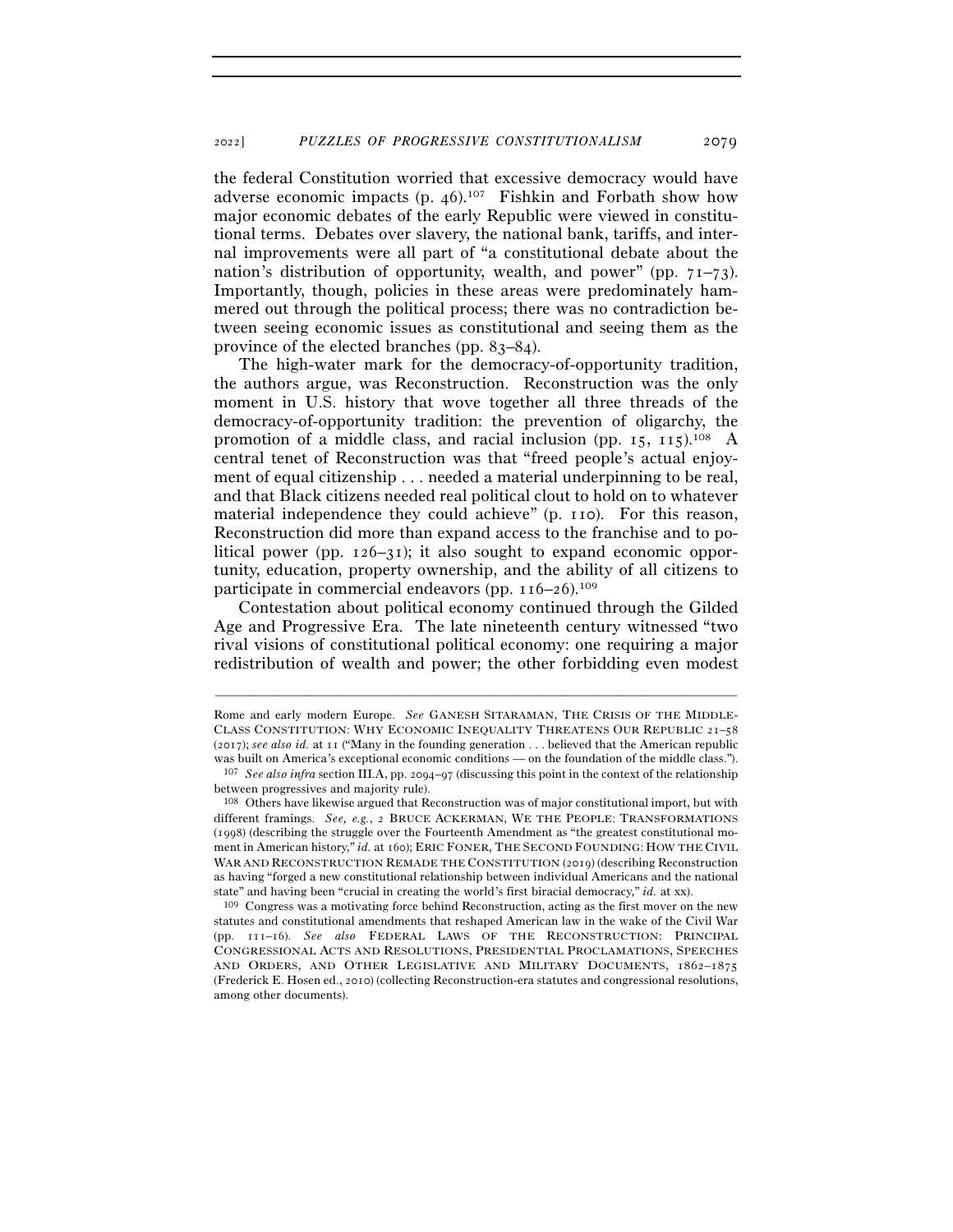redistribution" (p. 138). These dueling visions help make sense of disputes over labor relations, trusts, currency, and tax policy (p. 140). Progressives espoused a "confident view of the potential for democratic government to intervene in political economy" alongside "radical skepticism of the role of courts in constitutional interpretation" (pp. 187–88). They developed a detailed platform of economic governance, framed in constitutional terms, although the commitment to racial liberalism that characterized Reconstruction fell away in the era of Jim Crow (pp. 188–89).

Fishkin and Forbath describe Franklin D. Roosevelt's presidency as "an era of constitutional politics par excellence"  $(p. 251)$ . They emphasize the "constitutional grammar" used by President Roosevelt in discussing New Deal reforms (p. 285), writing that the New Deal's "'constitutional economic order' hinged on a governmental duty to assure decent work and livelihoods, collective bargaining, social insurance, and other social goods to all Americans" (pp. 254–55). On this view, the birth of Social Security and the enactment of the Fair Labor Standards Act of 1938<sup>110</sup> are moments of constitutional significance (pp. 302–11). For many New Dealers, the Constitution not only permitted the enactment of statutes to create a social safety net and empower workers; it *required* such statutes (p. 253).

The story of the Supreme Court's initial resistance to the New Deal and subsequent acquiescence is well known.111 But Fishkin and Forbath present a novel interpretation of that shift. They see ominous signs in the way that the Roosevelt Administration won over the Court. While New Dealers defended their actions in the public sphere through arguments about affirmative governmental duties, they subordinated those arguments in court in favor of asking simply for judicial restraint (p. 254). This fateful choice, the authors argue, set the stage for the progressive retreat from the democracy-of-opportunity tradition  $(p. 254)$ .

Fishkin and Forbath argue that the democracy-of-opportunity tradition largely disappeared from constitutional politics in the midtwentieth century — which they call "The Great Forgetting" (pp.  $2I-23$ , 350–52). A progressive embrace of the Supreme Court as the key expositor of national values was central to this forgetting. In the 1950s and 1960s, "[s]upport for civil rights entailed support for a Courtcentered Constitution," leading the postwar left to defend the Court "as the indispensable constitutional guardian of civil liberties and civil rights" (p. 350).112 While the rise of judicial supremacy on the left is the

<sup>&</sup>lt;sup>110</sup> 29 U.S.C. §§ 201–219.<br><sup>111</sup> *See, e.g.*, BARRY CUSHMAN, RETHINKING THE NEW DEAL COURT: THE STRUCTURE OF A CONSTITUTIONAL REVOLUTION (1998); WILLIAM E. LEUCHTENBURG, THE SUPREME COURT REBORN: THE CONSTITUTIONAL REVOLUTION IN THE AGE OF ROOSEVELT (<sup>1996</sup>). 112 *See also* pp. 354–63; *supra* notes 48–53 and accompanying text.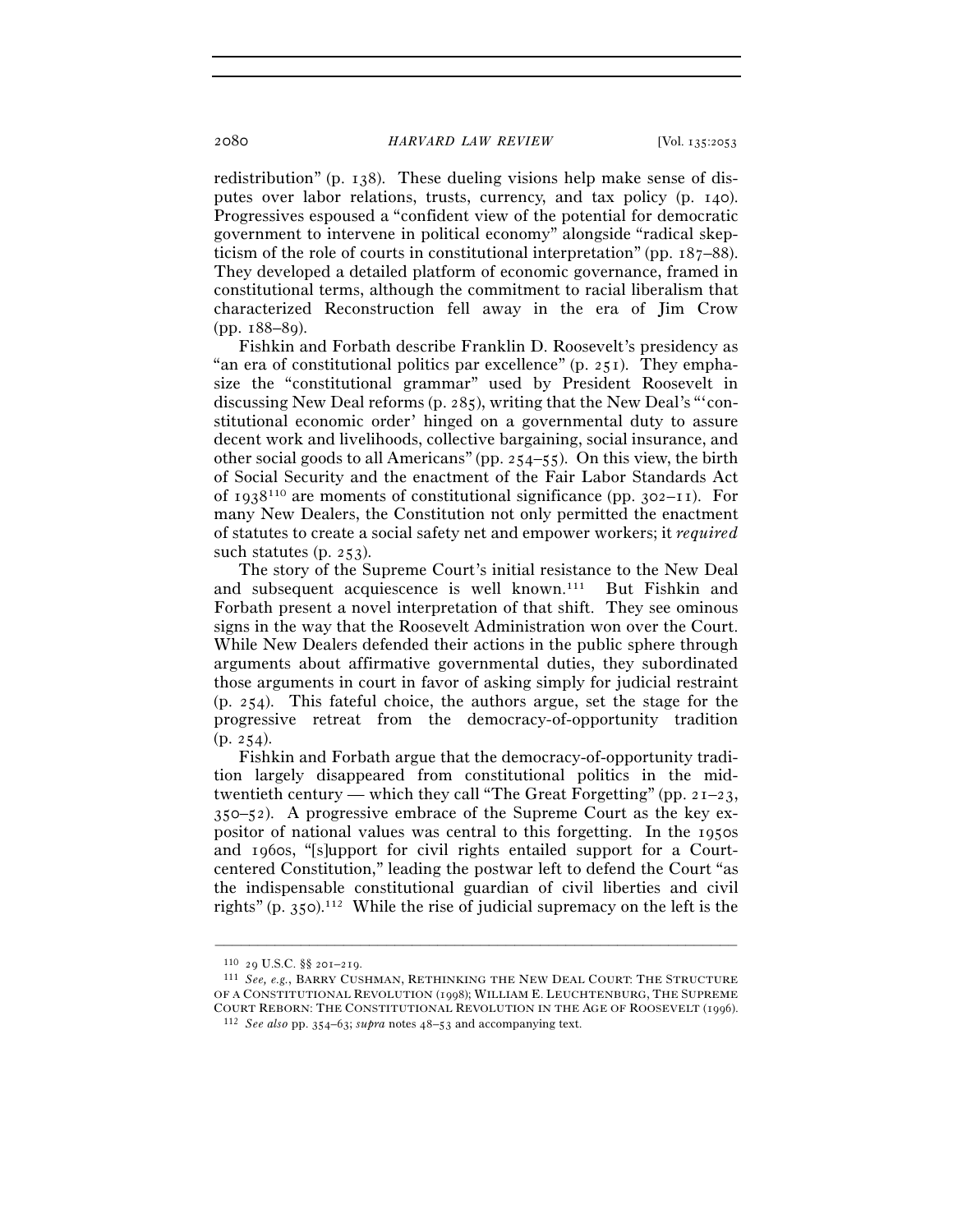key feature of their story, Fishkin and Forbath also criticize midcentury progressives for failing to support workers (pp. 351, 404–10) and allowing technocrats, especially economists, to dominate domestic policymaking (pp.  $363-69$ ,  $374-79$ ).

As a historical work, the book provides a powerful reconstruction of progressive economic arguments throughout U.S. history. It shows that the political left relied on arguments from the democracy-of-opportunity tradition for generations, only to leave those arguments behind in the mid-twentieth century. The book's final chapter calls for reviving those arguments, including on topics that are today conventionally seen more as matters of economic policy than the Constitution: labor and employment (pp. 441–43, 482–84), health care (pp. 456–61), antitrust (pp. 471– 77), and corporate law (pp. 477–79). This agenda gives rise to the question of what makes a topic constitutional in character, along with the advantages and disadvantages of adopting a more expansive answer to that question.

# *B. Discerning What's Constitutional*

A major issue that arises from *The Anti-Oligarchy Constitution* concerns the relationship between the Constitution and the democracy-ofopportunity intellectual tradition. What, precisely, distinguishes matters of constitutional significance from ordinary policy? Given the wide breadth of topics that the authors treat as constitutional, the book raises the question of what makes some topics constitutional and what limiting principle exists to prevent every policy dispute from being recast as a constitutional one.113

The book rejects several common dividing lines between constitutional and policy issues. It does not require that a topic be tied to a specific textual provision in the Constitution itself, or even to the broader set of institutional structures sometimes described as the "smallc" constitution, in order to be considered constitutional.114 Neither of these definitions is capacious enough to include issues relating to the scope of the welfare state or the regulation of business, both of which Fishkin and Forbath contend are constitutional in nature. The authors

<sup>113</sup> *Cf.* Adrian Vermeule, *Superstatutes*, NEW REPUBLIC (Oct. 26, 2010), http:// www.tnr.com/book/review/superstatutes [https://perma.cc/TD5A-4V34] (discussing the "puzzle . . . [of] which statutes count as small-c constitutional" and noting that "[a] great deal, both in law and in the broader political culture, turns on how the boundaries around the constitution are drawn").

<sup>114</sup> *See, e.g.*, Richard Primus, *Unbundling Constitutionality*, 80 U. CHI. L. REV. 1079, 1082 (2013) (distinguishing this "small-c" constitutionalism from the "big-C" constitutionalism of the document itself).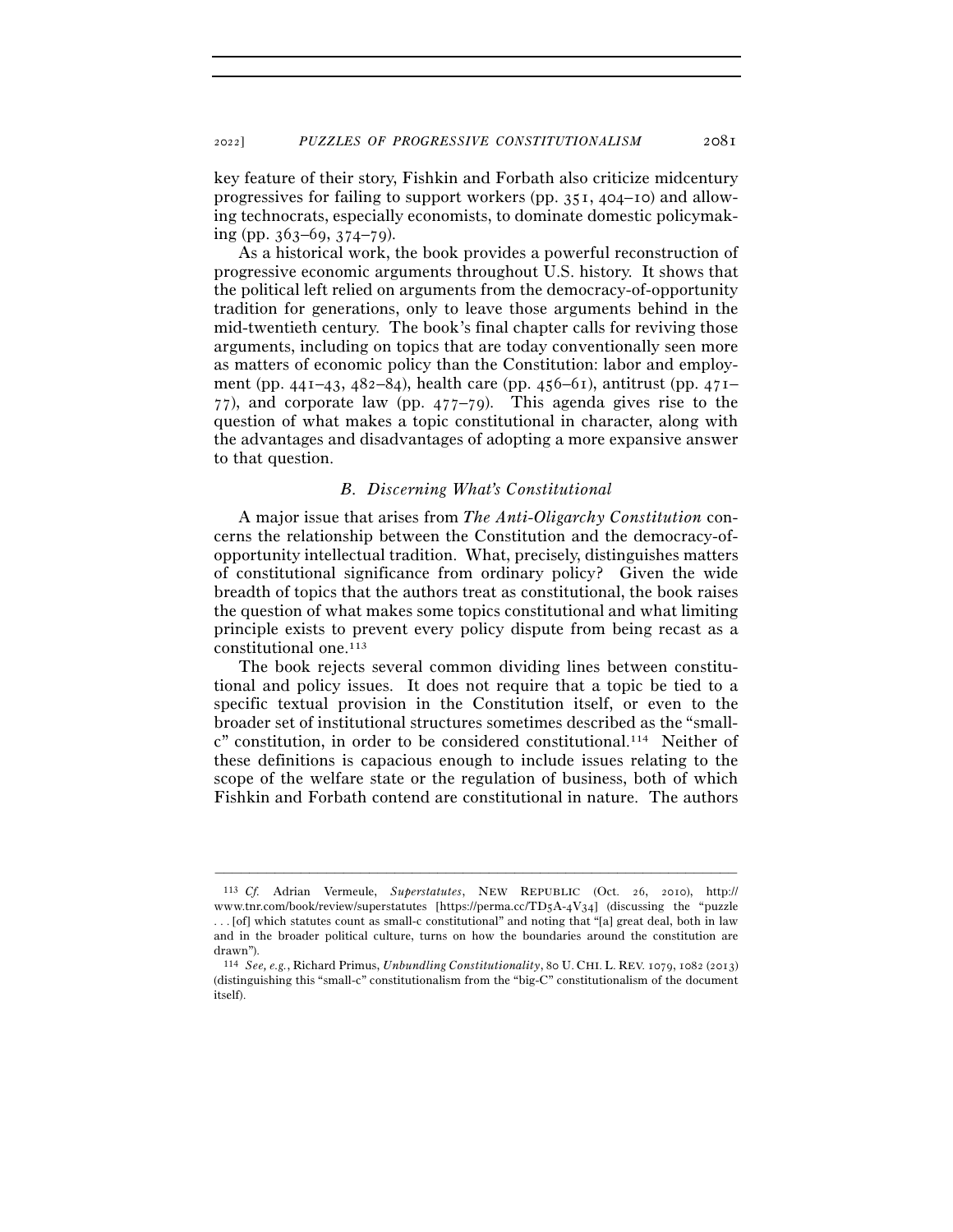also do not view their intervention as "of a piece with calls for the expanded judicial enforcement of social and economic rights."115 Such calls are an important part of progressive constitutional thought, having found prominence with the suggestion during and after the Warren Court that the Fourteenth Amendment guarantees minimal economic entitlements.116 Fishkin and Forbath observe, though, that a framework of judicially enforceable individual rights is a poor fit for a theory concerned with "inequality — not only at the bottom but also at the middle and the top — and with the connections between economic power and political power."117

Instead, as we have seen, the book contends that the elected branches have a constitutional duty to enact policies that advance the democracyof-opportunity tradition. It can be analytically helpful to separate the distinctive elements upon which this thesis depends, so that each can be evaluated individually. The book's account rests on four pillars: a normative conception of democracy, an empirical picture of how democracy operates in practice, an interpretive argument about the Constitution, and a historical understanding of American political thought.

First is a *normative* commitment to democracy. The scholarly literature justifying democracy is large and varied, providing both intrinsic and instrumental reasons to prefer democracy to other forms of government.118 Fishkin and Forbath's account is not a work of abstract political philosophy, so it does not spend much time on these justifications. But the book presupposes that democracy has normative value and that equality of citizens is a core part of democracy. If this were not so, it would hardly be worth constructing the theory that the book puts forth.

Importantly, the book's commitment to democracy is more than minimalist. On a theory of minimal democracy that requires only equal voting rights in competitive elections, $119$  an account of the relationship between economics and democracy would be unnecessary. That linkage is critical, however, to a conception of democracy as incompatible with some individuals and groups having far greater influence over political

<sup>–––––––––––––––––––––––––––––––––––––––––––––––––––––––––––––</sup> 115 Joseph Fishkin & William Forbath, *The Democracy of Opportunity and Constitutional* 

*Politics: A Response*, 94 TEX. L. REV. 1469, 1470 (<sup>2016</sup>). 116 *See, e.g.*, Frank I. Michelman, *The Supreme Court,* 1968 *Term — Foreword: On Protecting the Poor Through the Fourteenth Amendment*, 83 HARV. L. REV. 7 (1969); Peter B. Edelman, Essay, *The Next Century of Our Constitution: Rethinking Our Duty to the Poor*, 39 HASTINGS L.J. 1 (1987); Erwin Chemerinsky, *Making the Case for a Constitutional Right to Minimum Entitlements*, <sup>44</sup> MERCER L. REV. 525 (<sup>1993</sup>). 117 Fishkin & Forbath, *supra* note 115, at <sup>1470</sup>. 118 *See* Tom Christiano & Sameer Bajaj, *Democracy* § 2, *in* STANFORD ENCYCLOPEDIA OF

PHILOSOPHY (Edward N. Zalta ed., 2022), https://plato.stanford.edu/entries/democracy [https://perma.cc/P2JQ-E<sup>6</sup>UT] (summarizing relevant literature). 119 A famous formulation of a minimal definition is Joseph Schumpeter's statement that "the

democratic method is that institutional arrangement for arriving at political decisions in which individuals acquire the power to decide by means of a competitive struggle for the people's vote." JOSEPH A. SCHUMPETER, CAPITALISM, SOCIALISM AND DEMOCRACY 269 (Routledge 2003).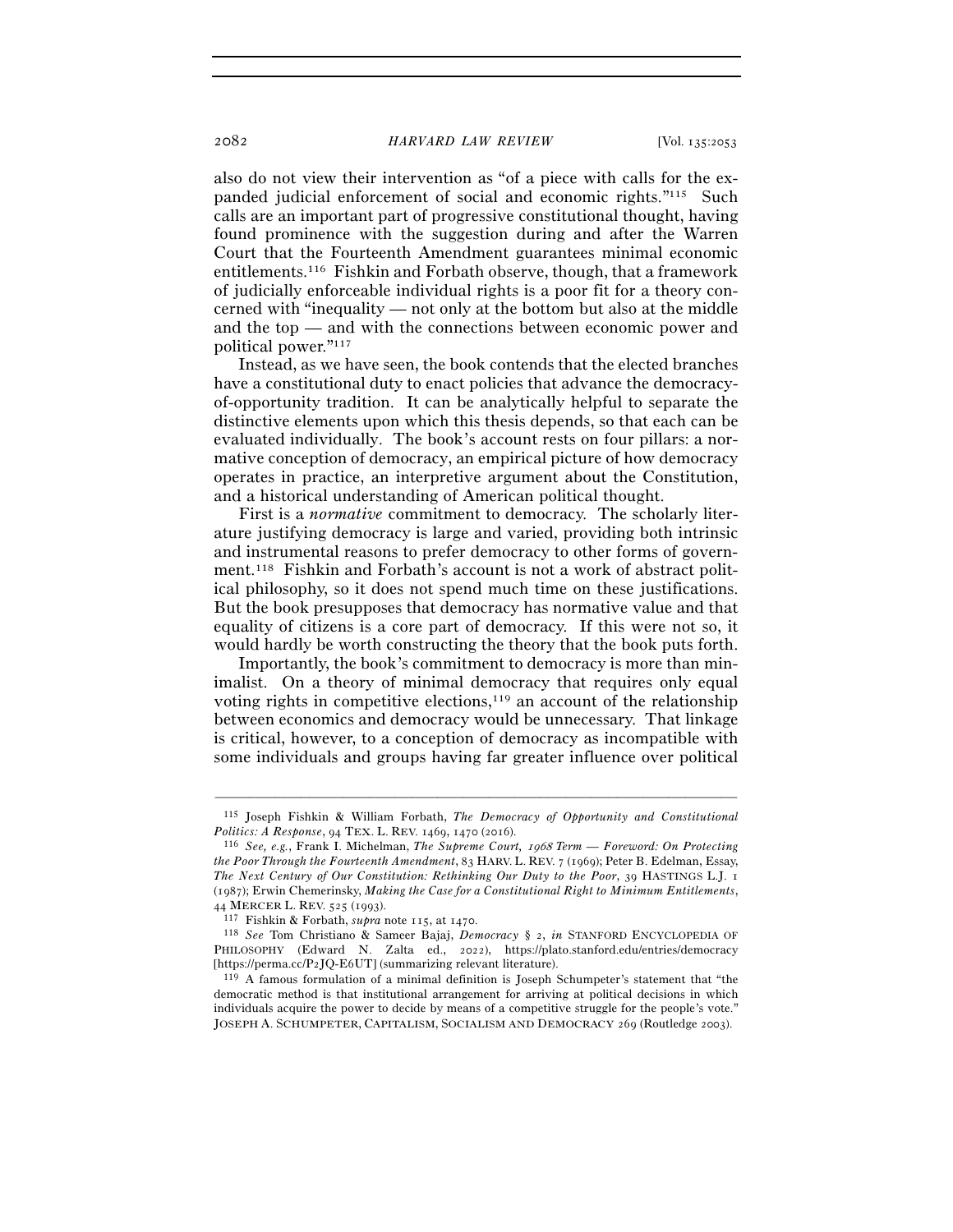outcomes than others. Such a picture of democracy is widely shared on the political left, but that fact should not obscure the fact that it is itself a normative account, and a relatively thick one at that.

Second is an *empirical* view that excessive inequality in fact impedes democracy, or at least the type of democracy that Fishkin and Forbath believe is normatively desirable. It is self-evident that certain inequalities, such as the denial of the franchise on the basis of race or gender, are incompatible with a democracy of equal citizens. Other views about the relationship between democracy and inequality rest on falsifiable empirical claims. Arguments that economic insecurity, extreme inequality, or concentration of economic power are incompatible with democratic government require more than just a normative theory; they depend on an empirical component as well. Consistent with this reasoning, recent political science work has demonstrated how policy outcomes in the contemporary United States are more likely to reflect the preferences of the wealthy than those of other citizens.120 The relationship between economic distribution and democracy is an ongoing research area in political science, and the book's theory depends on distribution of resources having a bearing on political outcomes.

Third is an *interpretive* argument that the Constitution, rightly understood, is committed to democratic government. Normative ideals and empirical facts would be of little use in arguing that democracy was constitutionally required if the Constitution itself were to establish a dictatorship. For an argument to be fairly characterized as constitutional, as the term is typically used, that argument must find some grounding in the Constitution — perhaps in its text, but otherwise in its structure or logic.

The Constitution itself sends mixed messages about democracy. The document as amended contains many democratic components, including provisions for regular elections,121 bars on certain types of discrimination in voting  $laws,122}$  and a guarantee of republican government in the states.123 But it has many undemocratic components as well: it creates the Electoral College, requires two senators per state, grants federal judges life tenure, and makes amendment extremely difficult.<sup>124</sup> These undemocratic features were a central goal of many of the framers, who succeeded in insulating the new national government "far more from

<sup>120</sup> *See, e.g.*, LARRY M. BARTELS, UNEQUAL DEMOCRACY: THE POLITICAL ECONOMY OF THE NEW GILDED AGE (2008); MARTIN GILENS, AFFLUENCE & INFLUENCE: ECONOMIC INEQUALITY AND POLITICAL POWER IN AMERICA (2012).<br>
<sup>121</sup> *See U.S. CONST. art. I,* § 2, cl. 1 (House elections); *id.* amend. XVII (Senate elections).<br>
<sup>122</sup> *See id.* amends. XV, XIX, XXIV, XXVI.<br>
<sup>123</sup> *See id.* art. IV

see generally DAHL, *supra* note 20; and LEVINSON, *supra* note 9.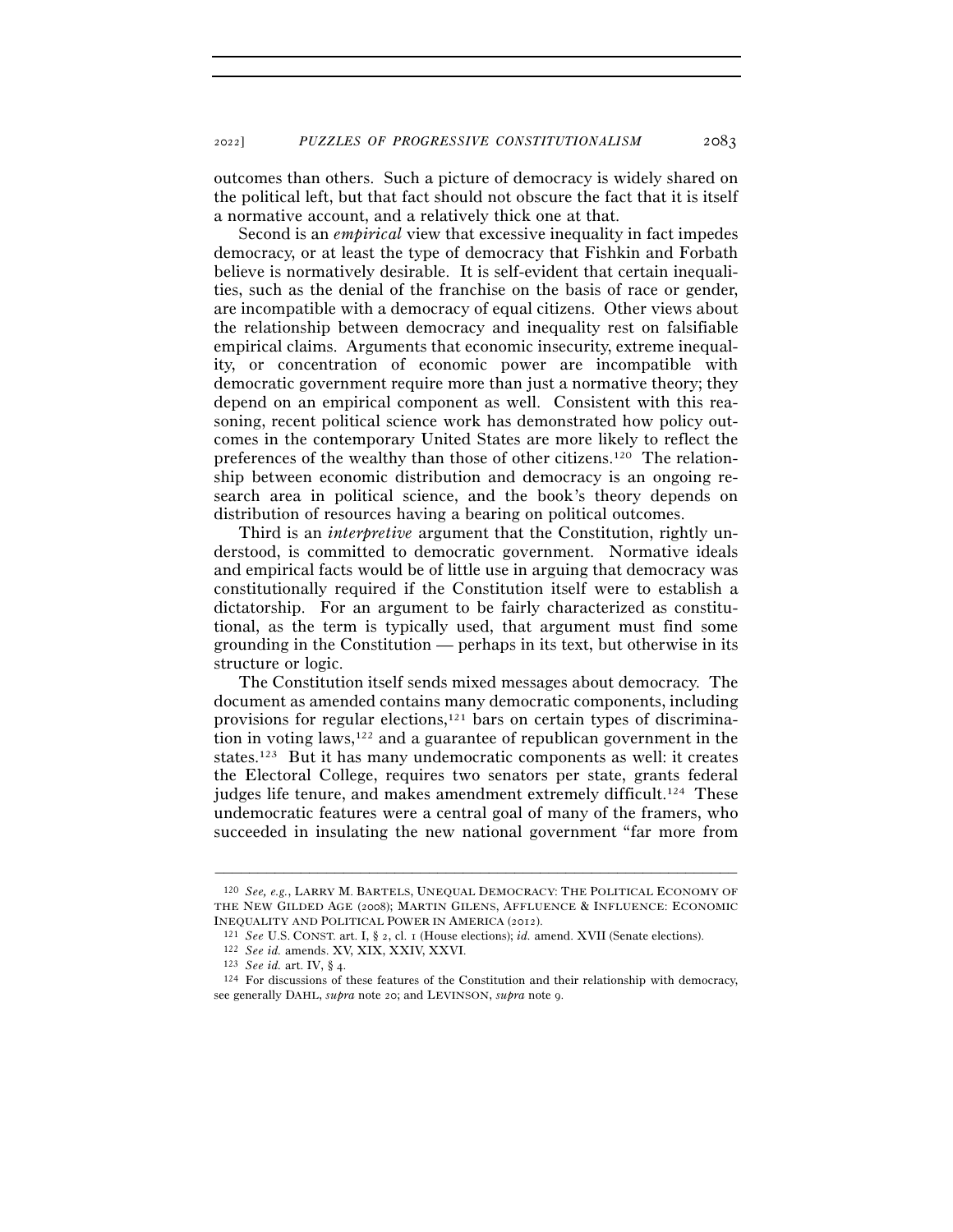popular political influence than most Americans at the time would have anticipated or desired."125 It would be wrong to argue that the Constitution itself is a straightforwardly democratic document, and Fishkin and Forbath do not do so.

Instead, the book contends that the democracy-of-opportunity tradition is constitutional because it is a *prerequisite* to the Constitution's proper functioning. Its core argument is worth quoting at length:

The American Constitution is the constitution of a republic, not an oligarchy. It can continue to function as such only if Americans prevent wouldbe oligarchs from accumulating excessive political and economic power. Americans also need to maintain a broad, open, and racially inclusive middle class. To do that, it is necessary to restore the political power of ordinary workers, as represented by labor, as a counterweight to wealth and capital. It is also necessary to build and maintain pathways to political office for those who can win popular support but not the support of wealthy wouldbe oligarchs. These are not merely constitutionally permissible goals. They are constitutional necessities. (p. 441)

This approach denies that there is a clean separation between what the Constitution commands, by its own terms, and the economic preconditions for making constitutional government work.126 It does, however, beg the question of what precisely it means for the Constitution to "function."

The Constitution's text, structure, and logic are open-ended enough to create room for different ideas about what a functioning constitutional order looks like. In deriving theories of a well-functioning Constitution, some will rely more on text, some more on history, and some more on pragmatic considerations. The same episodes can often be interpreted as successes or failures in terms of constitutional functioning, depending on one's perspective.127

Fishkin and Forbath are not neutral arbiters of what constitutional functioning entails. They have a clear perspective about the economic prerequisites to a functioning constitution, which the book develops at length. Many progressives will find their conception of a functioning Constitution highly appealing, while many conservatives will reject it. In both instances, it seems likely that partisans will attribute their views about justice or democracy to the Constitution. This is inevitable, and maybe even desirable. Constitutional interpretation is necessarily a normative enterprise, not a mechanical one. Yet the question remains of

<sup>–––––––––––––––––––––––––––––––––––––––––––––––––––––––––––––</sup> 125 *See* MICHAEL J. KLARMAN, THE FRAMERS' COUP: THE MAKING OF THE UNITED STATES CONSTITUTION <sup>6</sup> (<sup>2016</sup>). 126 *Cf.* SITARAMAN, *supra* note 106, at 4 ("[O]ur Constitution assumes relative economic equality

in society; it assumes that the middle class is and will remain dominant.").

<sup>127</sup> Congress's inability to pass even highly popular measures into law, for example, may be taken by some as evidence of constitutional dysfunction, because of a failure to translate public opinion into policy, while others may see such inaction as evidence that the Constitution is working precisely as it should, because the document makes lawmaking difficult by design.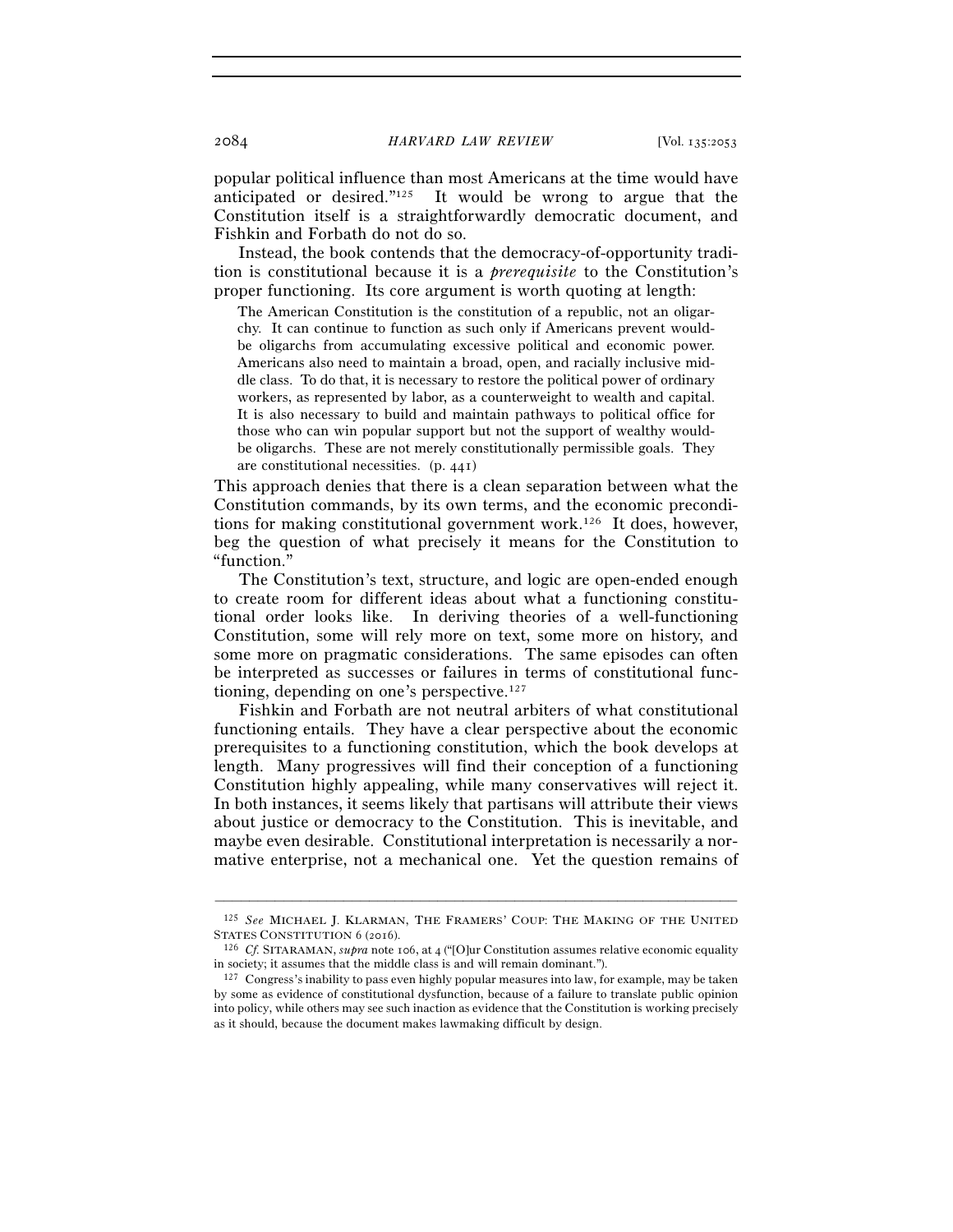how much independent work the constitutional aspect of the authors' theory does. It seems unlikely, for example, that many Americans would reject strong labor unions as a matter of policy or justice but would nonetheless embrace them as a constitutional necessity. The presence of this sort of reasoning would suggest that constitutional argument does independent work; its absence suggests the opposite.

Fourth is a *historical* argument. One of Fishkin and Forbath's major contributions is showing how Americans in each generation have recognized that there are economic preconditions to meaningful selfgovernment. The founders' "republican brand of freedom required material independence" (p. 33). Likewise, for the Jacksonians, "[t]he central problem was that economic inequality inevitably has corrosive effects on political equality" (p. 76). In the postbellum period, "[s]ecuring the freed people's rights and outfitting Black ex-slaves and poor whites as equal citizens and real free laborers, with a measure of education and material independence, was [viewed as] legislative constitutional work" (p. 111).128 By the early twentieth century, progressives recognized that "full membership in the political community depends on material independence" (p. 209). Time and again, the book shows, progressives adopted a common set of normative and empirical views about what democracy requires, and they linked those views with the Constitution.

Recognizing the importance of the democracy-of-opportunity tradition is not to say that it is the only tradition of constitutional thought. Fishkin and Forbath acknowledge that only once — during Reconstruction — have commitments to anti-oligarchy, a strong middle class, and racial inclusion been joined in a sustained way. "After Reconstruction's collapse, and through the entire twentieth century," they note, "there was no major party that brought together all three strands of the democracy-of-opportunity tradition" (p. 485). Some on the political right could respond to the democracy-of-opportunity tradition by invoking a libertarian constitutional countertradition.129 Libertarian readings of the Constitution represent a coherent throughline across much of our constitutional history, even if they (like the democracy-of-opportunity tradition) have sometimes been ignored. Indeed, the book acknowledges that libertarianism has "deep[] roots" in American constitutional culture (p. 139).

Having seen these four streams of argument, we can ask whether and how they come together to render the democracy-of-opportunity

<sup>&</sup>lt;sup>128</sup> Emphasis has been omitted.  $129$  On that tradition, see, for example, RANDY E. BARNETT, RESTORING THE LOST CONSTITUTION: THE PRESUMPTION OF LIBERTY (2004); RICHARD A. EPSTEIN, THE CLASSICAL LIBERAL CONSTITUTION: THE UNCERTAIN OUEST FOR LIMITED G (2014); David E. Bernstein & Ilya Somin, *The Mainstreaming of Libertarian Constitutionalism*, 77 LAW & CONTEMP. PROBS. 43 (2014).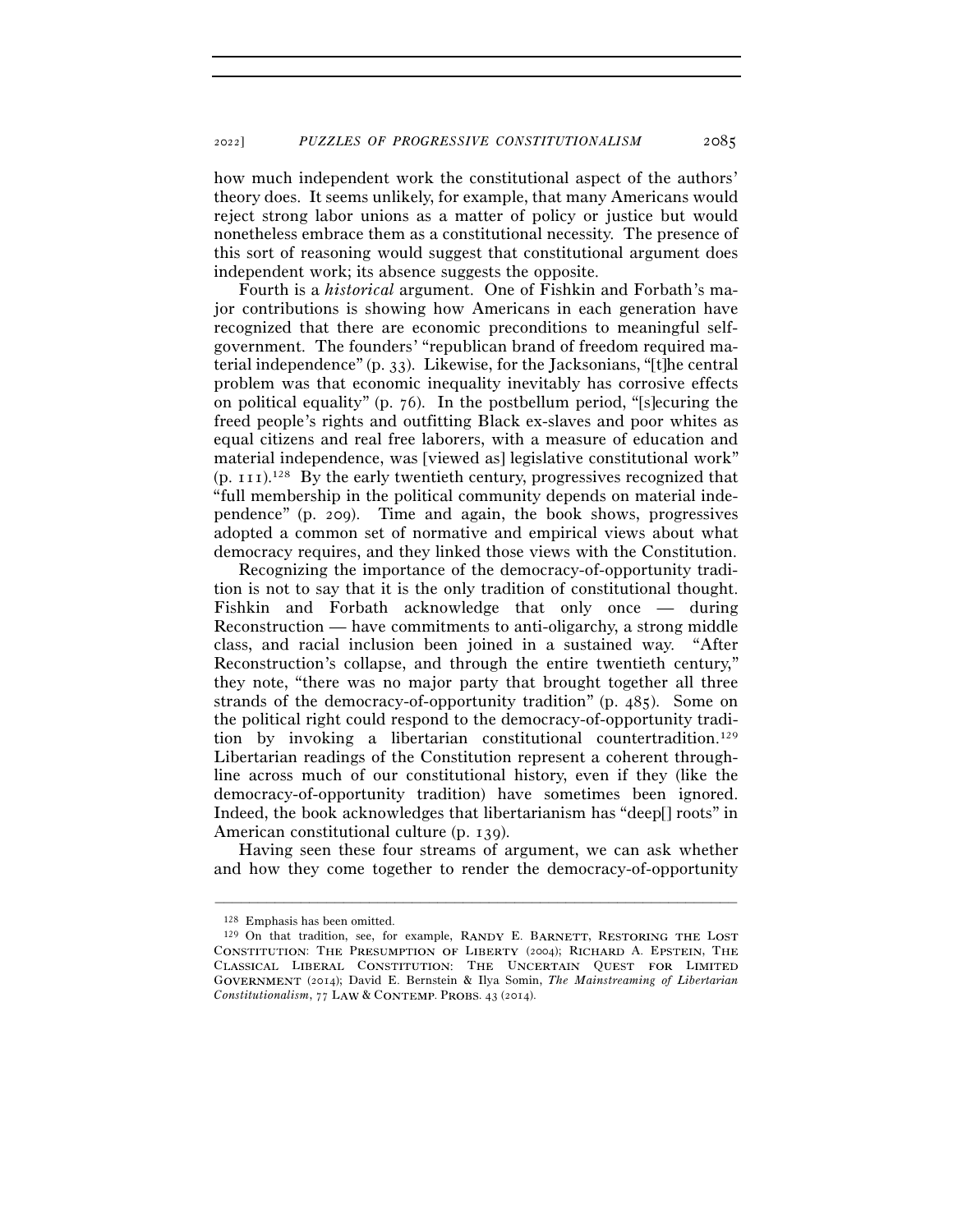tradition constitutional in character. One possible approach draws from a thinker not mentioned in the book: Ronald Dworkin. Dworkin's writings mostly focus on judicial decisionmaking, rendering him a strange bedfellow with Fishkin and Forbath. But his approach to constitutional interpretation sheds light on how the various aspects of Fishkin and Forbath's argument relate. For Dworkin, courts should decide hard constitutional cases by looking to two dimensions: *fit* with existing legal materials and *justification* in light of moral and political theory.130 A similar paradigm could be used not at the level of how to decide a case, but rather to evaluate possible constitutional theories. Fishkin and Forbath's argument depends on their approach being both a fit with the U.S. constitutional tradition and being justified as a matter of democratic theory.

The analogy to Dworkin can help organize possible criticisms to the authors' approach and suggest possible rejoinders in its defense. One set of critiques could charge Fishkin and Forbath with falling short on the dimension of fit. A textually oriented detractor could argue that the democracy-of-opportunity tradition cannot be considered constitutional because it departs too much from the Constitution's text and even from the broader range of modalities of constitutional argument. To this, the authors might have no choice but to play down the constitutional text and existing modalities as too narrow. One objective of the book's historical account is to provide support for the position that mainstream approaches to constitutional interpretation today represent a narrowing of how Americans have historically argued about the Constitution.131

Another possible critique also focuses on fit, but it centers on history rather than text. A historically minded critic could highlight that the democracy-of-opportunity tradition was merely one among several and that it only carried the day for a very short period of the nation's history. Perhaps most pointedly, such a critic could emphasize the long intellectual tradition that viewed the Constitution as designed to entrench a degree of oligarchy — precisely the opposite of the authors' vision. The most famous articulation of this argument dates to the Progressive Era.132 Indeed, Fishkin and Forbath note that some progressives during

<sup>&</sup>lt;sup>130</sup> *See* RONALD DWORKIN, LAW'S EMPIRE 228–32, 255 (1986).<br><sup>131</sup> Alternatively, defenders of the authors' constitutional vision could attempt to ground that vision in the text of the document or its amendments. The Reconstruction Amendments, in particular, can be read to support significant parts of the authors' agenda: all three Reconstruction Amendments directly support government efforts to secure racial equality, and the Fourteenth Amendment can be understood as a guarantee of minimum economic entitlements. *See supra* note 116 and accompanying text. But given the breadth of the authors' substantive economic vision, including their desire to characterize topics like corporate law and antitrust law as constitutional, clause-bound approaches are likely to be insufficient for achieving the totality of their agenda.

<sup>132</sup> *See generally* CHARLES A. BEARD, AN ECONOMIC INTERPRETATION OF THE CONSTITUTION OF THE UNITED STATES (1913).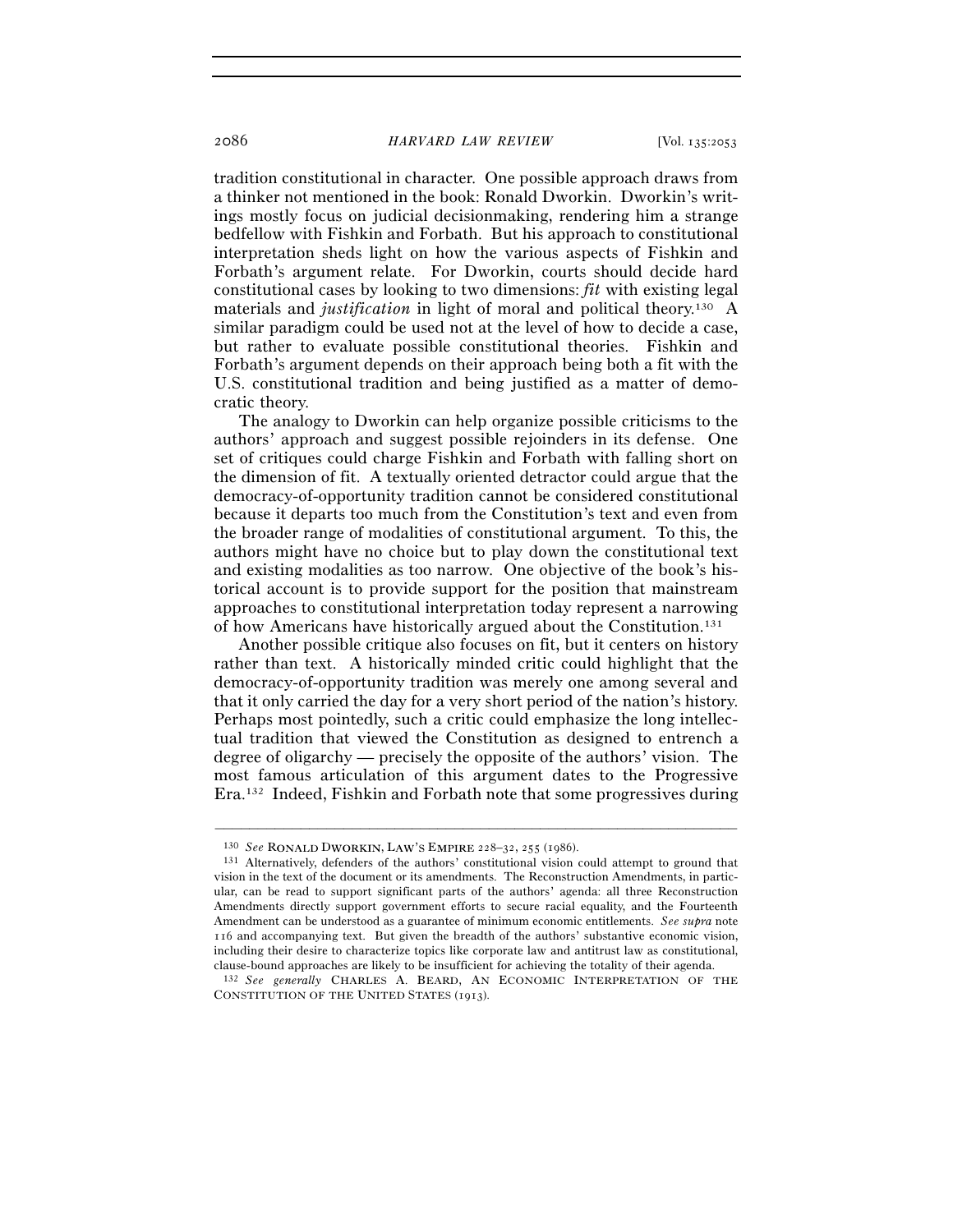that period "candidly acknowledged . . . that the Constitution was marred from the start by 'the fear of too much democracy' on the part of the propertied elite" (p. 241). In the face of this history, some might conclude that the fit between the Constitution and the democracy-ofopportunity tradition is too loose. To this charge, the authors' best response is to emphasize that fit need not be perfect, only plausible, and that their extensive history suffices to clear whatever bar fit demands.<sup>133</sup>

Moving from fit to justification, a separate line of critique attacks the book's normative theory of democracy. Fishkin and Forbath embrace a thick conception of what democracy requires, even if that normative case is largely presupposed rather than expressly made. Those who disagree can put forward alternative visions of democracy in response, and this Review is not the forum for adjudicating that debate. But it seems likely that Fishkin and Forbath would rather have that self-consciously normative dispute, rather than the interpretive debates over originalism and living constitutionalism that have dominated constitutional law in recent decades. Disagreement about what type of democracy is normatively desirable or required underlies many existing constitutional disputes, and bringing the normative stakes into the open would make for a more candid judicial, scholarly, and public discourse.

## *C. Benefits and Costs of Constitutional Argument*

Fishkin and Forbath call for progressives to invoke constitutional values in advocating for their preferred policies. Conservatives, they note, are "busily framing in constitutional terms their many objections to liberal programs of social insurance, redistribution, labor rights, racial and gender inclusion, and the administrative state, using diverse doctrinal tools from the First Amendment to federalism and the separation of powers" (p. 19). Fishkin and Forbath argue that "[t]he strongest response to these arguments" is "better substantive constitutional arguments" (p. 19). The book's call is not for progressives to make exclusively constitutional arguments, but rather to supplement the arguments that they are already making with constitutional arguments of the type that the authors propose.

This call leads naturally to the question of impact: Would it help progressives if they made constitutional arguments in support of their policy commitments? Or is it more likely that such arguments would be inconsequential, or even counterproductive? Progressives can argue for their agendas in terms of fairness, dignity, opportunity, economic efficiency, or even by invoking democracy decoupled from the Constitution. Each of these kinds of arguments has their own advantages and disadvantages, depending on the context. This section

<sup>–––––––––––––––––––––––––––––––––––––––––––––––––––––––––––––</sup> 133 The authors' goal of "build[ing] a future constitutional order that Americans can recognize as authentically ours" (p. 424) is best read as an argument about fit.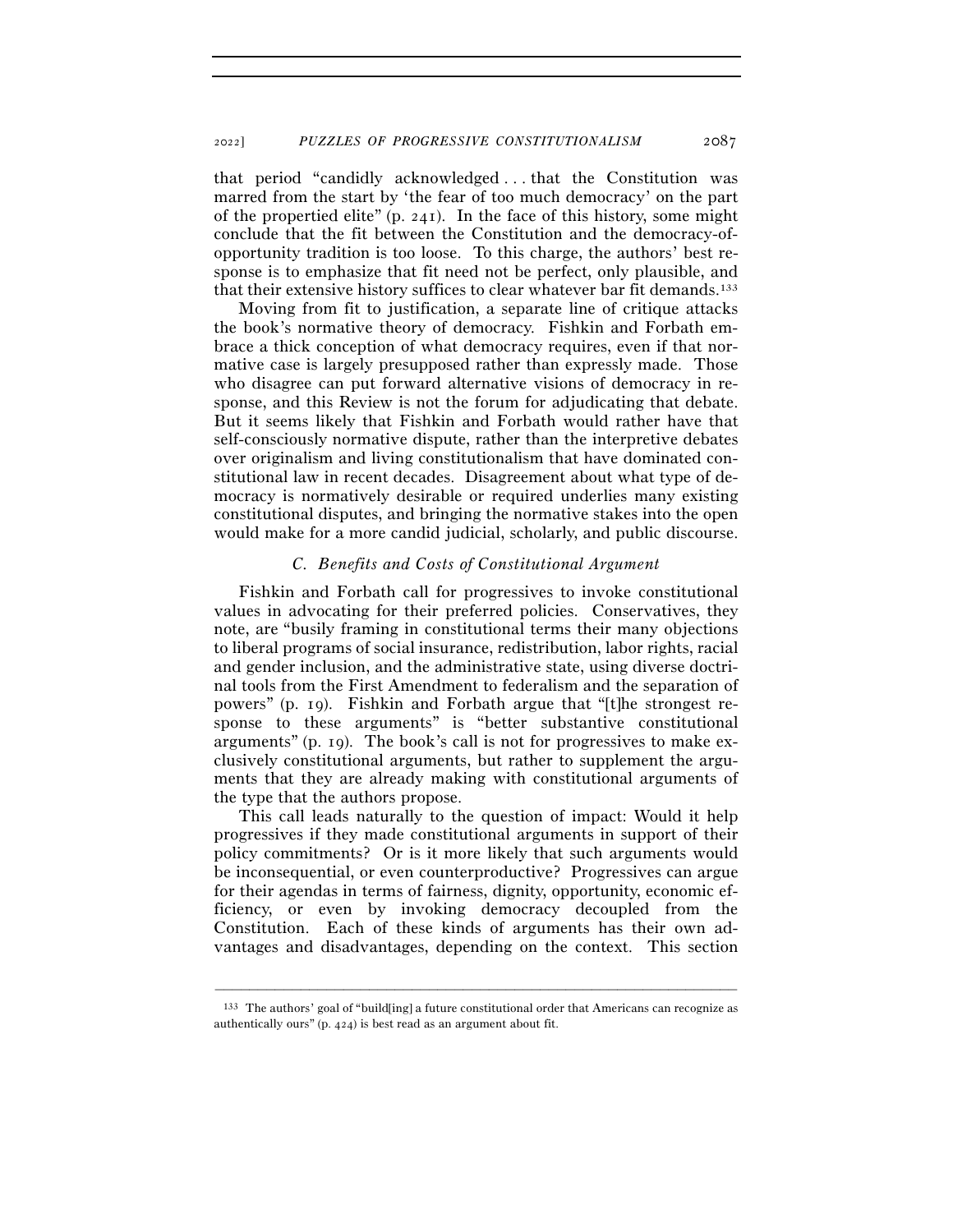considers whether constitutional argument might do distinctive work for progressives that other sorts of arguments do not.

There are some reasons to think progressives could benefit from arguing for economic progressivism in constitutional terms. Given the Constitution's rarified status in political discourse, framing a policy proposal as continuous with the Constitution can only serve that proposal well. This frame seems to have been effective, or at least not harmful, during previous periods in which the Supreme Court featured a conservative majority. During both the Progressive Era and early New Deal era, progressives in the elected branches developed their own constitutional arguments to compete with the conservative arguments coming from the Court (pp. 185–318). Doing the same today would give progressives the intellectual resources to attack the Court's decisions not only in legalist terms (say, as inconsistent with original understanding or unfaithful to precedent) but also based on an alternative, affirmative vision of what the Constitution requires. Fishkin and Forbath's expansive treatment of what makes for a constitutional argument also helpfully provides an alternative to trying to shoehorn progressive commitments into a judicially acceptable framework. Rather than argue for progressive commitments in terms of constitutional text and individual rights, an approach that the previous Part argued can impede progressive agendas,134 Fishkin and Forbath provide a picture of what a more holistic progressive constitutional argument could look like.

Despite these benefits, there are reasons to question the efficacy of a constitutional framing of progressive policy goals, especially economic ones. First, the book's framing of economic opportunity as constitutional in character runs against the grain of how many Americans think about both the Constitution and economic issues. With respect to the Constitution, survey evidence suggests that many understand constitutional meaning at least partially in terms of the Constitution's text or its original meaning.135 As for economic issues, people facing unemployment, housing or food insecurity, high medical bills, or other economic

<sup>134</sup> *See supra* section I.C, pp. 2068–<sup>73</sup>. 135 *See* Jamal Greene, *Selling Originalism*, 97 GEO. L.J. 657, 695 (2009) (summarizing data from the 2000s showing significant support for originalism among survey respondents, including among roughly a third of Democrats); Jamal Greene, Nathaniel Persily & Stephen Ansolabehere, Essay, *Profiling Originalism*, 111 COLUM. L. REV. 356, 359–60 (2011) (analyzing survey data from 2003 to 2010 and concluding that "most respondents believe judges ought to factor original intent into their interpretations of the Constitution," *id.* at 359–60, but "very few believe it should be determinative" and "[e]ven those who ally themselves with originalism as an abstract concept tend to sacrifice originalism as an interpretive value in a concrete context," *id.* at 360). *But see* Kristen Bialik, *Growing Share of Americans Say Supreme Court Should Base Its Rulings on What Constitution Means Today*, PEW RSCH. CTR. (May 11, 2018), https://www.pewresearch.org/facttank/2018/05/11/growing-share-of-americans-say-supreme-court-should-base-its-rulings-on-whatconstitution-means-today [https://perma.cc/SSN3-X4BK] (showing a modest increase in recent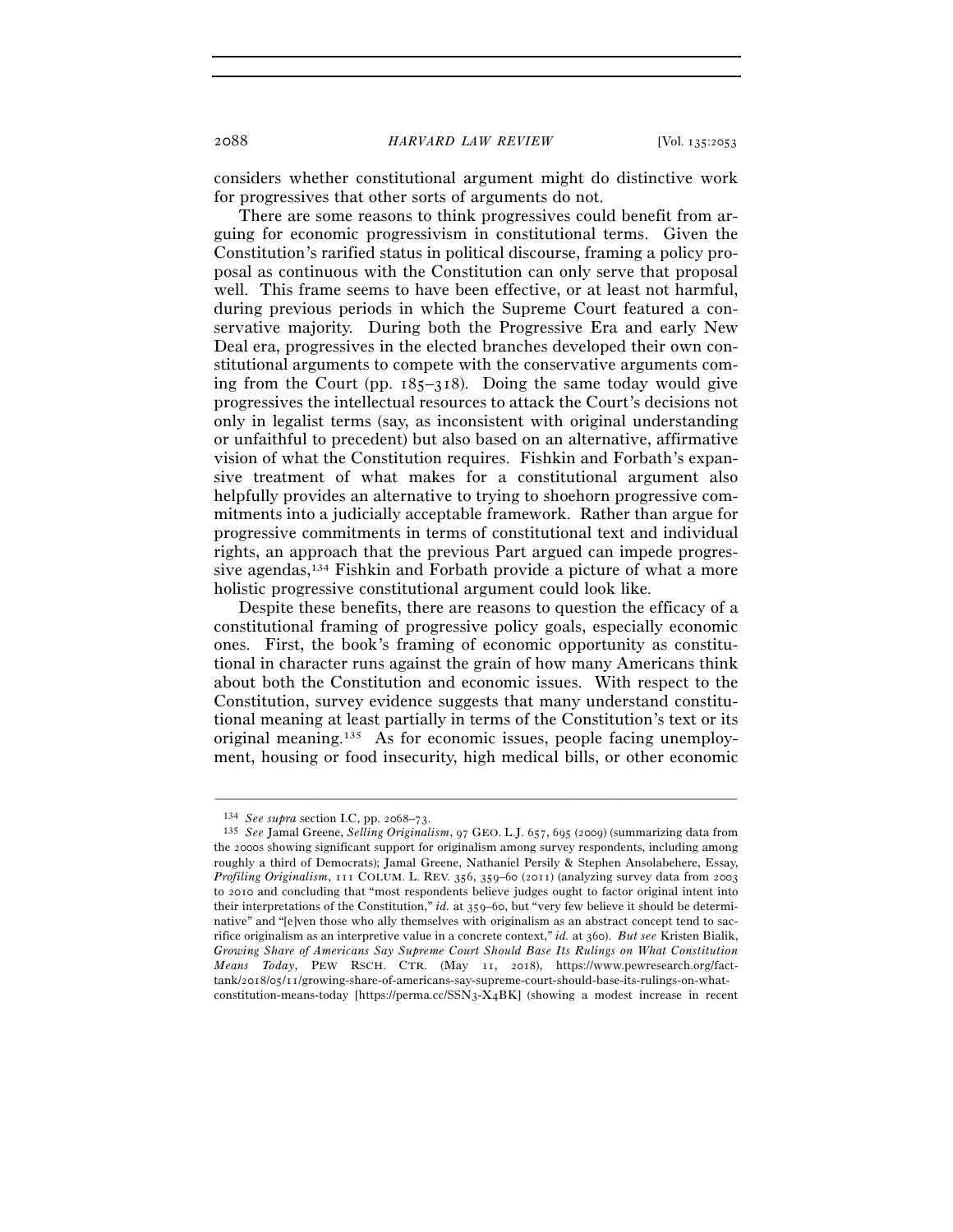deprivations do not think about those challenges as constitutional failures — they think about them in terms of material well-being. As a matter of public persuasion, then, even if Fishkin and Forbath are correct that economic inequality degrades democracy, it is likely an uphill climb to sell opportunity-promoting policies as constitutionally required. Doing so requires shifting public understandings both of what counts as constitutional and of why economic opportunity matters.

Consistent with the difficulty of framing economic opportunity in constitutional terms, recent years provide at least some support for the proposition that progressive arguments can gain traction even without a constitutional hook. Senators Bernie Sanders and Elizabeth Warren both built serious presidential campaigns around fighting economic inequality,136 and President Joe Biden's early presidency led some to call him the most progressive President in a half century.<sup>137</sup> Fishkin and Forbath make clear that constitutional argument does not require using "any particular magic words" (p. 429). Nonetheless, it is striking how little today's progressives seem to claim the mantle of the Constitution in support of their agendas, as compared to the earlier generations of progressives that are the subject of the book.138 One reason for this shift might be the triumph of constitutionalism as defined by Loughlin: if courts have come to be the central actors in determining constitutional meaning, the public might not see as credible efforts to cast progressive policies in constitutional terms when progressive agendas differ so dramatically from the judiciary's view of the Constitution.

At worst, some might find the constitutional argument for progressive policies less compelling than arguments based on values like fairness, dignity, or opportunity, or even economic efficiency. To be sure, Fishkin and Forbath do not call for making exclusively constitutional arguments; instead, their vision is one of constitutional arguments and nonconstitutional ones working in harmony to advance progressive

<sup>–––––––––––––––––––––––––––––––––––––––––––––––––––––––––––––</sup> years in the share of Americans who believe that the Constitution should be interpreted based on what it means today as opposed to what it originally meant).

<sup>136</sup> *See* BERNIE SANDERS, WHERE WE GO FROM HERE: TWO YEARS IN THE RESISTANCE 9 (2018) ("[W]orking people all over this country were prepared to support an agenda that stood up to the billionaire class and that called for the transformation of our economic and political life."); ELIZABETH WARREN, THIS FIGHT IS OUR FIGHT: THE BATTLE TO SAVE AMERICA'S MIDDLE CLASS  $5 \frac{(2017)}{(2017)}$  (arguing for changing policies under which "the rich and powerful are always taken care of" as the middle class "is hollow[ed] out").

<sup>137</sup> *See* Susan B. Glasser, *Is Biden Really the Second Coming of F.D.R. and L.B.J.?*, NEW YORKER (Apr. 1, 2021), https://www.newyorker.com/news/letter-from-bidens-washington/is-bidenreally-the-second-coming-of-fdr-and-lbj [https://perma.cc/SSZ<sup>8</sup>-QUMC]. 138 *See, e.g.*, Jedediah Purdy, *Overcoming the Great Forgetting: A Comment on Fishkin and* 

*Forbath*, 94 TEX. L. REV. 1415, 1422 (2016) (noting that Senator Sanders, "who comes as close to the democracy of opportunity tradition as any major national politician in decades, has more to say about the Scandinavian model of social democracy than about any specifically constitutional source of his program").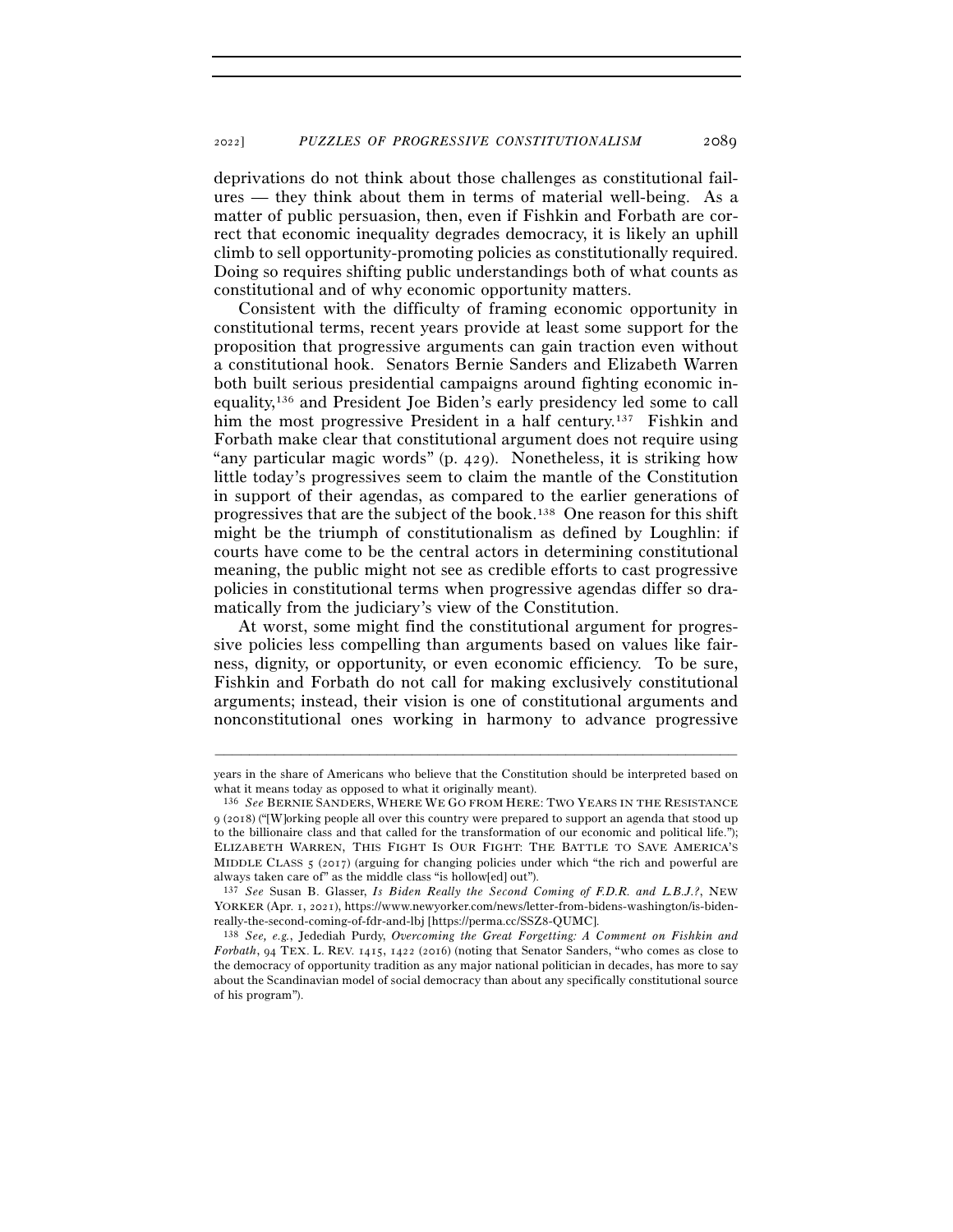agendas. In an age of short attention spans,139 however, there may be inevitable tradeoffs, in which time devoted to constitutional arguments necessarily crowds out other sorts of arguments.140

Why have these reasons for skepticism not doomed past efforts? After all, one of the book's major contributions is showing how in previous generations constitutional and other types of arguments operated together to advance progressive agendas (p. 2). One response is that we do not know the degree to which constitutional arguments aided progressive goals in the past. As noted above, the book shows that reformers during the Progressive Era and New Deal era frequently made constitutional arguments (pp.  $185-318$ ). There are many reasons for the successes of those reform movements.141 It is impossible to know precisely what role constitutional argument played because we do not know what the fate of Progressive Era and New Deal reforms would have been if — counterfactually — their proponents hadn't made constitutional arguments. Moreover, even if constitutional arguments did advance progressive agendas in the past, changing conditions might imperil such arguments today. The rise of original meaning as a dominant feature of contemporary constitutional interpretation means that arguments of the kind that the book proposes may face a more skeptical reaction now than they did in earlier periods.

The choice between constitutional and nonconstitutional argument may also have lower stakes than it seems at first glance. Macro-level forces, beyond the dynamics that are the book's focus, typically determine the rise and fall of political regimes. The rightward shift of the late twentieth century is illustrative. Conservative ascendancy was caused by changing racial politics, rising anti-tax sentiment, the emergence of law-and-order politics, and anti-Communist attitudes, among other factors.142 In the face of these powerful forces, the book's "Great

<sup>139</sup> *See, e.g.*, ROBERT HASSAN, THE AGE OF DISTRACTION: READING, WRITING, AND POLITICS IN A HIGH-SPEED NETWORKED ECONOMY 3 (2011) (describing the recent emergence of "a chronic and pervasive mode of cognitive distraction" (emphasis omitted)).

<sup>140</sup> For additional concerns about constitutional arguments for economic progressivism, see Purdy, *supra* note 138, at 1425 (noting that a constitutional case for economic opportunity can lead to overly parochial responses to transnational challenges and can marginalize thinkers and arguments that operate outside of the constitutional tradition).

<sup>141</sup> For discussions, see, for example, JEFFERSON COWIE, THE GREAT EXCEPTION: THE NEW DEAL AND THE LIMITS OF AMERICAN POLITICS (2017); RICHARD HOFSTADTER, THE AGE OF REFORM: FROM BRYAN TO F.D.R. (1955); and IRA KATZNELSON, FEAR ITSELF: THE NEW DEAL AND THE ORIGINS OF OUR TIME (<sup>2013</sup>). 142 *See, e.g.*, DONALD T. CRITCHLOW, CONSERVATIVE ASCENDANCY: HOW THE GOP

RIGHT MADE POLITICAL HISTORY 1 (2007) (arguing that the "foundations for the GOP Right" were "a movement to stop . . . the advance of the collectivist state embodied in modern liberalism and the New Deal political order" and "anti-Communist activists across grassroots America"); THOMAS BYRNE EDSALL & MARY D. EDSALL, CHAIN REACTION: THE IMPACT OF RACE, RIGHTS, AND TAXES ON AMERICAN POLITICS 3 (1991) (arguing that "[t]he overlapping issues of race and taxes have permitted the Republican party to adapt the principles of conservativism to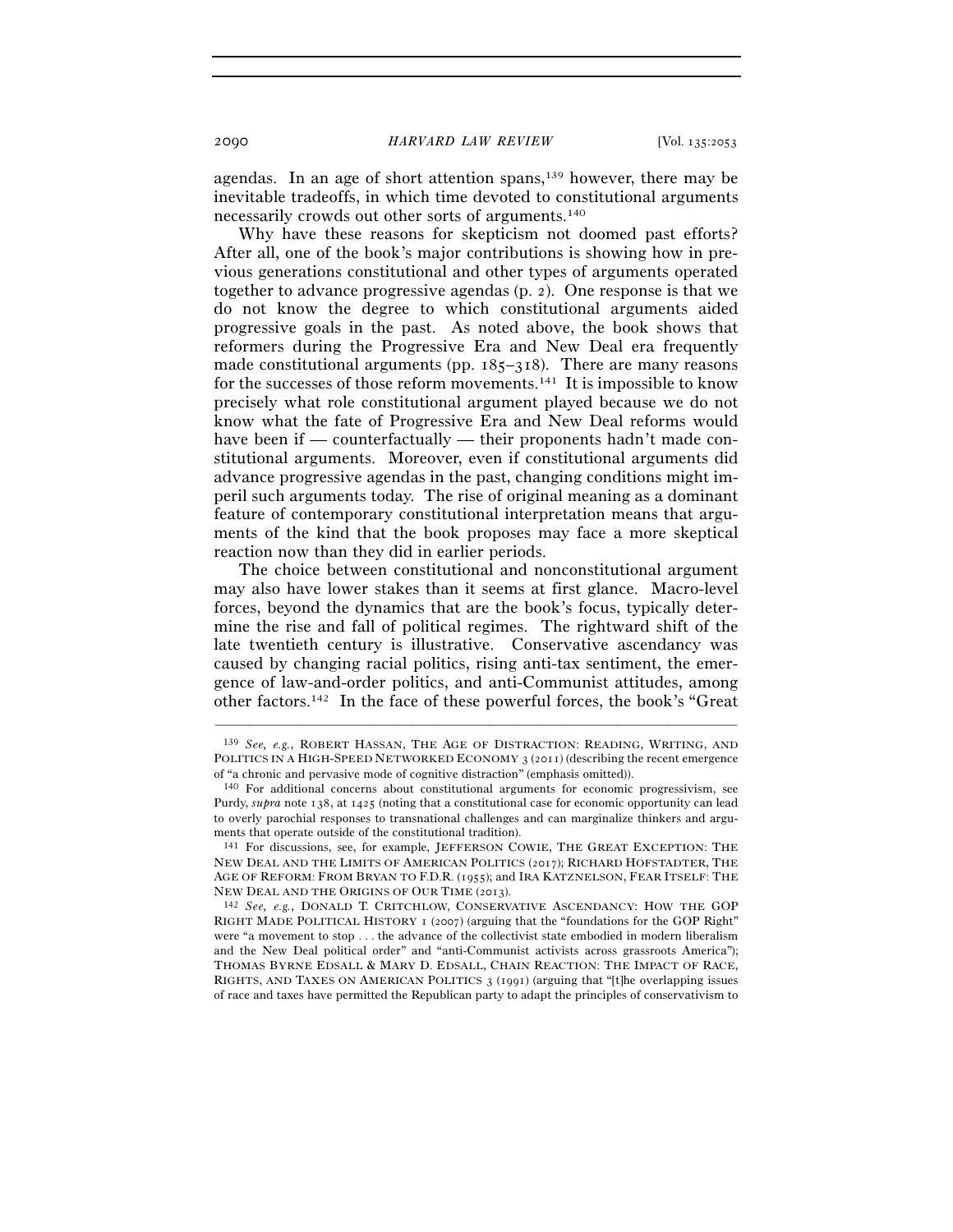Forgetting" may not have done much to shape electoral or policy outcomes. If in a future chapter American political history takes a progressive turn, that shift will likely result from a yet-unknown combination of political, economic, social, and demographic changes, rather than a reembrace of a constitutional case for progressive outcomes. Indeed, history provides examples of how progressives can provide for the interests of the poor and middle class even without self-consciously embracing constitutional argument.143

The importance of the *constitutional* version of the democracy-ofopportunity tradition rests, at bottom, on empirical questions. Would framing the tradition as a constitutional tradition help or hinder its acceptance? Would it provide a persuasive way of pushing back against a conservative Supreme Court or of convincing lawmakers and the public more broadly? Even if inequality is indeed a constitutional problem, progressives should decide on prudential grounds whether and when the most promising strategy for remedying that inequality is to speak in a constitutional register.

In sum, casting progressive commitments in constitutional terms brings about several challenges. Forcing the progressive agenda into a traditional mode of constitutional argument can distort that agenda in order to make it recognizably constitutional. Taking a broader view of what counts as constitutional, as Fishkin and Forbath do, solves that problem but gives rise to other difficulties — most notably, the risks that the public may not see a progressive agenda as authentically constitutional or may be more easily persuaded to support that agenda if it were articulated in different terms. So long as constitutional argument is regarded as a privileged mode of political discourse, there are no easy answers for progressives.

break the underlying class basis of the Roosevelt-Democratic coalition and to build a reconfigured voting majority in presidential elections"); LISA MCGIRR, SUBURBAN WARRIORS: THE ORIGINS OF THE NEW AMERICAN RIGHT 11 (2015) (describing how the conservative grassroots "championed virulent anticommunism, celebrated laissez-faire capitalism, evoked staunch nationalism, and supported the use of the state to uphold law and order"). Global dynamics were likely at play as well: across the world, the late twentieth century saw neoliberal and market-centered ideas taking priority over egalitarian ones. *See, e.g.*, DAVID HARVEY, A BRIEF HISTORY OF NEOLIBERALISM 2 (2007) (noting that "[t]here has everywhere been an emphatic turn towards

neoliberalism in political-economic practices and thinking since the 1970s").<br><sup>143</sup> Fishkin and Forbath note, for example, that during the Great Society "[p]overty seemed an urgent moral problem, but not a constitutional one" (p. 382). Despite this fact, the Johnson Administration succeeded in enacting its War on Poverty, and a detailed evaluation of its impacts concludes that "poverty rates are lower today than they would have been had the War on Poverty never been declared." Martha J. Bailey & Sheldon Danziger, *Legacies of the War on Poverty*, *in* LEGACIES OF THE WAR ON POVERTY 1, 25 (Martha J. Bailey & Sheldon Danziger eds., 2013).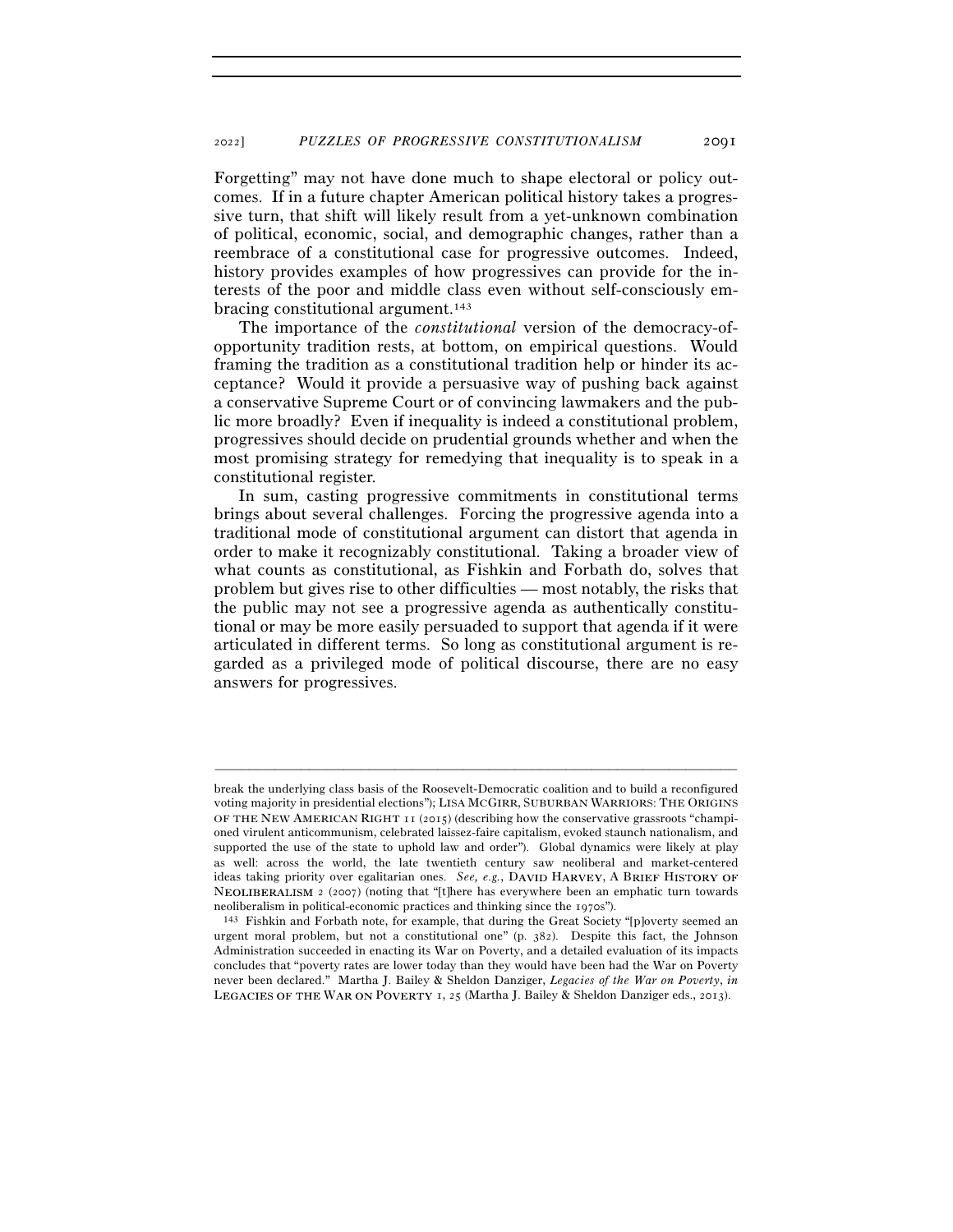## III. PROGRESSIVE CONSTITUTIONAL DESIGN?

The discussion to this point has provided an account of constitutionalism as an ideology and different modes of constitutional argument. But constitutional politics takes place against a backdrop of institutions, which received little attention in the previous Parts. Law establishes the rules of the political game — the procedures under which elections are held, laws are made and enforced, and power is allocated among government actors.144 In the United States, this role is played not only by the Constitution itself and constitutional common law, but also by framework statutes<sup>145</sup> and the internal rules of governing institutions.<sup>146</sup> This Part considers how progressives in the United States fare under the currently prevailing rules of the game and examines the dilemmas that they face in thinking about reform.

Institutional arrangements create winners and losers. Legal rules necessarily stack the deck in favor of some outcomes and against others. Decide how legislative districts are to be drawn, and whatever choice you make will advantage some types of constituencies at the expense of others. Create a set of legislative procedures, and they will make it either easier or harder to enact legislation as compared to alternative procedures. Change the rules around budgeting, and there will be either more or less government spending. This is not a claim about intent, since governmental structures could in theory be created with the exclusive goal of advancing politically neutral values such as participation, accountability, deliberation, or stability. As a matter of effect, though, constitutional rules are inexorably tied to electoral and policy outcomes.147

A question for any political faction, then, is which constitutional structures advance their electoral prospects and policy agendas and which hold them back. Prior generations of progressives asked precisely this question and sought to reform constitutional structures accordingly, typically in the direction of greater democracy. Most notable in this

<sup>144</sup> *See supra* notes 18, 114 and accompanying text; *see also* H.L.A. HART, THE CONCEPT OF LAW 94 (3d ed. 2012) (discussing "secondary rules," which "specify the ways in which the primary rules [of conduct] may be conclusively ascertained, introduced, eliminated, varied, and the fact of their violation conclusively determined").

<sup>145</sup> *See generally, e.g.*, Elizabeth Garrett, *The Purposes of Framework Legislation*, 14 J. CONTEMP. LEGAL ISSUES 717 (2005) (framework statutes in the United States); *see also* David Feldman, *The Nature and Significance of "Constitutional" Legislation*, 129 LAW Q. REV. 343 (2013) (framework statutes in comparative perspective).

<sup>146</sup> *See, e.g.*, Jonathan S. Gould, *Law Within Congress*, 129 YALE L.J. 1946, 1959–73 (2020) (Congress's cameral rules and parliamentary precedents); Gillian E. Metzger & Kevin M. Stack, *Internal Administrative Law*, 115 MICH. L. REV. 1239 (2017) (internal executive branch procedures).

<sup>147</sup> For an extended development of this paragraph's points, see generally Gould & Pozen, *supra* note 1.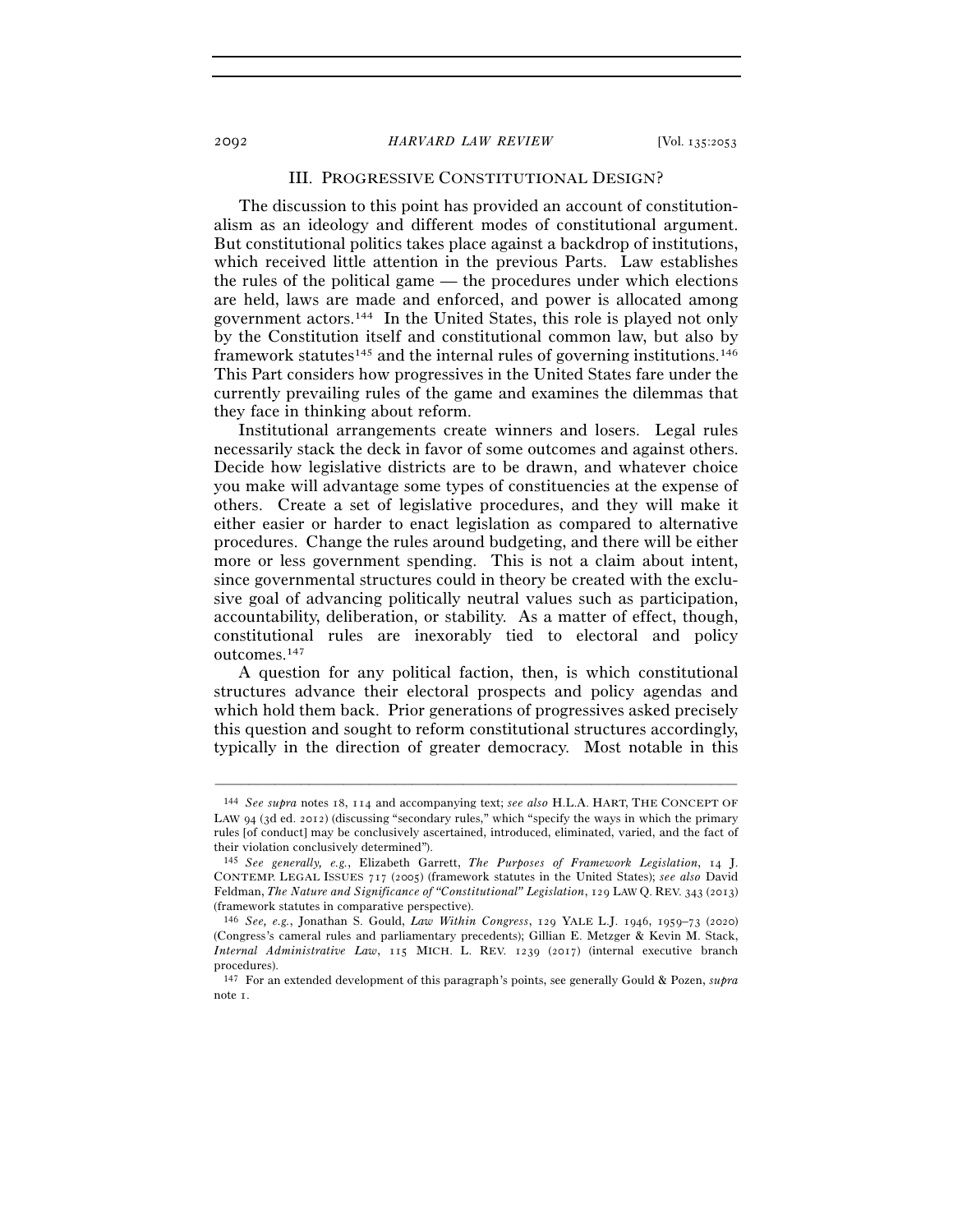regard are efforts during the Progressive Era. Fishkin and Forbath discuss a "politics of constitutional amendment and revision at both state and national levels" that "embraced the 'excess of democracy' that most appalled the framers, upending the foundational notion that a republican form of government required legislation by elected representatives" (p. 232).148 In recent years, some progressives have likewise called for reforms of constitutional structures that set back their agendas.149

Constitutional structures sometimes have fairly clear impacts. Consider equal state representation in the Senate. Equal state representation causes Democrats to control fewer Senate seats than they would if the body comported with a one-person-one-vote principle,150 overrepresents white voters relative to voters of color,151 and shapes both policy outcomes and the distribution of federal funds.152 These dynamics are not immutable, but they are deeply rooted given the relatively stable geographic distribution of progressives and conservatives. Similar geographic patterns lead to biases against progressive candidates in the Electoral College.153 The difficulty of amending the Constitution makes wholesale reform to the Senate and Electoral

<sup>148</sup> *See also* pp. 230–42 (discussing movements for constitutional amendments, including direct election of Senators, and state-level reforms, including initiatives and referenda); BENJAMIN PARKE DE WITT, THE PROGRESSIVE MOVEMENT: A NON-PARTISAN, COMPREHENSIVE DISCUSSION OF CURRENT TENDENCIES IN AMERICAN POLITICS 142 (1915) ("[T]he progressive movement in the nation aims to . . . modify the structure of the federal government so as to make it more directly responsive to the will of the majority."); *id.* at 189 (noting that progressives believed that "the structure of [state] government must be modified so as to allow a greater and more direct participation by the people").

<sup>149</sup> *See* Gould & Pozen, *supra* note 1, at 79–80, 83 & n.<sup>115</sup>. 150 *See, e.g.*, Stephen Ansolabehere & William Leblanc, *A Spatial Model of the Relationship Between Seats and Votes*, 48 MATHEMATICAL & COMPUT. MODELLING 1409, 1418–20 (2008) (showing a bias toward Republicans in Senate elections); Nate Silver, *The Senate's Rural Skew Makes It Very Hard for Democrats to Win the Supreme Court*, FIVETHIRTYEIGHT (Sept. 20, 2020, 9:42 AM), https://fivethirtyeight.com/features/the-senates-rural-skew-makes-it-very-hard-fordemocrats-to-win-the-supreme-court [https://perma.cc/KE2W-ZUKB] (showing that "the Senate is effectively 6 to 7 percentage points redder than the country as a whole, which means that Democrats are likely to win it only in the event of a near-landslide in their favor nationally" (emphasis omitted)).

<sup>151</sup> *See* Jonathan Chait, *The Senate Is America's Most Structurally Racist Institution*, N.Y. MAG. (Aug. 10, 2020), https://nymag.com/intelligencer/2020/08/senate-washington-dc-puerto-rico-statehoodfilibuster-obama-biden-racist.html [https://perma.cc/JX4Q-RGQS]; David Leonhardt, Opinion, *The Senate: Affirmative Action for White People*, N.Y. TIMES (Oct. 14, 2018), https://www.nytimes.com/ <sup>2018</sup>/10/14/opinion/dc-puerto-rico-statehood-senate.html [https://perma.cc/5CCK-Y<sup>2</sup>QM]. 152 *See generally* FRANCES E. LEE & BRUCE I. OPPENHEIMER, SIZING UP THE SENATE:

THE UNEQUAL CONSEQUENCES OF EQUAL REPRESENTATION <sup>158</sup>–222 (<sup>1999</sup>). 153 *See* Gould & Pozen, *supra* note 1, at 115–16 & n.296.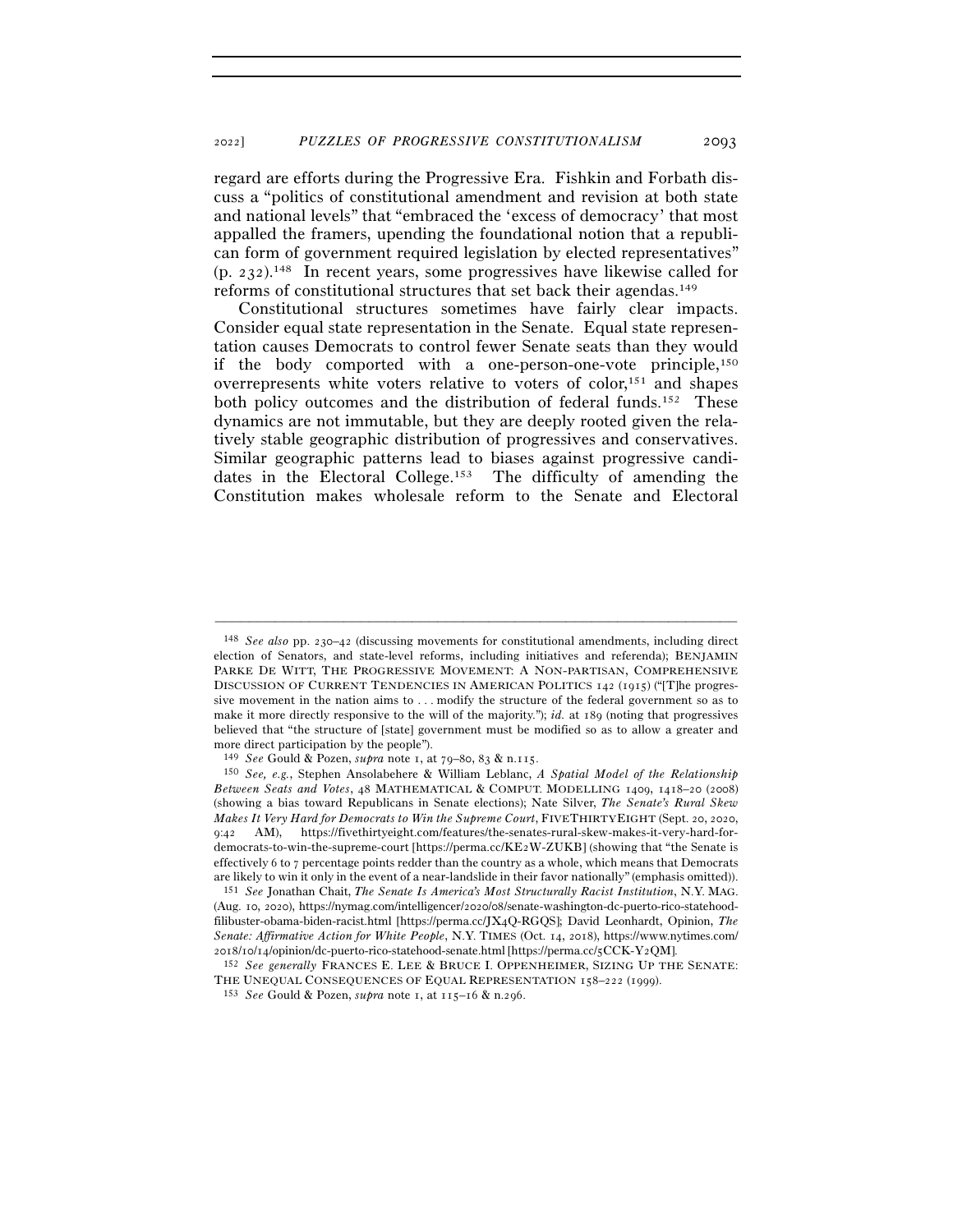College impossible in practice, $154$  but there is little ambiguity that those institutions harm progressive candidates and agendas.155

The analysis is more complex for other features of the United States' constitutional order. The reason lies in two dilemmas facing progressives: first, the tension between effective government and preventing misrule, and, second, the tension between allowing majority rule and protecting the interests of minorities.

# *A. Enabling Lawmaking Versus Preventing Misrule*

A first dilemma for progressives is the tension between enabling effective lawmaking and preventing misrule. A central issue of constitutional design is how easy or hard it should be to make law, whether through enacting legislation or promulgating regulations. If lawmaking is too difficult, there is a risk of government being unable to meet pressing national problems. But if lawmaking is too easy, there is a risk that government might enact bad policy, trample civil liberties or the interests of minorities, or, in the extreme, become tyrannical. One task for constitutional design is to enable a middle path.

For progressives, this challenge is acute. If lawmaking is too hard, ambitious programs cannot be enacted. In recent decades, Democratic control of Congress has been associated with higher rates of legislative activity, as measured by the number of bills introduced, hearings held, and bills passed.156 A similar asymmetry exists in the executive branch: federal agencies engage in significantly more rulemakings under Democratic Presidents.157

The climate crisis provides a bracing account of the progressive dependence on government action. Progressives have sought to address the crisis through a combination of federal actions: proposed regulatory

<sup>154</sup> The Senate's structure is entrenched even against change through a constitutional amendment. *See* U.S. CONST. art. V ("[N]o State, without its Consent, shall be deprived of its equal Suffrage in the Senate."). As for the Electoral College, reformers have proposed a workaround to allow for a de facto national popular vote even without a formal amendment. *See generally* JOHN R. KOZA ET AL., EVERY VOTE EQUAL: A STATE-BASED PLAN FOR ELECTING THE PRESIDENT BY NATIONAL POPULAR VOTE (4th ed. <sup>2013</sup>). 155 Fishkin and Forbath primarily focus on substantive arguments, not structural arrangements,

but they likewise call for reform to the Senate and Electoral College given those institutions' bias against progressive outcomes (pp. 486–<sup>87</sup>). 156 *See* GROSSMAN & HOPKINS, *supra* note 24, at 264–<sup>65</sup>. 157 *See Congressional Review Act*, U.S. GOV'T ACCOUNTABILITY OFF., https://gao.gov/

legal/other-legal-work/congressional-review-act [https://perma.cc/S4QY-KKBM]; *Reg Stats*, GW REGUL. STUD. CTR., https://regulatorystudies.columbian.gwu.edu/reg-stats [https://perma.cc/TD7P-CF9W] (providing data on rulemakings by year). Partisan asymmetry in regulatory activity would likely be even larger if the data included only rulemakings that made policy in the first instance, rather than those that repealed earlier rules. *Cf., e.g.*, Nadja Popovich, Livia Albeck-Ripka & Kendra Pierre-Louis, *The Trump Administration Rolled Back More than 100 Environmental Rules. Here's the Full List.*, N.Y. TIMES (Jan. 20, 2021), https://nytimes.com/interactive/2020/ climate/trump-environment-rollbacks-list.html [https://perma.cc/DZ5Z-GMJJ].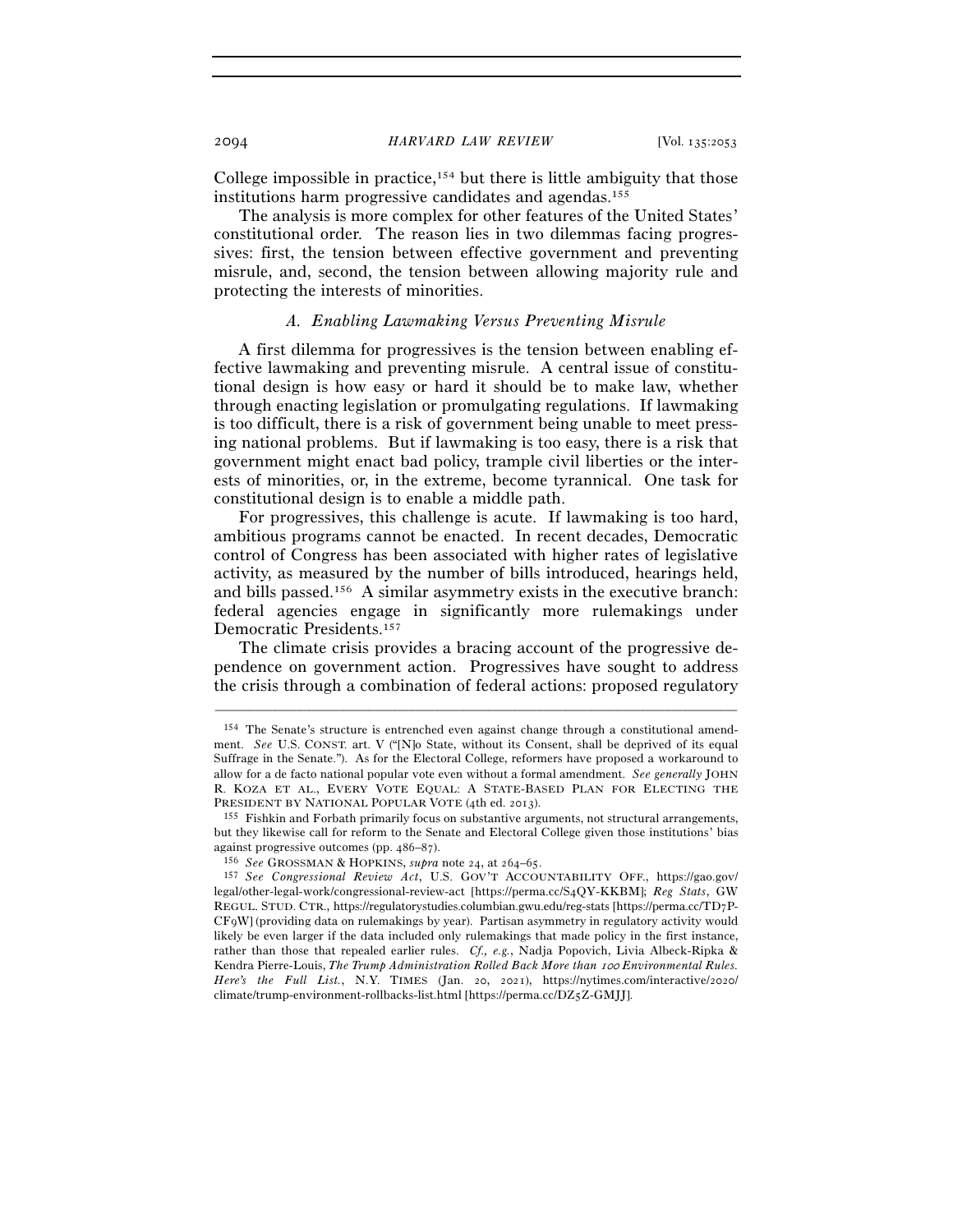legislation,158 spending,159 and interventions by administrative agencies.160 Veto points in the lawmaking system are one reason why these interventions have not always succeeded: the Senate's sixty-vote cloture threshold forecloses most new regulatory statutes,161 and the Supreme Court prevented arguably the most important climate regulation of the past decade from going into effect.162 The challenges of legislating and regulating are not unique to the climate sphere, as parallel stories could be told about progressive attempts to expand health care access, reform the immigration system, and respond to public health emergencies. In short, progressives suffer if there are too many barriers to government action.

One response is to make lawmaking easier. But that is not without risks for progressives. If lawmaking is too easy, the powers of government could be directed toward purposes to which most progressives would fiercely object. On the legislative front, some progressives have expressed concern that eliminating the filibuster, thus making it easier to legislate, would allow Congress to curb voting rights, restrict access to abortion nationwide, undermine labor unions, or repeal existing progressive legislation.163 With respect to regulation, lower judicial scrutiny of executive action would empower whichever party holds the

<sup>161</sup> *See* Thomas O. McGarity, *The Disruptive Politics of Climate Disruption*, 38 NOVA L. REV. 393, 466 (2014) (noting that the threat of a Senate filibuster for climate legislation has meant that "bills' sponsors simply assumed that it would take sixty votes to pass them").

<sup>162</sup> *See* West Virginia v. EPA, 577 U.S. 1126 (2016) (granting a stay of the Clean Power Plan pending review of several petitions for writ of certiorari); *see also* ALEXANDRA M. WYATT, CONG. RSCH. SERV., R44480, CLEAN POWER PLAN: LEGAL BACKGROUND AND PENDING LITIGATION IN *WEST VIRGINIA V. EPA* (2016) (describing challenges to the Clean Power Plan and the procedural history of *West Virginia v. EPA*, 577 U.S. <sup>1126</sup>). 163 *See, e.g.*, Ruth Marcus, Opinion, *Kill the Filibuster — And Reap What You Sow*, WASH.

POST (Mar. 19, 2021), https://www.washingtonpost.com/opinions/imagine-2025-with-a-republicangovernment-and-no-filibuster-welcome-to-the-apocalypse/2021/03/19/ea60e41a-88d1-11eb-8a8b-

5cf82c3dffe4\_story.html [https://perma.cc/ART9-JVEN]; David Super, *Keep the Filibuster. It Could Save Progressive Legislation in the Future.*, WASH. POST (June 22, 2021, 6:00 AM), https://www.washingtonpost.com/outlook/2021/06/22/filibuster-reform-republican-extremism-hr1

<sup>–––––––––––––––––––––––––––––––––––––––––––––––––––––––––––––</sup> <sup>158</sup> *See, e.g.*, American Clean Energy and Security Act of 2009 ("Waxman-Markey"), H.R. 2454, 111th Cong. (2009).

<sup>159</sup> *See, e.g.*, *What's in the \$*2*.*2 *Trillion Social Policy and Climate Bill*, N.Y. TIMES (Nov. 21, 2021), https://www.nytimes.com/article/build-back-better-explained.html [https://perma.cc/R3JX- $X_3ZB$ ].

<sup>160</sup> *See, e.g.*, *A Historic Commitment to Protecting the Environment and Addressing the Impacts of Climate Change*, THE WHITE HOUSE: PRESIDENT BARACK OBAMA, https:// obamawhitehouse.archives.gov/the-record/climate [https://perma.cc/EU8C-V6YN] (summarizing the Obama Administration's climate change policies); Carbon Pollution Emission Guidelines for Existing Stationary Sources: Electric Utility Generating Units, 80 Fed. Reg. 64662 (Oct. 23, 2015) (to be codified at 40 C.F.R. pt. 60) (Obama Administration's "Clean Power Plan" regulation); Coral Davenport, *Biden Crafts a Climate Plan B: Tax Credits, Regulation and State Action*, N.Y. TIMES (Nov. 13, 2021), https://www.nytimes.com/2021/10/22/climate/biden-climate-plan.html [https://perma.cc/4XXF-UP4L] (describing the Biden Administration's plans for "tough regulations to restrict pollution coming from power plants and automobile tailpipes").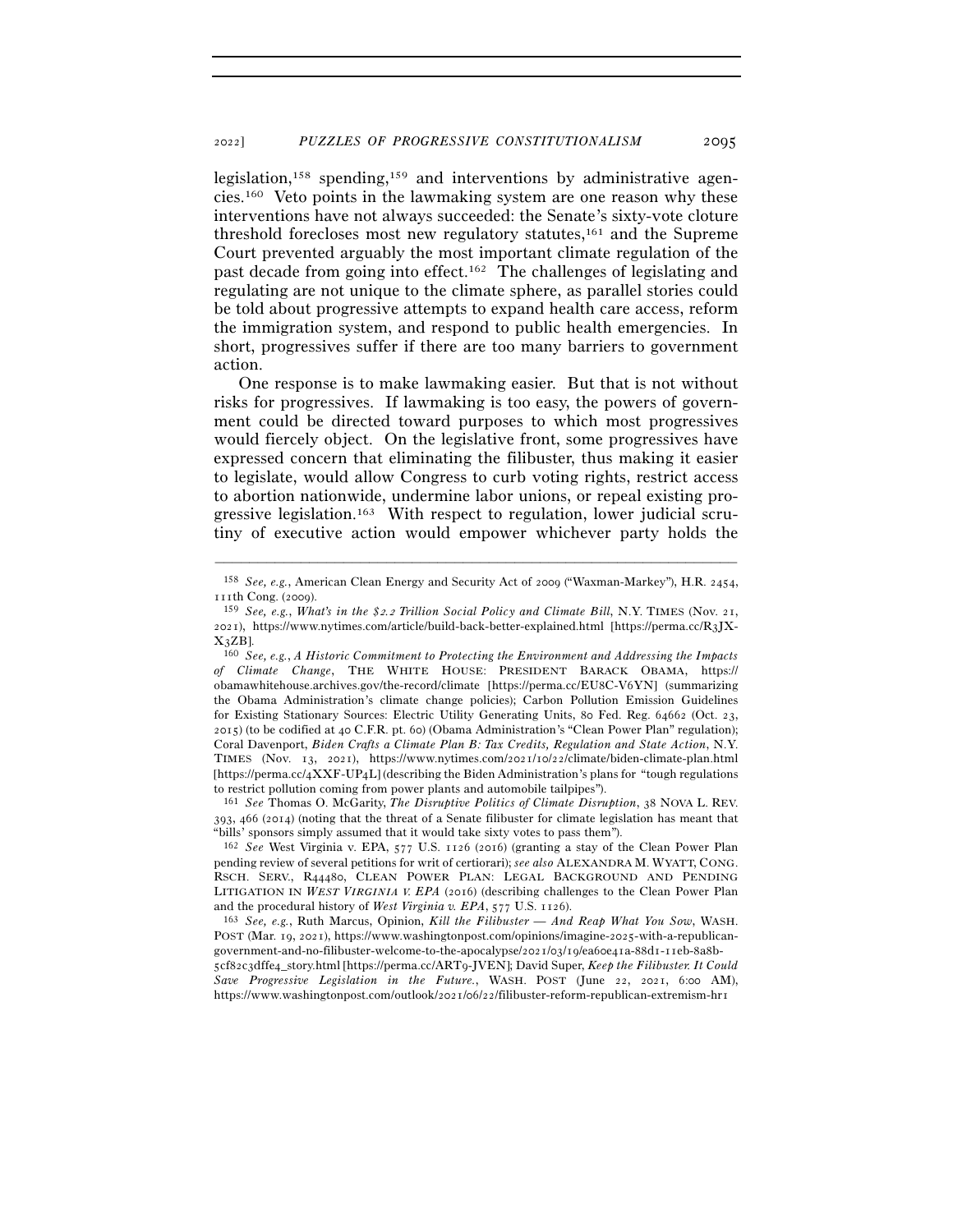White House, and so it would sometimes benefit conservatives even if progressives on the whole have more ambitious regulatory agendas. Further, some progressive commitments, most notably opposition to both the carceral state<sup>164</sup> and strict immigration enforcement,<sup>165</sup> call for less active government and more checks on government power.

Perhaps most of all, the Trump Administration made progressive concerns about unshackling the powers of government once again salient. Professor Judith Shklar famously described a "liberalism of fear" that focused not on enacting agendas but that instead "begins with the assumption that the power to govern is the power to inflict fear and cruelty."166 Shklar wrote in the aftermath of the horrors of Nazi Germany, but her words take on new relevance in the face of Trump Administration actions that struck many progressives as gratuitously cruel, like the policy of deliberately separating migrant parents and their children in immigration detention facilities.167 The Trump presidency caused leading scholars to seriously consider whether the United States is vulnerable to authoritarianism.168 In the face of those risks, some progressives have become hesitant about calling for reforms that would make it easier for government to act. Professor Carlos Ball, for example, has argued that conservative use of federalism and separation of powers principles "to challenge the policies of liberal administrations is a price that progressives should be willing to pay for being able to rely on the same principles to try to curb some of the most harmful, dangerous, and discriminatory policies of future right-wing autocratic presidents in the Trump mold."169 This reasoning might hold the potential of reining in

<sup>[</sup>https://perma.cc/AXL2-NCS7]; *see also* Mark A. Graber, *Social Democracy and Constitutional Theory: An Institutional Perspective*, 69 FORDHAM L. REV. 1969, 1986 (2001) (noting that "many institutional reforms that increase the likelihood that progressive policies will be passed and implemented also increase the likelihood that regressive policies will be passed and implemented"). 164 *See, e.g.*, Maurice Chammah, *Two Parties, Two Platforms on Criminal Justice*, MARSHALL

PROJECT (July 18, 2016, 9:51 PM), https://www.themarshallproject.org/2016/07/18/two-partiestwo-platforms-on-criminal-justice [https://perma.cc/5LVQ-HWSN] ("Parts of the [2016] Democratic draft platform clearly repudiate the tough language their party embraced a generation ago . . . ."). 165 *See, e.g.*, Asma Khalid, *Democrats Used to Talk About "Criminal Immigrants," So What* 

*Changed the Party?*, NPR (Feb. 19, 2019, 5:00 AM), https://www.npr.org/2019/02/19/694804917/ democrats-used-to-talk-about-criminal-immigrants-so-what-changed-the-party [https://perma.cc/ TS9D-H4CG] (discussing how the Democratic base "has adopted a fundamentally more progressive attitude on immigration in a relatively short time span").

<sup>166</sup> JUDITH N. SHKLAR, ORDINARY VICES <sup>238</sup> (<sup>1984</sup>). 167 *See generally* JACOB SOBOROFF, SEPARATED: INSIDE AN AMERICAN TRAGEDY (2020) (providing a journalistic account of the policy and its impacts).

<sup>168</sup> *See generally* CAN IT HAPPEN HERE? AUTHORITARIANISM IN AMERICA (Cass R. Sunstein ed., 2018). 169 CARLOS A. BALL, PRINCIPLES MATTER: THE CONSTITUTION, PROGRESSIVES, AND

THE TRUMP ERA 4 (2021).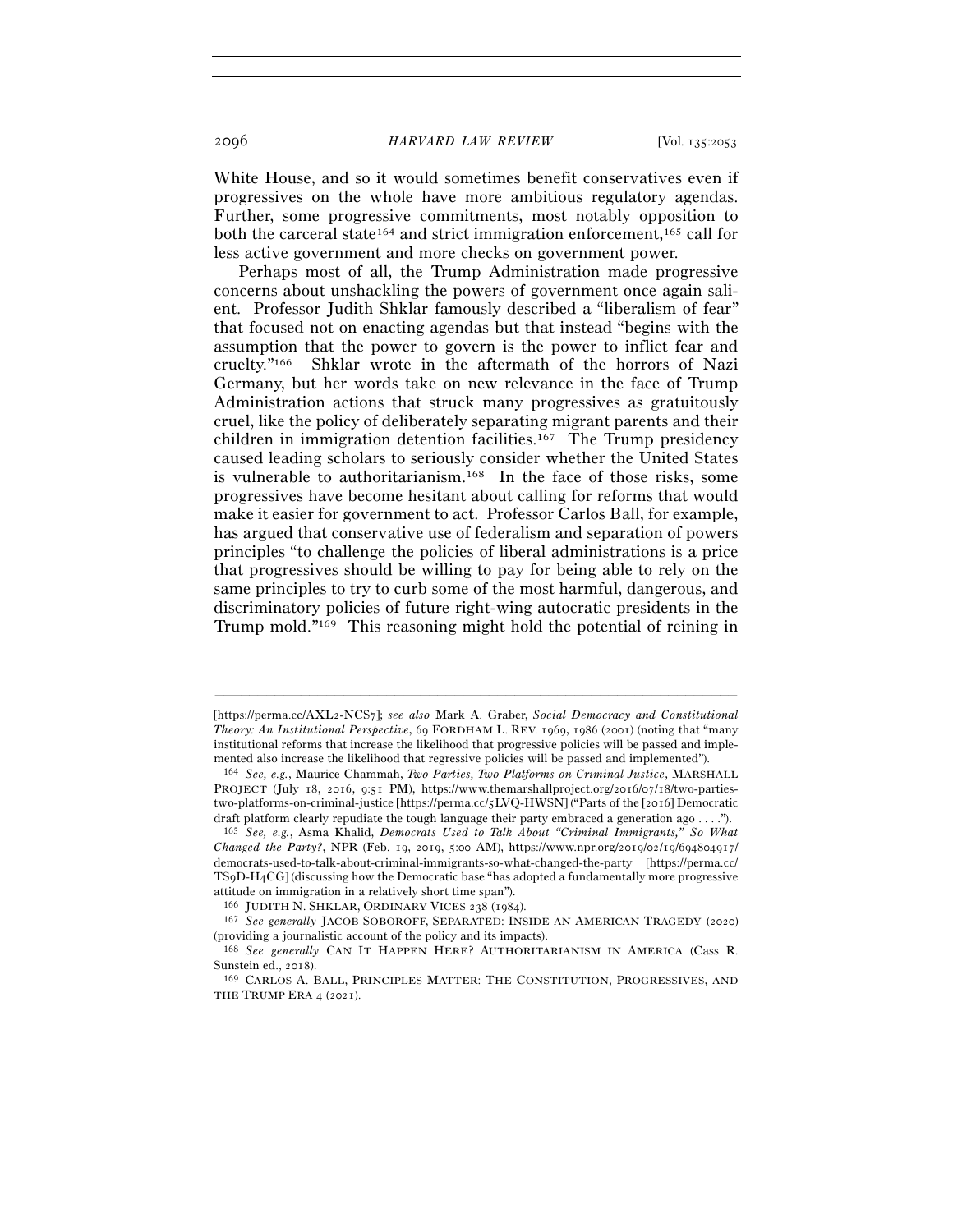<sup>2022</sup>] *PUZZLES OF PROGRESSIVE CONSTITUTIONALISM* 2097

misrule, but it risks standing in the way of effective progressive governance.170

A comparison with a libertarian approach to constitutionalism throws the progressive dilemma into sharp relief. Those who see most government action as an impediment to freedom or a departure from an otherwise efficient market have little to lose from making lawmaking difficult. A generalized aversion to legislation and regulation points toward a constitutional system that creates hurdles to those activities say, through supermajority rules in Congress, extensive procedural requirements for agency rulemaking, or judicial review that closely scrutinizes the actions of the legislative and executive branches. For a constitutional designer hostile to government action, these mechanisms have a twofold benefit: they both advance preferred policy outcomes *and* reduce the risk of misrule.<sup>171</sup> For progressives, by contrast, advancing their preferred policies and preventing misrule point toward very different constitutional arrangements.

# *B. Majority Rule Versus Minority Interests*

A second dilemma concerns how legal rules allocate power between majorities and minorities. Majority rule of some kind is a necessary component of democracy, but without limits, it risks trampling the interests of minorities.172 This tension has been central to constitutional theory for decades, most prominently expressed in the literature on judicial review.173 It also emerges in debates about other features of the constitutional order. Both sides of the dispute over the Senate filibuster have invoked the importance of protecting minorities as a basis for their position.174 These debates often sound in general democratic principles,

<sup>170</sup> For a historical perspective on this tradeoff, see Noah A. Rosenblum, *The Antifascist Roots of Presidential Administration*, 122 COLUM. L. REV. 1, 66 (2022) ("In response to the threat of fascism, [New Deal–era] architects of executive control over the administrative state embraced separation of powers . . . .").

<sup>171</sup> This analysis applies to libertarians, but not to those conservatives who propose affirmative economic or social policy agendas of one kind or another. *See* Gould & Pozen, *supra* note 1, at 124 & n.332; *see also* Henry Olsen, Opinion, *Conservatives' Debate over Their Future Is Going to Be Bitter and Fierce*, WASH. POST (Nov. 29, 2019), https://www.washingtonpost.com/opinions/2019/11/29/ conservatives-debate-over-their-future-is-going-be-bitter-fierce [https://perma.cc/SZ4U-CN8L] (describing debates on the right about the "reigning neo-libertarian economic orthodoxy"); Stephanie Slade, Opinion, *Republicans Are Ripping Out "the Very Heart and Soul" of Their Party*, N.Y. TIMES (Aug. 25, 2020), https://nytimes.com/2020/08/25/opinion/republicans-libertarianseconomics.html [https://perma.cc/Y5JA-6GW3] (arguing that Republicans "seem[] to become more comfortable with top-down economic interventionism by the day").

<sup>172</sup> *See, e.g.*, THE FEDERALIST NO. 10, at 72 (James Madison) (Clinton Rossiter ed., 2003) (warning of "the superior force of an interested and overbearing majority").  $173 \text{ See } \text{supra}$  note 84 and accompanying text.

<sup>&</sup>lt;sup>174</sup> Compare, e.g., RICHARD A. ARENBERG & ROBERT B. DOVE, DEFENDING THE FILIBUSTER: THE SOUL OF THE SENATE 4 (2012) (arguing that Senate procedures make the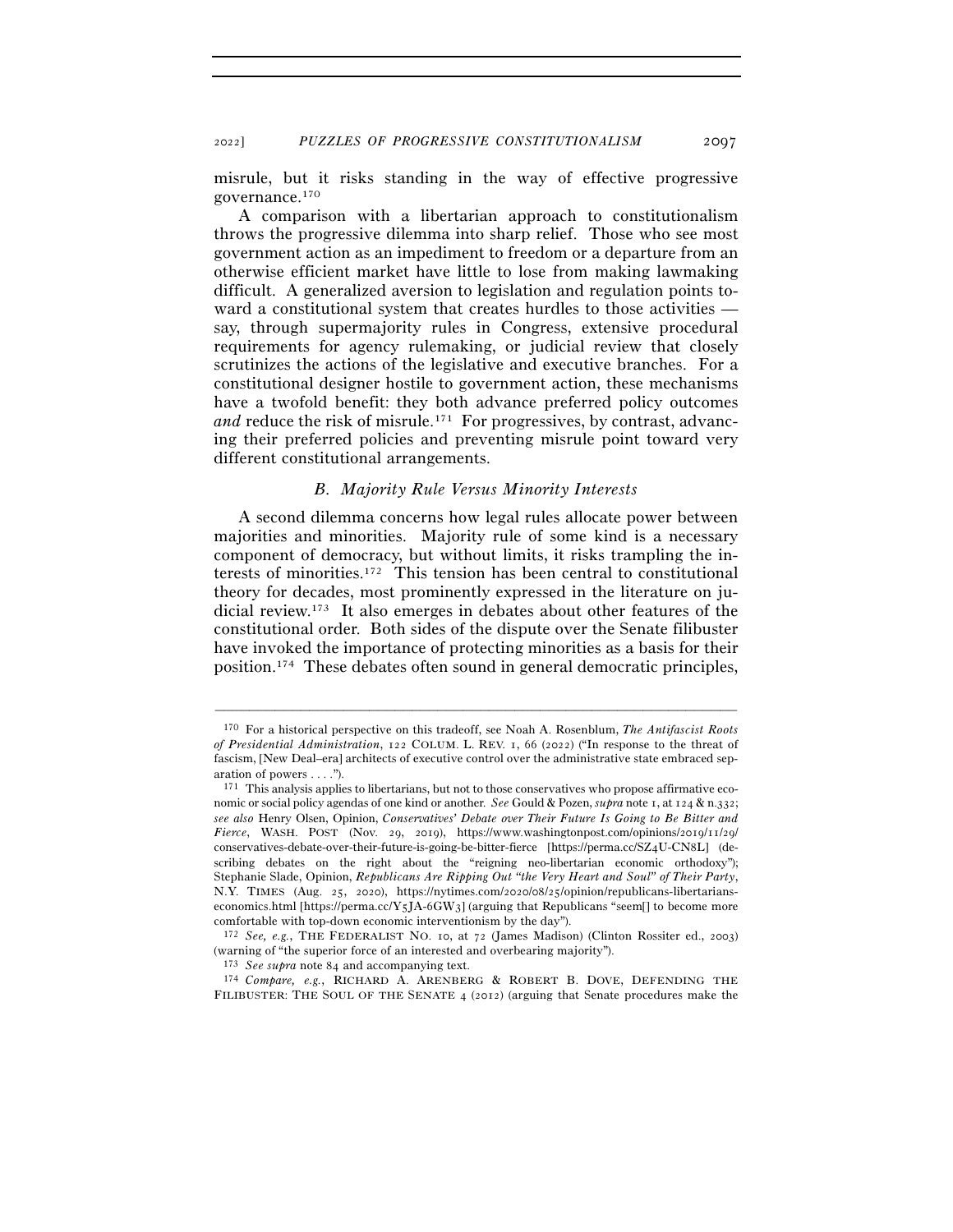but the allocation of power between majorities and minorities poses a particular challenge for progressives. This challenge cannot be understood without looking to the *specific groups* that benefit from minorityprotective institutional arrangements.

Protection of minorities is most often associated with minority demographic groups, paradigmatically racial and ethnic minorities. The fact that the generic term "minority" connotes demographic minorities in contemporary political discourse — rather than any numerically small group — is one sign among many of the central importance of demographic cleavages in American politics.

When the most salient minority groups are demographic minorities, it makes sense that progressives would endorse institutions that protect minority interests. Advancing the wellbeing of racial and ethnic minorities has long been central to progressive politics: "The New Deal ideology, having already justified the extension of its role for dealing with mass economic distress, provided the national government with responsibility for ending racial discrimination."175 The parties realigned in the second half of the twentieth century, with Democrats and Republicans becoming the parties of racial liberalism and conservatism, respectively.176 As a result, the Democratic presidential nominee has not won a majority of white voters since 1964.<sup>177</sup> During that same period, Black voters have been core to the Democratic Party's electoral success, and therefore to the viability of the progressive agenda.178 As the progressive coalition has become increasingly demographically diverse, the Democratic Party platform has shifted to better account for the interests of minorities.179 Against this backdrop, it is no surprise that President Biden has placed "racial justice at the center of his governing agenda."180

institution "a symbol of respect for the rights of the minority in a democratic system of government"), *with, e.g.*, ADAM JENTLESON, KILL SWITCH: THE RISE OF THE MODERN SENATE AND THE CRIPPLING OF AMERICAN DEMOCRACY 242–43 (2021) (describing the filibuster as a

<sup>&</sup>quot;Jim Crow relic" that has done "incalculable harm . . . to [B]lack Americans").<br>175 EDWARD G. CARMINES & JAMES A. STIMSON, ISSUE EVOLUTION: RACE AND THE TRANSFORMATION OF AMERICAN POLITICS 116 (1989).

<sup>&</sup>lt;sup>176</sup> See generally SCHICKLER, supra note 24 (documenting this transformation).<br><sup>177</sup> Gary Miller & Norman Schofield, *The Transformation of the Republican and Democratic Party Coalitions in the U.S.*, 6 PERSPS. ON POL.

<sup>&</sup>lt;sup>178</sup> See ISMAIL K. WHITE & CHRYL N. LAIRD, STEADFAST DEMOCRATS: HOW SOCIAL FORCES SHAPE BLACK POLITICAL BEHAVIOR 3 (2020) (noting that survey data has placed Black identification with the Democratic Party "in the neighborhood of 80 percent" from the late 1960s to the present).

<sup>179</sup> *See* Joshua N. Zingher, *Polarization, Demographic Change, and White Flight from the Democratic Party*, 80 J. POL. 860, 860 (2018).<br><sup>180</sup> Lauren Gambino, *Biden Vowed to Make Racial Justice the Heart of His Agenda — Is It Still* 

*Beating?*, THE GUARDIAN (Sept. 8, 2021, 3:00 AM), https://www.theguardian.com/usnews/2021/sep/08/joe-biden-racial-justice-voting-rights [https://perma.cc/H2XY-5ZT4].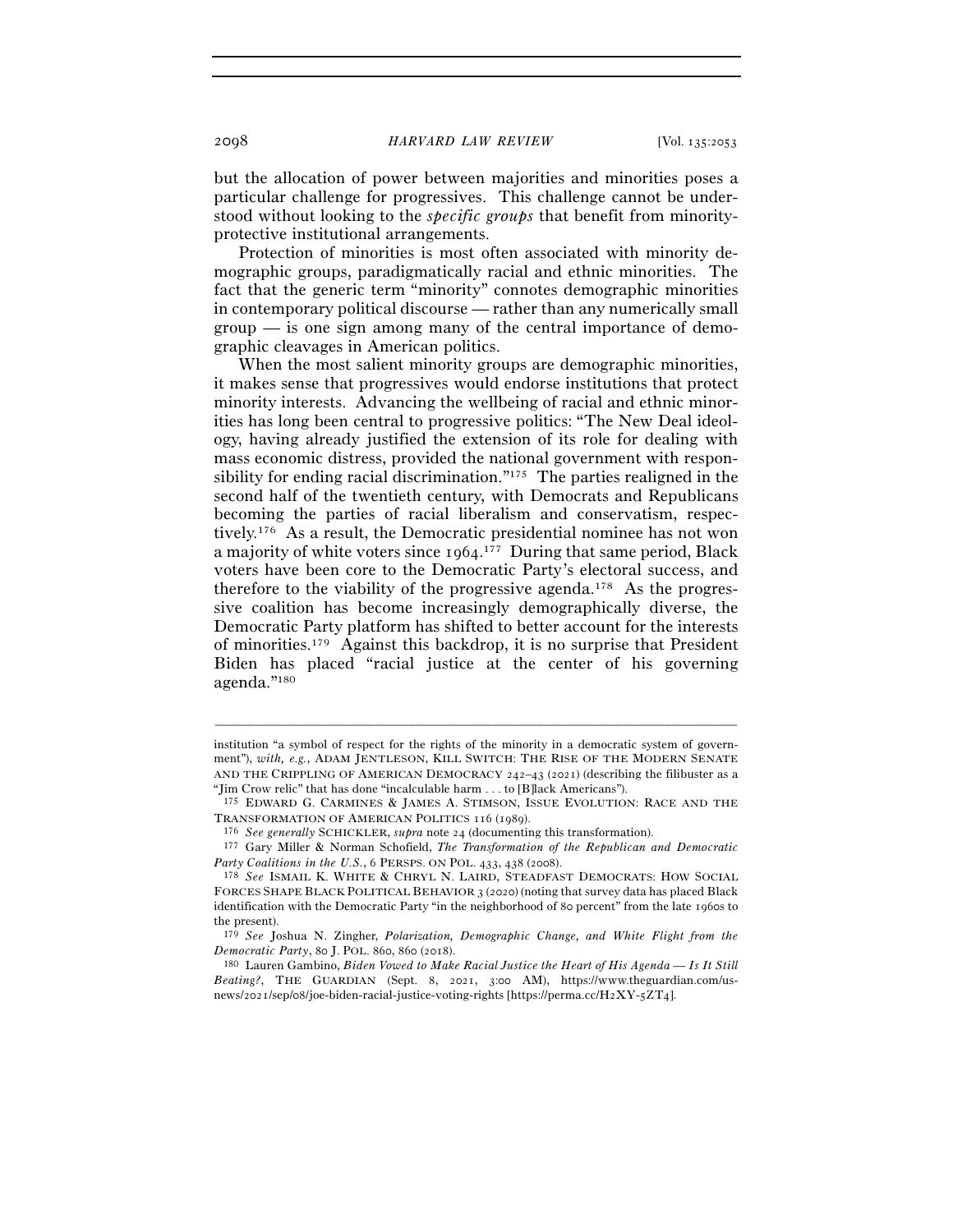The relationship between progressivism and minority rights looks very different when the focus shifts to another sort of numerical minority: economic elites. Elites (a minority) have long been concerned that majority rule would allow the masses (a majority) to vote to redistribute wealth from rich to poor. Many of the framers, Professor Michael Klarman has argued, sought to make the federal government "more resistant to populist influence, and explicitly constrain the redistributive tendencies of the more populist state governments."181 This outlook belongs to an intellectual tradition dating back at least to Charles Beard's description of the U.S. constitutional system as "constructed . . . to break the force of majority rule and prevent invasions of the property rights of minorities."182 On this worldview, minority rights are not associated with protection of marginalized demographic groups. Instead, they can impede attempts by legislatures to redistribute resources from a wealthy minority to larger groups of poor and middle-class citizens. Fishkin and Forbath quote President Roosevelt describing the New Deal in these terms: as necessary "to protect majorities against the enthronement of minorities" (pp.  $252-53$ ). Because the poor and working class are more numerous than the wealthy, majority rule holds the possibility (though certainly not the guarantee<sup>183</sup>) of greater social welfare spending and less economic inequality. Restraints on majority rule, by contrast, provide a means of curbing redistribution.

Contemporary progressives, in sum, have inherited competing traditions with respect to minority interests. Their commitments to advancing the interests of demographic minorities provide reason for hesitation about unrestrained majority rule, while an economic redistributionist agenda provides a reason to embrace majoritarianism.184 The twin projects of advancing the wellbeing of demographic minorities and supporting the poor and middle class are linked in several important respects. Both are often motivated by the same normative commitments to equality, the politics of the two are often similar, and the same public policies can often advance both goals. But the two projects diverge with respect to majority rule. Whatever the ideal institutional arrangement is for advancing the interests of (class) majorities, that arrangement may differ from the one that would best provide for the interests of (demographic) minorities.

<sup>–––––––––––––––––––––––––––––––––––––––––––––––––––––––––––––</sup> <sup>181</sup> KLARMAN, *supra* note 125, at 249; *see also id.* at x (describing the Constitution as "a conservative counterrevolution" against "excessive democracy").

<sup>182</sup> *See* BEARD, *supra* note 132, at <sup>154</sup>. 183 On policy outcomes tracking the preferences of the wealthy, see generally sources cited *supra*

note <sup>120</sup>. 184 *Cf.* William E. Forbath, *Caste, Class, and Equal Citizenship*, 98 MICH. L. REV. 1, 1 (1999) (contrasting two "egalitarian constitutional tradition[s]": a "familiar one" that is "[c]ourt-centered and countermajoritarian" and a "forgotten one" that is "a majoritarian tradition, addressing its arguments to lawmakers and citizens, not to courts").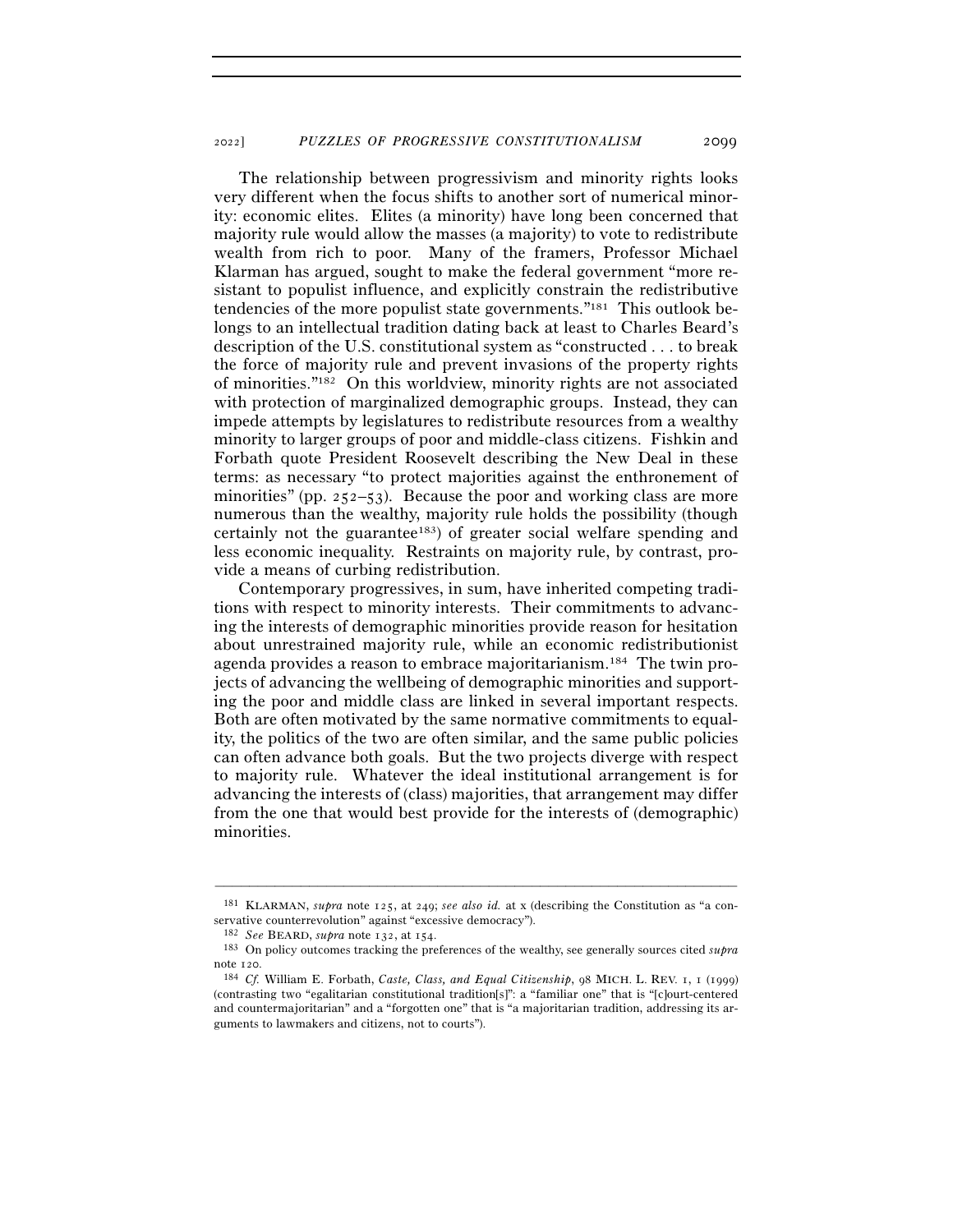# *C. Judicial Review*

These two dilemmas help shed light on what might be the most pressing structural constitutional question facing today's left: what to do about judicial review in the face of a conservative judiciary. There are two possible progressive responses, which are in significant tension with each other. One approach charges the contemporary Supreme Court with making the wrong decisions in major cases, often on account of it either holding the wrong theory of constitutional interpretation or being too willing to depart from its precedents. But this line of attack does not seek to disempower the Court or reduce its outsized role in American life; it focuses only on the substance of the Court's decisions. A more systemic critique contends that progressives have more to fear from the Court than its current composition. On this view, progressives should seek to disempower the Court in order to advance both their agendas and democracy more broadly.185

The competing risks of lawmaking being either too easy or too hard help shed light on progressive ambivalence about judicial review. In the face of a conservative Supreme Court that will closely scrutinize progressive legislative and regulatory achievements,186 "disempowering reforms" that would limit judicial authority hold obvious appeal for the left.187 The rejoinder to this argument concerns what would happen without the Court: there would be fewer checks on the most egregious executive action, and, at the extreme, one less stopping point on the road to tyranny.188

Protection of minorities likewise pulls progressives in competing directions with respect to judicial review. The argument that judicial review is justified by virtue of its role in protecting minorities is among the most important responses to the countermajoritarian difficulty, the

<sup>185</sup> For a development of this argument, see generally Doerfler & Moyn, *supra* note 9; and Ryan D. Doerfler & Samuel Moyn, *The Ghost of John Hart Ely*, 75 VAND. L. REV. 769 (2022). The nonmajoritarian character of the Supreme Court is a function not only of lifetime appointment, but also of the nonmajoritarian character of the modes of electing the President (who appoints Justices) and the Senate (which confirms them). *See generally* Joshua P. Zoffer & David Singh Grewal, Essay, *The Counter-Majoritarian Difficulty of a Minoritarian Judiciary*, 11 CALIF. L. REV. ONLINE 437

<sup>(2020).&</sup>lt;br>
<sup>186</sup> *See supra* note 15 (providing recent examples).<br>
<sup>187</sup> *See Doerfler & Moyn, supra* note 9, at 1721.<br>
<sup>188</sup> *See supra* notes 166–169 and accompanying text. Progressives who take this view would likely emphasize Trump Administration defeats in court, even at the hands of a conservative judiciary. *See Roundup: Trump-Era Agency Policy in the Courts*, INST. FOR POL'Y INTEGRITY (Apr. 1, 2021), https://policyintegrity.org/trump-court-roundup [https://perma.cc/6P4J-3XQJ] (collecting examples); *see also, e.g.*, Dep't of Com. v. New York, 139 S. Ct. 2551 (2019); Dep't of Homeland Sec. v. Regents of the Univ. of Cal., 140 S. Ct. 1891 (2020).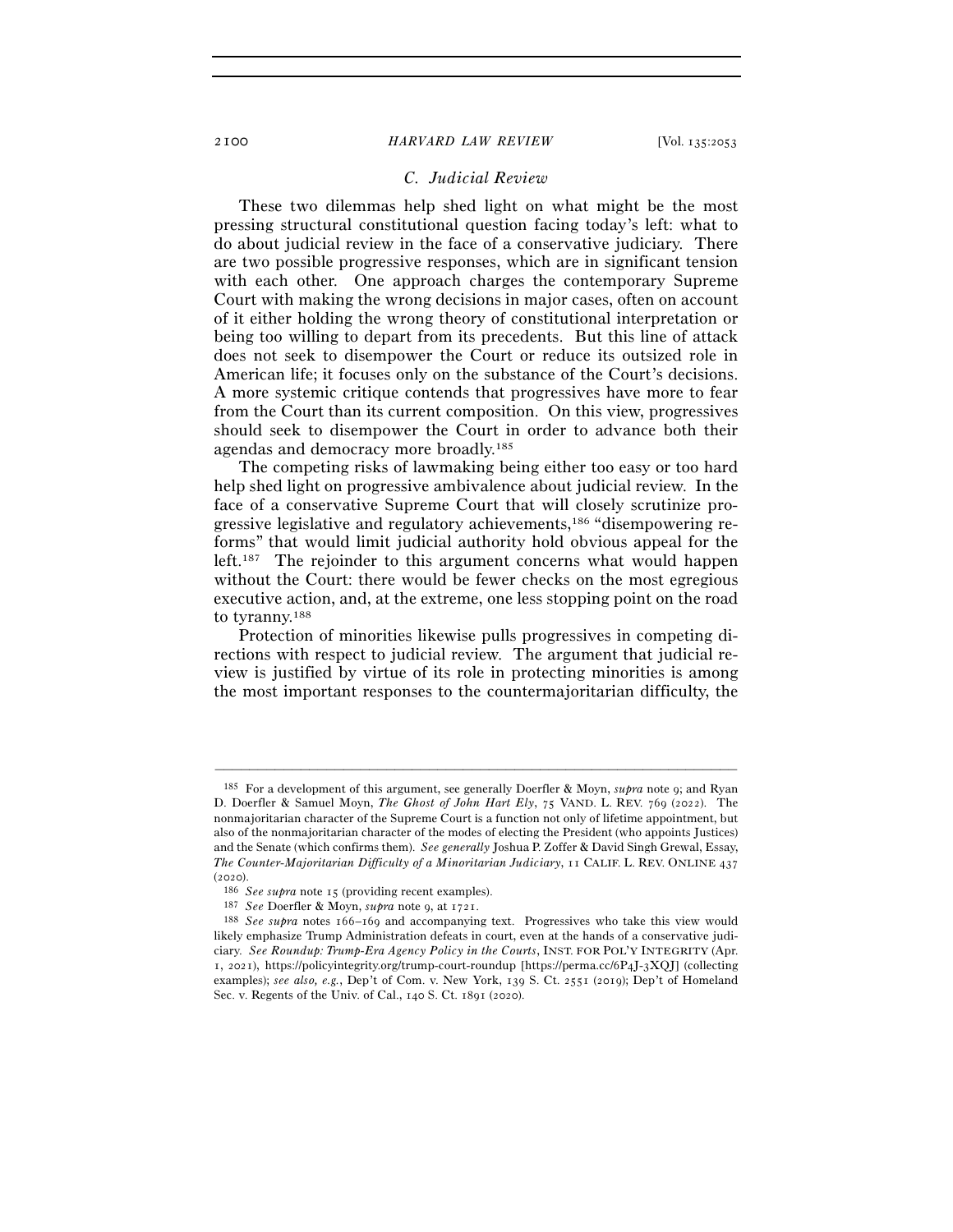question of why unelected judges should be able to override the decisions of the elected branches.<sup>189</sup> This line of argument is especially important for progressives, who — unlike their conservative counterparts — typically do not believe that originalism provides an answer to the countermajoritarian difficulty.190 Further, for many on the left, the Supreme Court's finest moments have involved standing up for minority rights: religious minorities in *West Virginia State Board of Education v. Barnette*, racial minorities in *Brown v. Board of Education*, and sexual minorities in *Obergefell v. Hodges*. The celebrated nature of these rightsprotective decisions, coupled with the long shadow of the Warren Court, has led many to see judicial review as indispensable to protecting demographic minorities.191

One rejoinder to this optimistic picture, though, is that in practice the Supreme Court has often failed to protect minorities. Sometimes the Court has deferred to actions by the elected branches that harm minorities, and sometimes it has struck down or narrowly interpreted minority-protective legislation.<sup>192</sup> Even accepting that courts have sometimes acted to protect demographic minorities, the older association of minority rights with the wealthy gives the concept a different resonance for progressives, for whom reducing economic inequality is a core commitment.193 Minority rights, or structural constitutional provisions limiting majority power,<sup>194</sup> have consistently been invoked in attempts to block redistribution. During the Progressive Era, the Supreme Court struck down state-level worker protections<sup>195</sup> and an initial attempt at

<sup>189</sup> *See* United States v. Carolene Prods. Co., 304 U.S. 144, 152 n.4 (1938) (noting that "prejudice against discrete and insular minorities" can "curtail the operation of those political processes ordinarily to be relied upon to protect minorities" and so "may call for a correspondingly more searching judicial inquiry"); JOHN HART ELY, DEMOCRACY AND DISTRUST: A THEORY OF JUDICIAL REVIEW <sup>135</sup>–80 (<sup>1981</sup>) (developing this insight). 190 *Compare, e.g.*, John O. McGinnis & Michael B. Rappaport, *In Praise of Supreme Court* 

*Filibusters*, 33 HARV. J.L. & PUB. POL'Y 39, 42 n.16 (2010) (arguing that "following the original meaning of the Constitution will overcome the countermajoritarian difficulty"), *with, e.g.*, Michael C. Dorf, *A Nonoriginalist Perspective on the Lessons of History*, 19 HARV. J.L. & PUB. POL'Y 351, 353 (1996) (describing arguments that "originalism merely substitutes one countermajoritarian difficulty for another" by "empower[ing] judges to override modern majorities in the name of old majorities").

<sup>191</sup> *See supra* note <sup>11</sup> and accompanying text. 192 *See* cases cited *supra* note 4. *See generally* BURTON & DERFNER, *supra* note 10; GOLDSTEIN, *supra* note 10.<br><sup>193</sup> *See supra* note 136 and accompanying text.<br><sup>194</sup> Such structural provisions are not typically viewed as directly protective of minority rights,

but constitutional rights and structure are partially interchangeable, in that "both can be used in domains of collective decisionmaking to protect minorities (or other vulnerable groups) from the tyranny of majorities (or other dominant social and political actors)." Daryl J. Levinson, *Rights and Votes*, 121 YALE L.J. 1286, 1288 (2012).

<sup>195</sup> *See* cases cited *supra* note 5.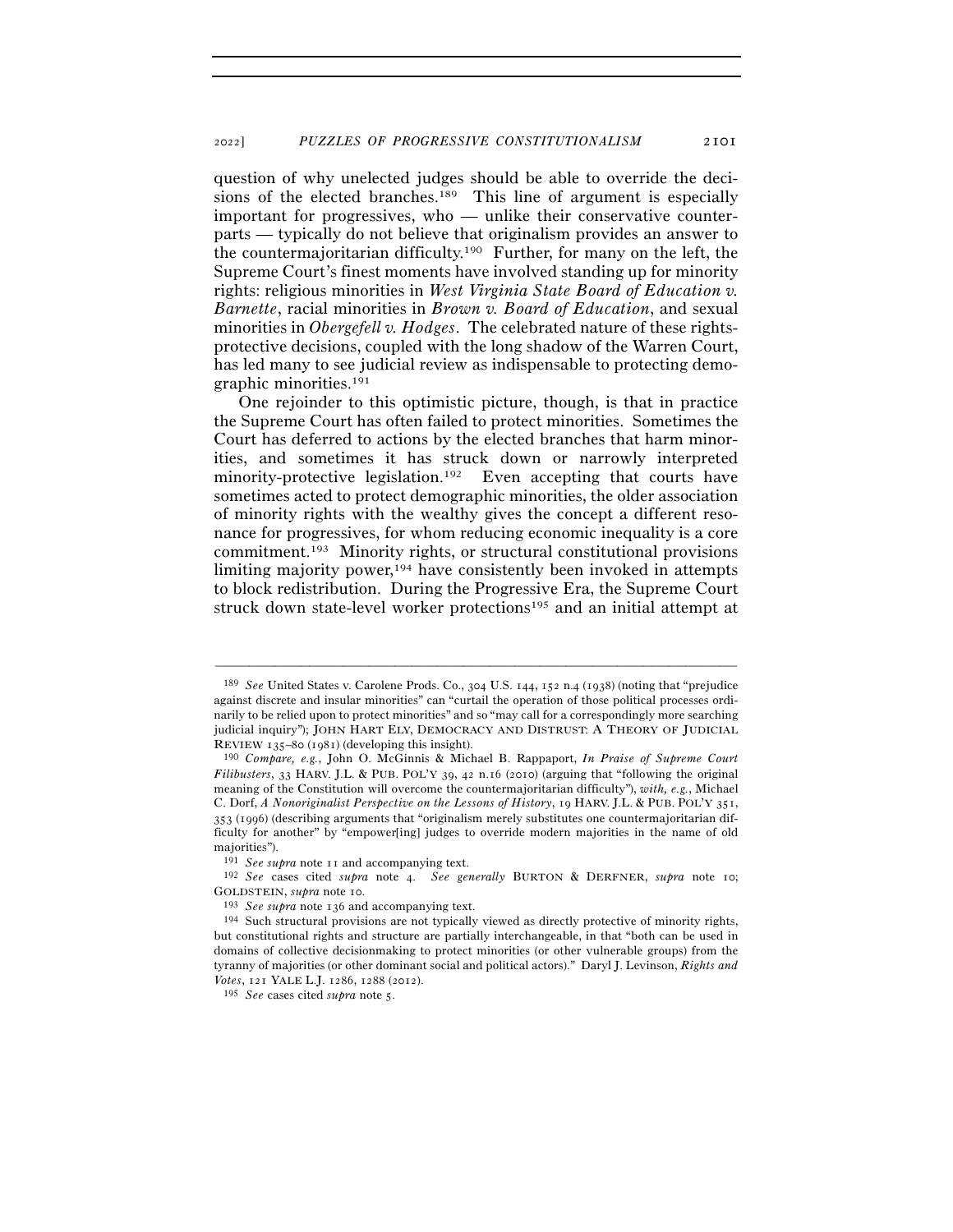federal-income tax legislation.196 Redistributive programs during the New Deal (such as Social Security) and the Great Society (such as Medicare) faced constitutional challenges in their early years, albeit unsuccessful ones.197 The Affordable Care Act is the most challenged statute in the nation's history,198 and the Supreme Court's decision to strike down part of the statute, thereby allowing states to decline to expand Medicaid, resulted in inferior health care coverage for millions of Americans.199 Constitutional challenges will likewise almost certainly be lodged against future efforts to expand the welfare state or otherwise to enact redistributive policy.200 To be sure, judicial review certainly did not cause the United States' welfare state to be smaller than that of other wealthy democracies.201 But the possibility that a conservative

<sup>&</sup>lt;sup>196</sup> The Supreme Court struck down the Income Tax Act of 1894, ch. 349, § 27, 28 Stat. 553, in *Pollock v. Farmers' Loan & Trust Co.*, 158 U.S. 601 (1895). The Sixteenth Amendment overruled *Pollock* and paved the way for subsequent income-tax legislation. *See* U.S. CONST. amend. XVI; *see also* Bruce Ackerman, *Taxation and the Constitution*, 99 COLUM. L. REV. 1, 40 (1999) ("The point of the Sixteenth Amendment was . . . to overrule *Pollock*.").

<sup>197</sup> *See* Helvering v. Davis, 301 U.S. 619 (1937) (upholding the Social Security Act against a constitutional challenge); Timothy Stoltzfus Jost, *Governing Medicare*, 51 ADMIN. L. REV. 39, 46 (1999) (describing the Supreme Court's rejection of early challenges to provisions of the Medicare statute and explaining that "[t]hese decisions set the tone for the lower courts, which soon lost their own early hospitality to constitutional claims in Medicare cases").

<sup>198</sup> *See* Abbe R. Gluck, Mark Regan & Erica Turret, *The Affordable Care Act's Litigation Decade*, 108 GEO. L.J. 1471, 1472–73 (2020) (describing the Affordable Care Act as "the most challenged statute in American history," *id.* at 1472, with "more than 2,000 legal challenges" filed against it, *id.* 

at <sup>1473</sup>). 199 *See* NFIB v. Sebelius, 567 U.S. 519, 575–85 (2012); Rachel Garfield, Kendal Orgera & Anthony Damico, *The Coverage Gap: Uninsured Poor Adults in States that Do Not Expand Medicaid*, KAISER FAM. FOUND. (Jan. 21, 2021), https://www.kff.org/medicaid/issue-brief/thecoverage-gap-uninsured-poor-adults-in-states-that-do-not-expand-medicaid [https://perma.cc/ J4KW-SL6Y] (documenting that, as of 2021, 2.2 million Americans who resided in states that had not expanded Medicaid under the Affordable Care Act fell into a "coverage gap" by virtue of their incomes being too high for Medicaid and too low for marketplace subsidies).

<sup>200</sup> *See, e.g.*, MARK TUSHNET, TAKING BACK THE CONSTITUTION: ACTIVIST JUDGES AND THE NEXT AGE OF AMERICAN LAW 198–99 (2020) (sketching avenues through which the Supreme Court could strike down a possible future Medicare for All statute); Dawn Johnsen & Walter Dellinger, *The Constitutionality of a National Wealth Tax*, 93 IND. L.J. 111, 113–14 (2018) (discussing the "formidable" belief that a wealth tax would be unconstitutional, which has "origins dating back more than a century" and has been "reinforced by judicial precedent," though ulti-

mately concluding that this belief is erroneous, *id.* at 114).<br><sup>201</sup> Comparativist scholars have argued that economic factors, political institutions, political ideology, and racial heterogeneity help explain why the United States' welfare state has long been smaller than those in European nations. *See generally, e.g.*, ALBERTO ALESINA & EDWARD L. GLAESER, FIGHTING POVERTY IN THE US AND EUROPE: A WORLD OF DIFFERENCE (2004); SEYMOUR MARTIN LIPSET & GARY MARKS, IT DIDN'T HAPPEN HERE: WHY SOCIALISM FAILED IN THE UNITED STATES (2000); JONAS PONTUSSON, INEQUALITY AND PROSPERITY: SOCIAL EUROPE VERSUS LIBERAL AMERICA (2005); HAROLD L. WILENSKY, RICH DEMOCRACIES: POLITICAL ECONOMY, PUBLIC POLICY, AND PERFORMANCE (2002). Scholarship in American politics has focused on the political dynamics that have led to inequalityincreasing policies in recent decades. *See, e.g.*, JACOB S. HACKER & PAUL PIERSON, WINNER-TAKE-ALL POLITICS: HOW WASHINGTON MADE THE RICH RICHER — AND TURNED ITS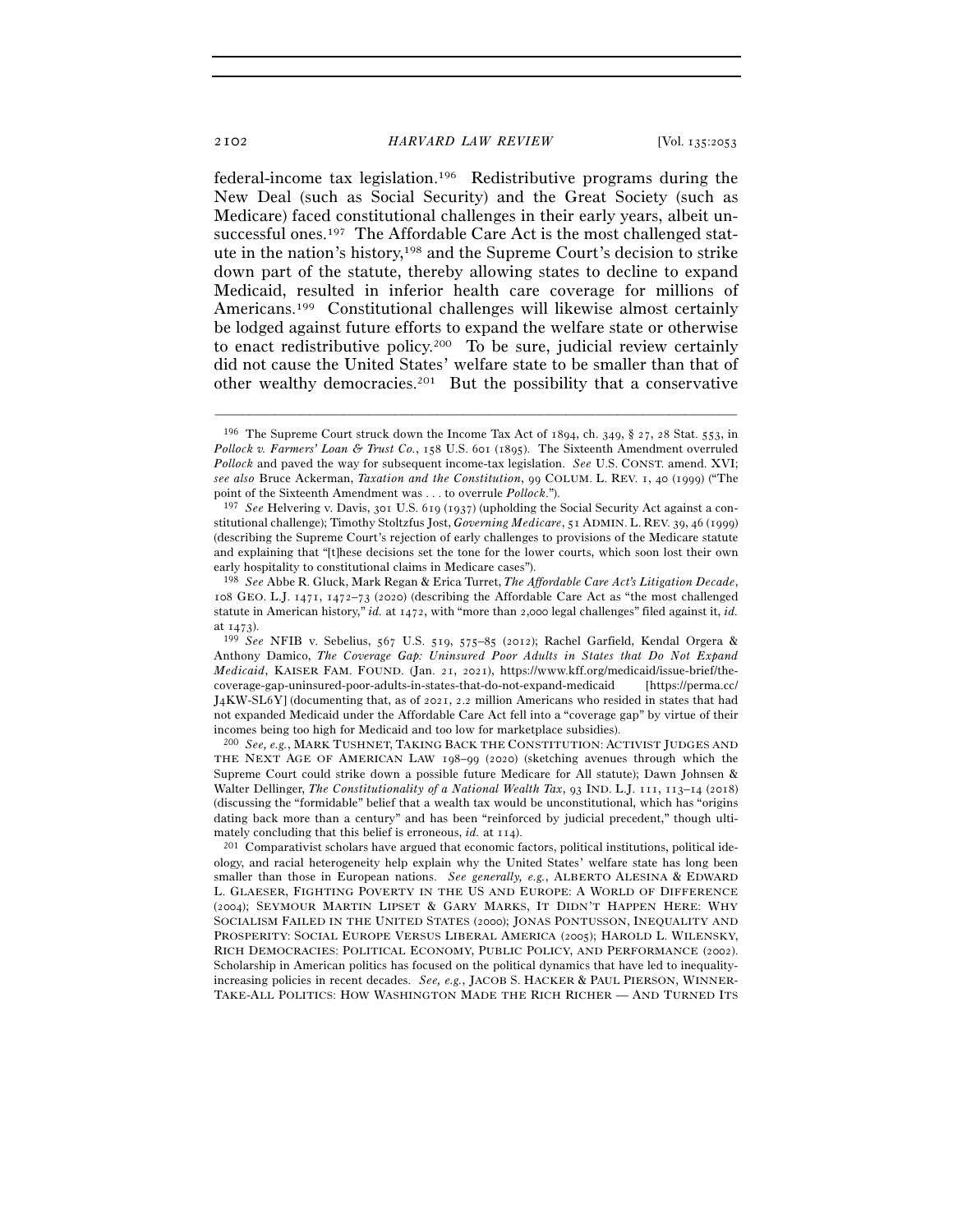judiciary could use judicial review to thwart future efforts at redistributive economic policy gives progressives reasons to turn against the practice.

Neither *Against Constitutionalism* nor *The Anti-Oligarchy Constitution* expressly takes a side in current debates over judicial review in the United States, but the logic of both suggests virtues of the more systemic approach. A core cause of constitutionalism, for Loughlin, is the outsized power of courts in many contemporary democratic nations. A more progressive Supreme Court would change judicial outcomes, but it would leave the broader dynamics that Loughlin documents entirely intact. For constitutionalism to be dislodged, a significant reduction in the Court's power is necessary. The power of constitutionalism as an ideology, however, helps explain why such a reduction is unlikely in the short term.

Fishkin and Forbath's account is largely consistent with the skepticism of judicial review that some progressives hold. It argues that the elected branches are the primary venue for advancing a democracy-ofopportunity agenda (p. 3). It discusses the many times the Supreme Court has blocked policies that would have advanced the democracyof-opportunity agenda.202 It even criticizes the left for having vested too much hope in the Court in the face of the Warren Court's judicial progressivism (pp. 24,  $354-63$ ). These arguments could easily lead to a call to weaken the judiciary or even to do away with strong-form judicial review altogether. But they do not.

The authors' decision not to call for curbs on judicial review exemplifies many progressives' ambivalence toward judicial power. A complete turn against judicial review would force progressives to denounce some major victories, most notably on civil-rights and civil-liberties issues. If the Supreme Court did not have the power to strike down acts of Congress, the Defense of Marriage Act<sup>203</sup> would almost certainly still be on the books.204 If the Court could not strike down state laws, then it could not have decided *Brown v. Board of Education* and *Roe v. Wade*. A position that would render these cases wrongly decided may be beyond the pale for progressives, even those who believe that the Court is likely to set back their agendas in the aggregate. This is likely especially true in the political sphere; nobody would get very far in progressive politics by taking positions that would call into doubt past gains, each of which is associated with its own constituencies and interest groups.

<sup>–––––––––––––––––––––––––––––––––––––––––––––––––––––––––––––</sup> BACK ON THE MIDDLE CLASS (2010); JACOB S. HACKER & PAUL PIERSON, LET THEM EAT TWEETS: HOW THE RIGHT RULES IN AN AGE OF EXTREME INEQUALITY (2020).<br>
<sup>202</sup> E.g., pp. 148–50, 174–81, 433–38, 441–47, 456–61.<br>
<sup>203</sup> Pub. L. No. 104-199, 110 Stat. 2419 (1996) (codified at 1 U.S.C. § 7 and 28 U.S.C. § 1738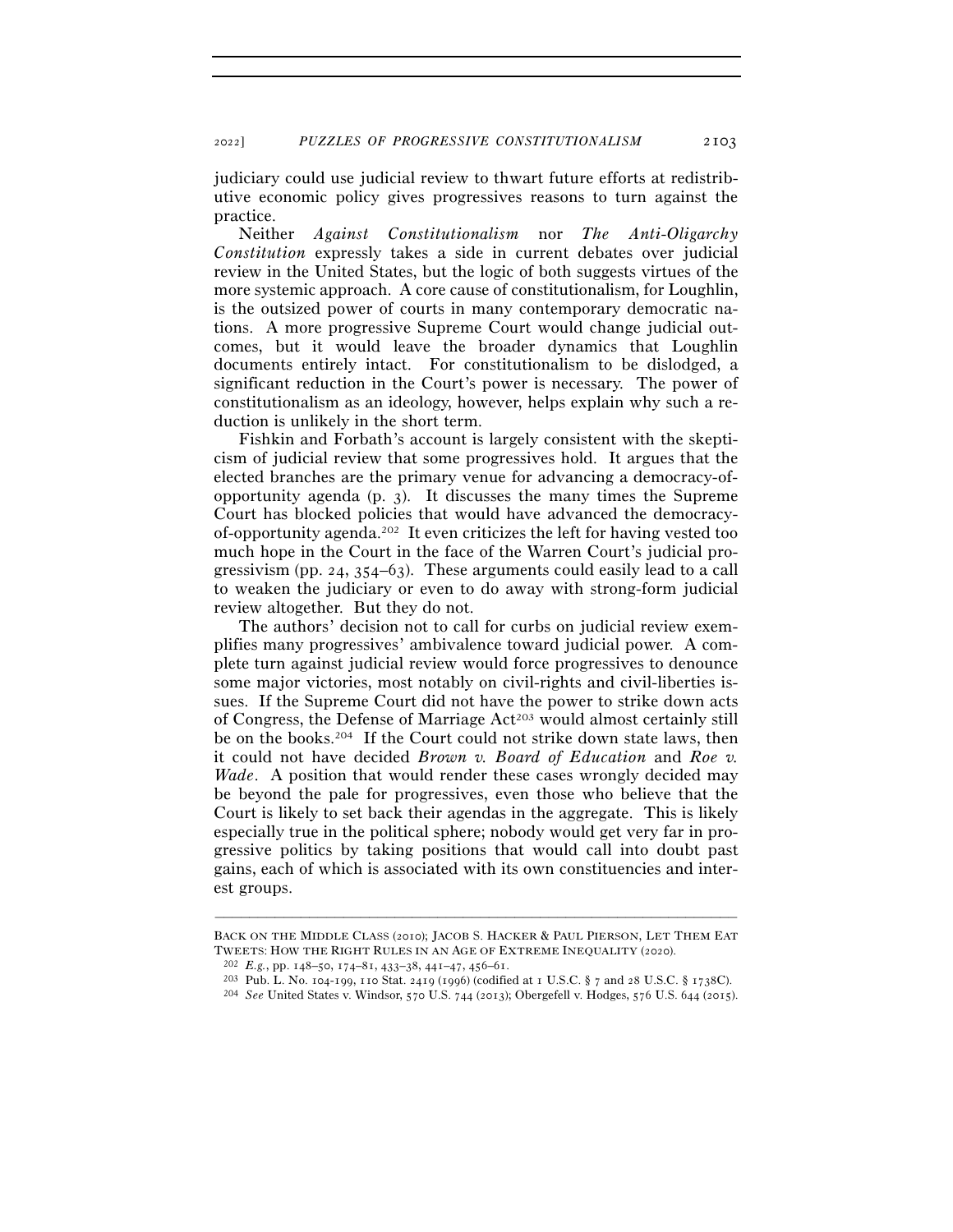Closely related to this backward-looking rationale is a forwardlooking one. Progressives may hope that, whatever the Supreme Court's orientation today, they can provide a roadmap for how it should decide cases if it swings leftward in the future. Fishkin and Forbath, for example, contend that a Supreme Court that accounted for democracyof-opportunity principles would have upheld union agency fees (pp.  $441-47$ <sup>205</sup> and the Affordable Care Act's Medicaid expansion (pp. 456–  $61$ ).<sup>206</sup> In those cases, though, an affirmative progressive constitutionalism would have yielded precisely the same outcome as judicial restraint. Those two come apart not when the Court evaluates progressive policies, but when it evaluates conservative ones. Consider legislative efforts to enact regressive tax  $laws<sub>1</sub><sup>207</sup>$  federal right-to-work legislation,208 or repeals of social welfare programs.209 Judicial restraint would leave such efforts undisturbed, while an activist version of progressive constitutionalism might strike down those laws as undermining the economic prerequisites to a democracy of free and equal citizens. If the Court's composition were to ever lean leftward, the debate between these two options would gain renewed importance.

In the present moment, the question arises yet again about the comparative effectiveness of different sorts of arguments. As we have just seen, when a conservative Supreme Court evaluates liberal policies, there is no functional difference between a well-developed progressive constitutionalism and simple calls for judicial restraint. So why bother with the former when the latter yields the same outcome? Fishkin and Forbath provide one answer: a better progressive constitutional theory can signal to the public and to the elected branches the substantive stakes of major constitutional decisions in a way that mere calls for judicial restraint cannot (p. 447). Perhaps the authors are right that a sophisticated progressive constitutional vision is the best way to mobilize opposition to the decisions of a conservative Court. It seems equally plausible, however, that progressives can mobilize against the Court with a much simpler argument: that unelected judges are wrong to strike

<sup>–––––––––––––––––––––––––––––––––––––––––––––––––––––––––––––</sup> <sup>205</sup> The authors make this argument in the context of *Janus v. AFSCME, Council 31*, 138 S. Ct.  $2448$  (2018).

<sup>&</sup>lt;sup>206</sup> The authors make this argument in the context of *NFIB v. Sebelius*, 567 U.S. 519 (2012).<br><sup>207</sup> *Cf.* William G. Gale, *A Fixable Mistake: The Tax Cuts and Jobs Act*, BROOKINGS (Sept. 25, 2019), https://www.brookings.edu/blog/up-front/2019/09/25/a-fixable-mistake-the-tax-cuts-and-jobsact [https://perma.cc/ZUU4-KJBM] ("[The Tax Cuts and Jobs Act] is regressive and will make the distribution of after-tax income more unequal.").

<sup>208</sup> *See* Dave Jamieson, *Republicans Want to Pass a National Right-to-Work Law*, HUFFINGTON POST (Feb. 22, 2017), http://huffpost.com/entry/republicans-pursue-national-right-to-work-lawwhile-they-hold-the-reins-in-washington\_n\_5891fb30e4b0522c7d3e354d [https://perma.cc/XR86- UM69].<br><sup>209</sup> *Cf.* JONATHAN COHN, THE TEN YEAR WAR: OBAMACARE AND THE UNFINISHED

CRUSADE FOR UNIVERSAL COVERAGE 211–325 (2021) (discussing Affordable Care Act repeal efforts).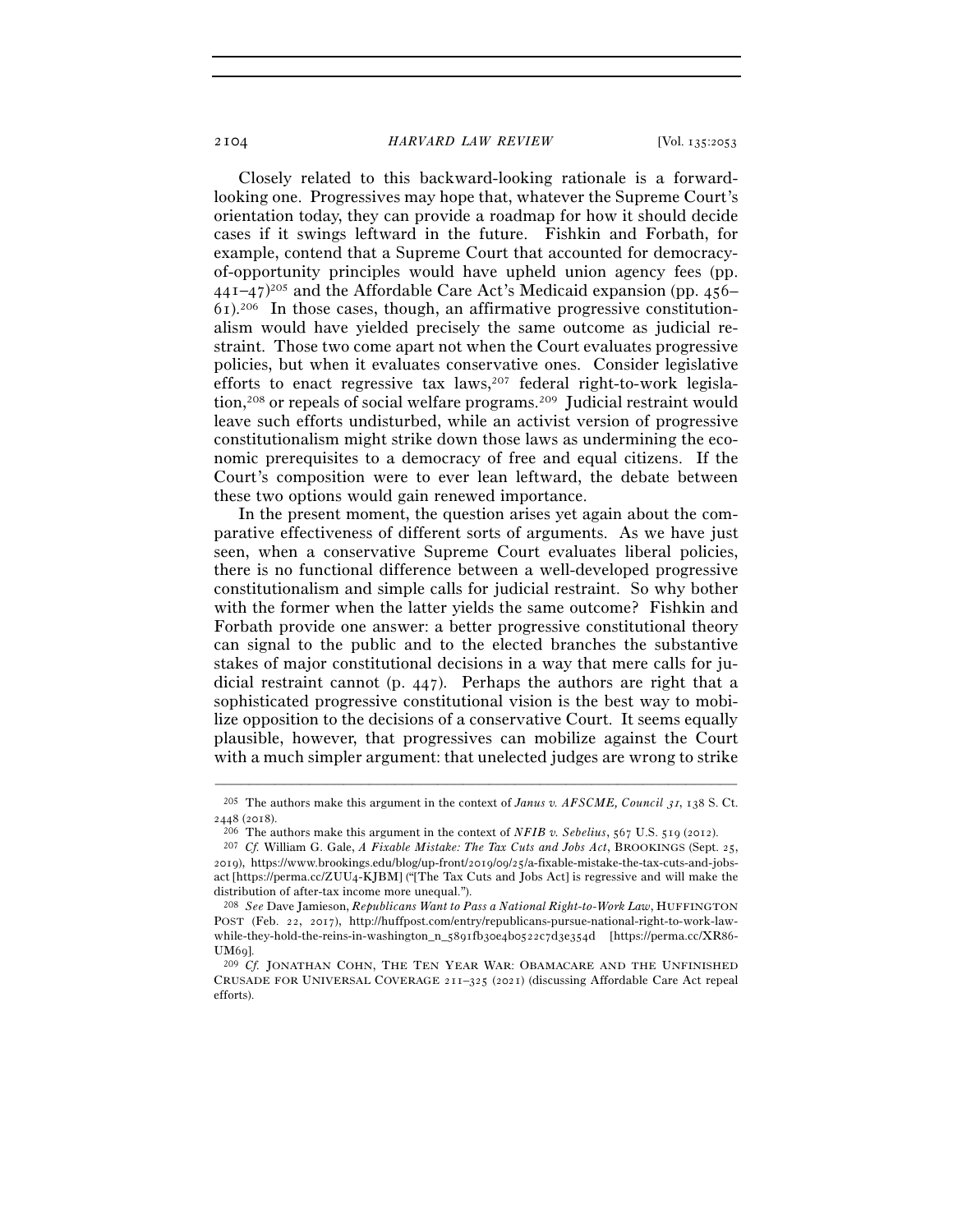<sup>2022</sup>] *PUZZLES OF PROGRESSIVE CONSTITUTIONALISM* 2105

down policies, enacted by the elected branches, that would benefit the American people.<sup>210</sup>

#### *D. Progressive Institutional Design*

The difficulty of amending the Constitution means that progressives will not have the opportunity to rewrite the rules of the political game any time soon. Even if they could, though, the two dilemmas that opened this section — the promise and peril of government action, and the competing pulls of majorities and minorities — make it hard for progressives to either wholeheartedly endorse or condemn many aspects of constitutional design. A reform that would advance progressive agendas in part, or even in the aggregate, may nonetheless set back at least some progressive priorities.

One way of overcoming these tradeoffs is through what might be called *bespoke* institutional design. The project of institutional design can at first glance look transsubstantive: constitutions and framework statutes set out rules for passing legislation, promulgating regulations, judicial review, and so forth. If there were only one type of rule for each of these activities, progressives would squarely face the two dilemmas described above. But real-world institutions are considerably more varied. For each of these activities of governance, there is not one set of rules — there are multiple. Attending to this heterogeneity, and thinking of creative ways to build upon it, offers a way forward. Within each of the three branches, operating procedures can put a thumb on the scale for or against specific outcomes. This insight yields a possible roadmap for progressive institutional design.

Begin with Congress. Although the Constitution says relatively little about the legislative process, $211$  Congress has developed tremendous procedural heterogeneity through its own rules and practices. The most famous procedural feature of the Senate, the filibuster, provides a prominent example. Senate rules generally require sixty votes to close debate, which in turn enables the filibuster,  $212$  but there are many exceptions to

<sup>210</sup> Fishkin and Forbath make one additional argument concerning the judicial role. Courts invariably need to interpret ambiguous statutes and regulations, and a democracy-of-opportunity approach, they argue, can be an aid to courts in those efforts (pp. 29, 428). The advantages and disadvantages of this approach mostly mirror those of other substantive canons of statutory interpretation. As a practical matter, it seems likely that any court willing to interpret statutes and regulations in light of the democracy-of-opportunity tradition would also be willing to interpret labor, civil rights, or other progressive statutes in an expansive manner that furthers those statutes' purposes. For a court willing to take a purposivist approach to individual statutes, it is not clear how much is added, as a practical matter, by layering on democracy-of-opportunity principles to aid statutory interpretation.

<sup>211</sup> *See generally* Adrian Vermeule, *The Constitutional Law of Congressional Procedure*, 71 U. CHI. L. REV. 361 (<sup>2004</sup>) (discussing this body of law). 212 *See* STANDING RULES OF THE SENATE r. XXII(2), *reprinted in* S. DOC. NO. 113-18, at <sup>16</sup>

<sup>(</sup>2013), https://rules.senate.gov/imo/media/doc/CDOC-113sdoc18.pdf [https://perma.cc/VVQ5-RKUC].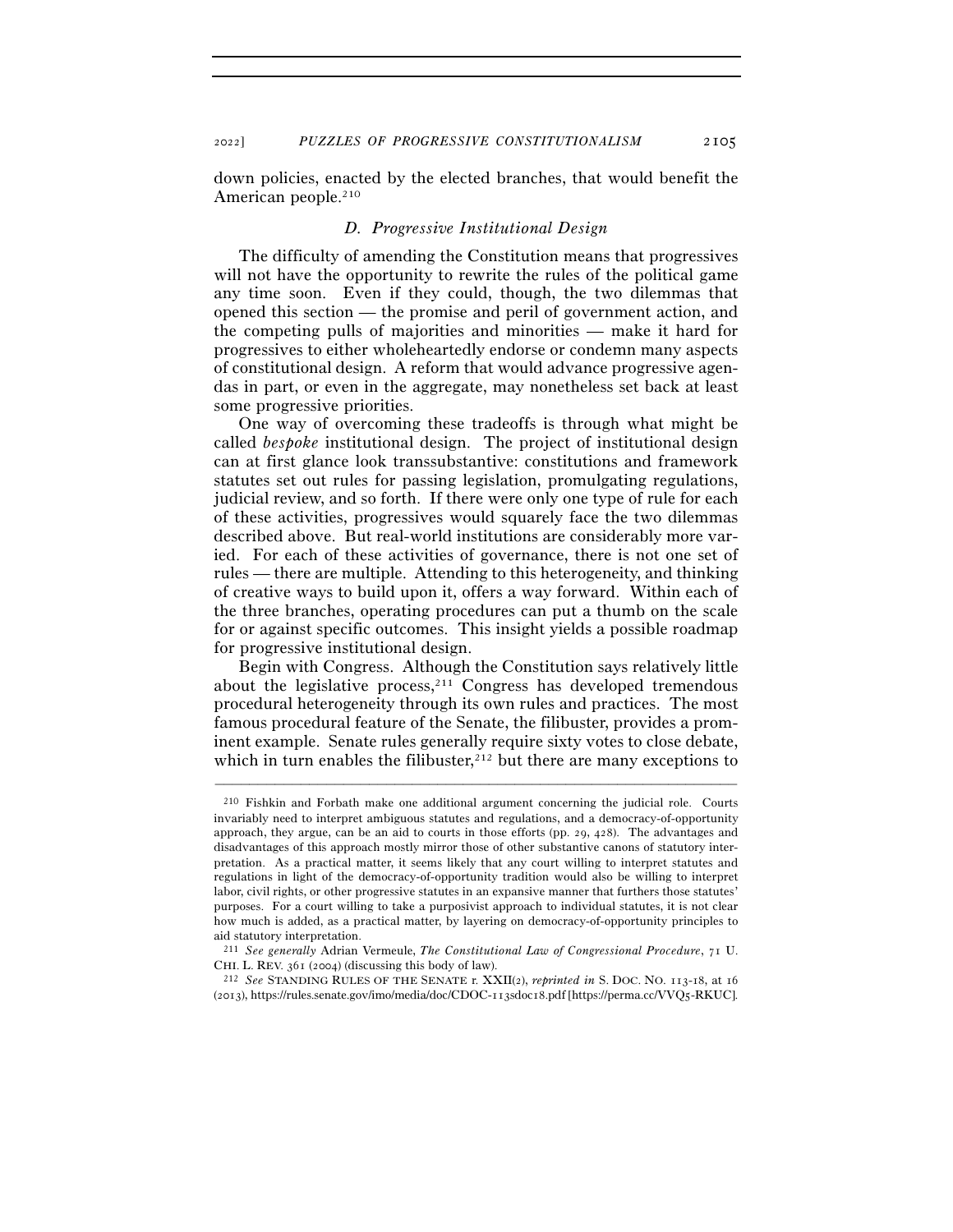the three-fifths cloture requirement. The Senate can close debate with a simple-majority vote on budget reconciliation bills, trade agreements, resolutions pursuant to the Congressional Review Act<sup>213</sup> or War Powers Resolution,214 and judicial nominations.215 Some have proposed creating a new exception — so-called "democracy reconciliation" — to allow a simple majority of the Senate to close debate and proceed to a final vote on voting rights legislation.216 This proposal exemplifies how tailored congressional rules could support identifiable policy priorities. The principle extends beyond filibuster carveouts: Congress could employ fast-track or other special procedures to privilege certain categories of legislation over others.217

Laws defining the powers of Presidents and administrative agencies can likewise make some policy outcomes easier to achieve than others. One way to accomplish this is through tailoring administrative procedure. Procedures for notice-and-comment rulemaking, for example, are mostly transsubstantive but include exceptions for a few enumerated subject areas, such as foreign affairs.<sup>218</sup> Exemptions from notice-andcomment requirements demonstrate how Congress could ratchet procedural requirements up or down in ways designed to favor particular outcomes. This is a powerful tool in the hands of progressives. Congress could, for instance, relax procedural requirements for rules that would protect public health and safety, while imposing additional procedural requirements for rules that would have the opposite effect.

More substantively, Congress can also delegate authority to the executive branch to make policy in only one direction. As an example, consider the Antiquities Act of 1906, 219 which authorizes the President to set aside land for national monuments but does not allow the

–––––––––––––––––––––––––––––––––––––––––––––––––––––––––––––

the Rules of its Proceedings." U.S. CONST. art. I, § 5, cl. 2; *see also* Stanley Bach, *The Nature of Congressional Rules*, 5 J.L. & POL. 725, 731 (1989) (describing Congress's rules as "essentially endogenous").

<sup>213</sup> <sup>5</sup> U.S.C. §§ 801–<sup>808</sup>. 214 <sup>50</sup> U.S.C. §§ 1541–<sup>1548</sup>. 215 *See generally* MOLLY E. REYNOLDS, EXCEPTIONS TO THE RULE: THE POLITICS OF FILIBUSTER LIMITATIONS IN THE U.S. SENATE (2017) (discussing exceptions to the general cloture requirement).

<sup>216</sup> *See, e.g.*, Norman Eisen, Richard W. Painter & Jeffrey Mandell, Opinion, *The Most Important Exception the Senate Can Make*, CNN (Mar. 5, 2021, 12:15 AM), https:// www.cnn.com/2021/03/05/opinions/senate-filibuster-exception-eisen-painter-mandell/index [https:// perma.cc/R3MF-CS9C]; *see also* Carl Hulse, *Schumer Will Try to Change Senate Rules if G.O.P. Stalls Voting Bill*, N.Y. TIMES (Dec. 20, 2021), https://www.nytimes.com/2021/12/20/us/ politics/filibuster-senate-voting-rights.html [https://perma.cc/TX9E-EXGQ].<br><sup>217</sup> Such efforts would be lawful exercises of each chamber's constitutional power to "determine

<sup>218</sup> *See* 5 U.S.C. § 553(b)–(e) (general procedures); *id.* § 553(a)(1) (exception for matters relating to "a military or foreign affairs function of the United States"); *id.* § 553(a)(2) (exception for "matter[s] relating to agency management or personnel or to public property, loans, grants, benefits, or contracts").

<sup>219</sup> Pub. L. No. 59-209, 34 Stat. 225 (1906) (codified as amended at 54 U.S.C. §§ 320301–320303).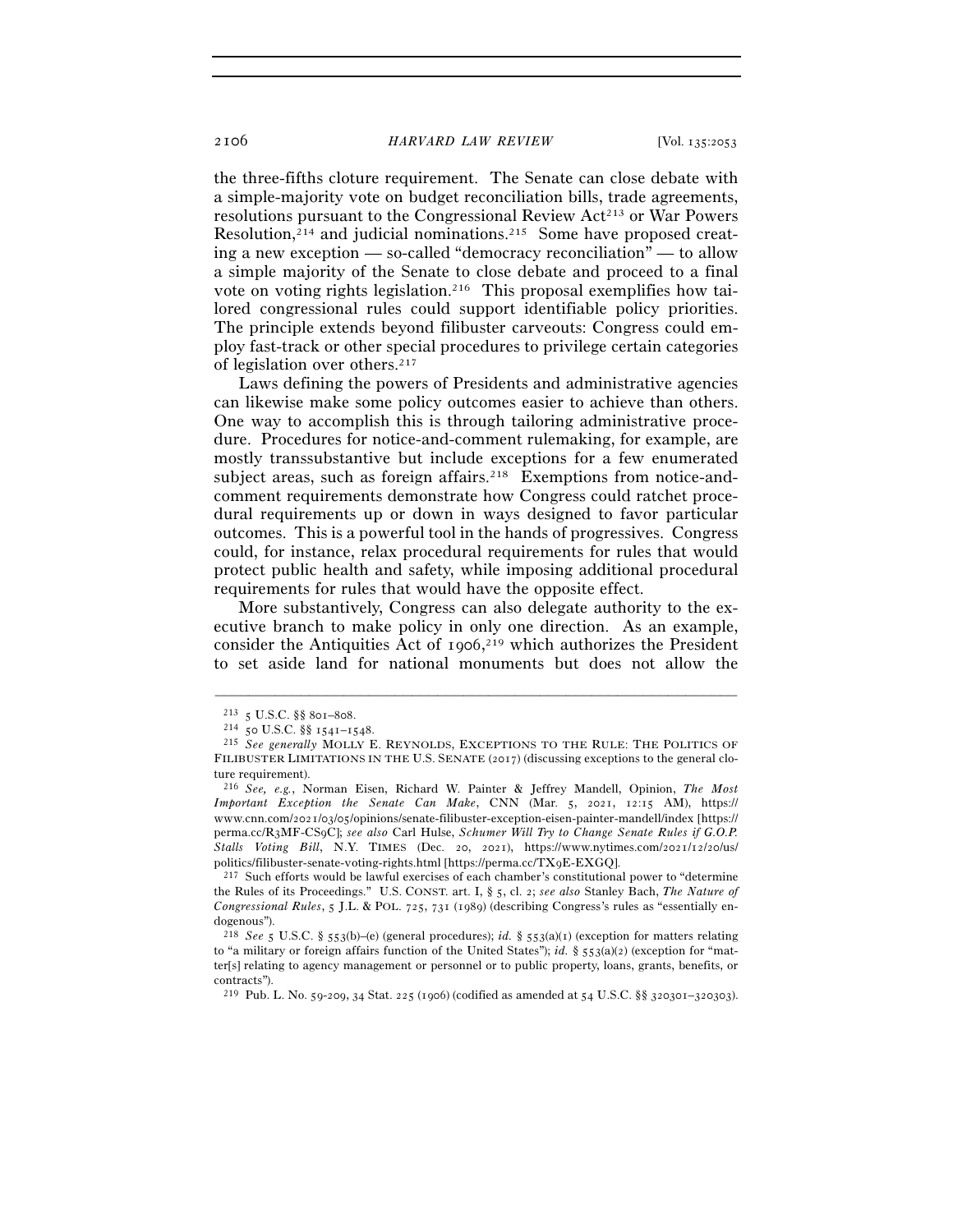President to shrink or abolish monuments already created without congressional consent.220 It thereby creates a one-way ratchet in favor of protecting land from development. A progressive Congress could mimic the Antiquities Act and seek to give authority for changes only in a favored direction — say, by delegating to agencies the power to expand (but not contract) the coverage of a given benefits program or to make stricter (but not more lenient) a certain health or safety regulation.

Finally, the judiciary. Different procedures for different scenarios can also be written into a court's operating procedures. Supreme courts in several states and foreign nations require a supermajority vote to invalidate legislation on constitutional grounds, $221$  and some have proposed a similar rule for the U.S. Supreme Court.222 An even more precise intervention would be to institute different voting rules in different kinds of cases. One could imagine different voting rules for striking down federal versus state action, executive versus legislative action, cases involving the Constitution's rights versus structural provisions, and so forth. In another vein, Congress has at times limited (or attempted to limit) courts' jurisdiction over specified topics, though the outer limit of that power remains an open question.223 And it is familiar from administrative law that Congress has the power to specify the standard of review that courts apply when evaluating agency action. While the Administrative Procedure  $Act<sup>224</sup>$  provides transsubstantive standards of review,<sup>225</sup> Congress could tailor standards of review to put

<sup>220</sup> *See* 54 U.S.C. § 320301(a)–(b). This interpretation is the view of most legal scholars. *See* Letter from 121 Law Professors to Ryan Zinke, Sec'y of Interior, and Wilbur Ross, Sec'y of Com. (July 6, 2017), https://legal-planet.org/wp-content/uploads/2017/07/national-monuments-commentletter-from-law-professors\_as-filed.pdf [https://perma.cc/R9DU-ABZA] ("[T]he Antiquities Act is a limited delegation: it gives the President authority only to identify and reserve a monument, not to diminish or abolish one.").

<sup>221</sup> *See, e.g.*, NEB. CONST. art. V, § 2; N.D. CONST. art. VI, § 4; CONSTITUCIÓN POLÍTICA DE LA REPÚBLICA DE CHILE [C.P.] [CONSTITUTION] art. 93, § 7 (Chile); DAEHANMINKUK HUNBEOB [HUNBEOB] [CONSTITUTION] art. <sup>113</sup> (S. Kor.). 222 *See, e.g.*, Jed Handelsman Shugerman, *A Six-Three Rule: Reviving Consensus and Deference* 

*on the Supreme Court*, 37 GA. L. REV. 893 (2003). For a skeptical account of simple-majority voting rules in the judicial context, see Jeremy Waldron, *Five to Four: Why Do Bare Majorities Rule on Courts?*, 123 YALE L.J. <sup>1692</sup> (<sup>2014</sup>). 223 For discussion and competing views, see Laurence H. Tribe, *Jurisdictional Gerrymandering:* 

*Zoning Disfavored Rights Out of the Federal Courts*, 16 HARV. C.R.-C.L. L. REV. 129 (1981); Richard H. Fallon, Jr., *Jurisdiction-Stripping Reconsidered*, 96 VA. L. REV. 1043 (2010); Henry P. Monaghan, *Jurisdiction Stripping Circa* 2020*: What* The Dialogue *(Still) Has to Teach Us*, 69 DUKE L.J. 1 (2019). The foundation of much scholarship on this topic remains Henry M. Hart, Jr., *The Power of Congress to Limit the Jurisdiction of Federal Courts: An Exercise in Dialectic*, 66 **HARV. L. REV.** 1362 (1953).

HARV. L. REV. 1362 (<sup>1953</sup>). 224 <sup>5</sup> U.S.C. §§ 551, 553–559, 701–<sup>706</sup>. 225 *See id.* at § <sup>706</sup>.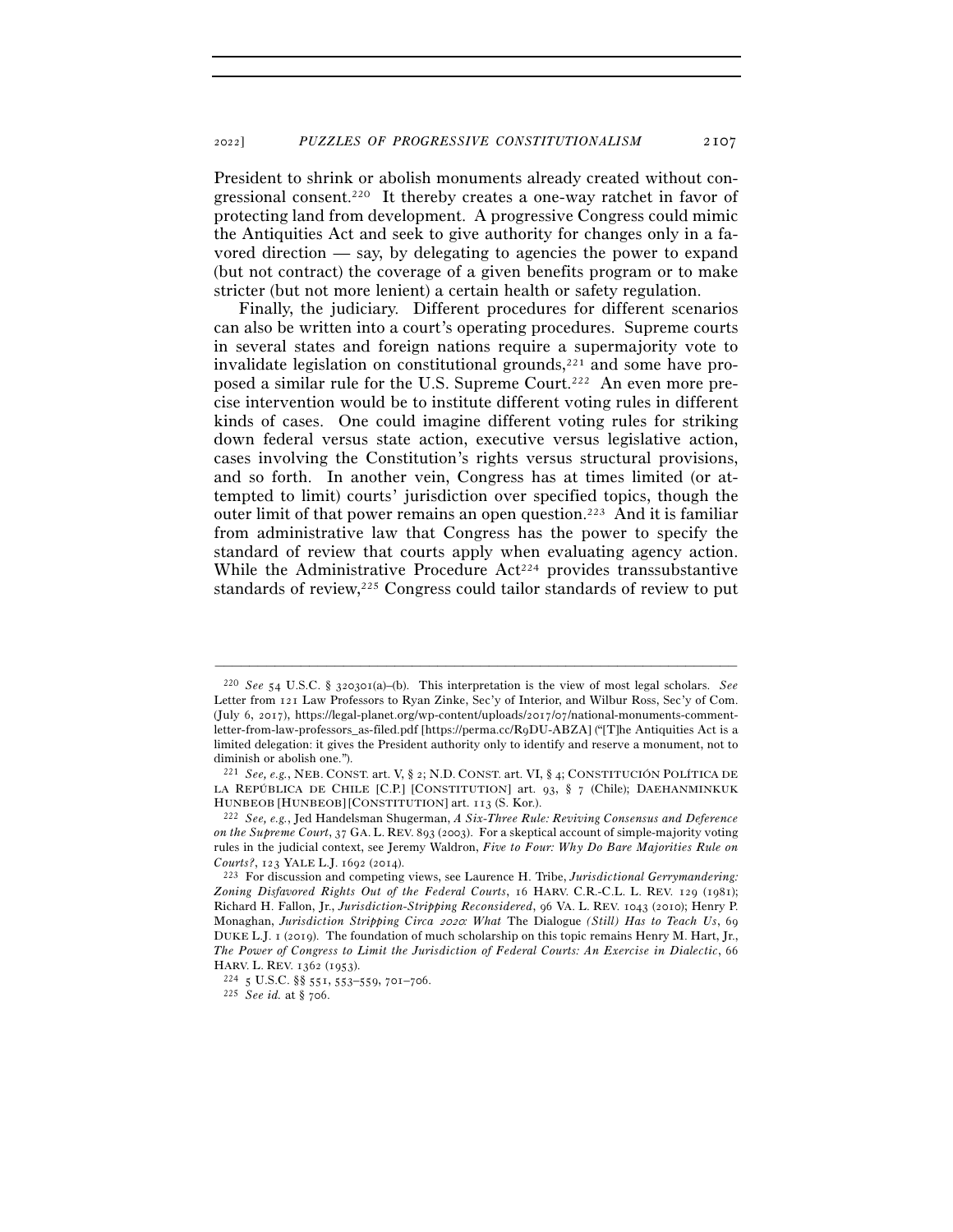a thumb on the scale in favor of certain forms of agency action while requesting that courts more closely scrutinize others.226

This brief tour of levers that might be pulled to advance specific outcomes may seem far afield from traditional constitutional law. Most do not think about filibuster exceptions or administrative procedure as core features of the United States' constitutional order. But if we understand constitutional design to encompass all the rules that structure government power, then attention to a broader range of mechanisms provides a promising way forward for progressive constitutionalism.227 The hard-wired features of the Constitution are virtually impossible to change through the amendment process, and courts will not be changing them in a progressive direction any time soon. Even if those features could be altered, the twin dilemmas described above provide reasons for progressives to hesitate before making some sweeping changes.228 Instead, a more promising and realistic way of using institutional design to achieve progressive ends might be through more surgical reforms to how each of the three branches operates.

## **CONCLUSION**

The U.S. Constitution, and the constitutional order that flows from it, impact nearly every aspect of our politics. Rules of the political game affect who wins elected office and what policies the legislative and ex-

<sup>226</sup> At times, Congress has done exactly that. *See, e.g.*, 15 U.S.C. § 6714(e) (providing that a federal court shall resolve conflicts between federal and state regulators regarding insurance issues "based on its review on the merits" and "without unequal deference"); 29 U.S.C. § 1401(c) (providing that in litigation between an employer and plan sponsor under the Employee Retirement Income Security Act of 1974 (ERISA), Pub. L. No. 93-406, 88 Stat. 829 (codified as amended in scattered sections of 26 and 29 U.S.C.), "there shall be a presumption, rebuttable only by a clear preponderance of the evidence, that the findings of fact made by the arbitrator were correct"); *see also* Kevin M. Stack, *The President's Statutory Powers to Administer the Laws*, 106 COLUM. L. REV. 263, 300– 01 (2006) (noting that "Congress has repeatedly legislated as to the standard of judicial review for agency action," *id.* at 300, and arguing that the Necessary and Proper Clause is "[t]he most logical constitutional source for this power," *id.* at 301).<br><sup>227</sup> My focus in this section has been on possible reforms to existing legislative, executive, and

judicial institutions. Beyond my scope, but worthy of mention, is recent literature by political theorists calling for reforms beyond existing institutions, often motivated by concern about economic elites exercising disproportionate political power. *See, e.g.*, HÉLÈNE LANDEMORE, OPEN DEMOCRACY: REINVENTING POPULAR RULE FOR THE TWENTY-FIRST CENTURY 8 (2020) (arguing that "empowering all members of the demos equally, and in particular giving them all an equal right of access to the deliberation shaping the laws and policies that govern us all, is overall the best method we have to figure out solutions to common problems"); JOHN P. MCCORMICK, MACHIAVELLIAN DEMOCRACY 2 (2011) (calling for "excavat[ing] the techniques besides elections by which common citizens attempted to restrain wealthy citizens and public magistrates in prominent ancient, medieval, and Renaissance republics" and "imagin[ing] how they might be reconstructed within contemporary democracies").

 $^{228}$  This holds true for structural constitutional law, but less so for electoral institutions — like the Electoral College and the use of single-member House districts — the reform of which would not risk adversely affecting progressives' substantive agendas.